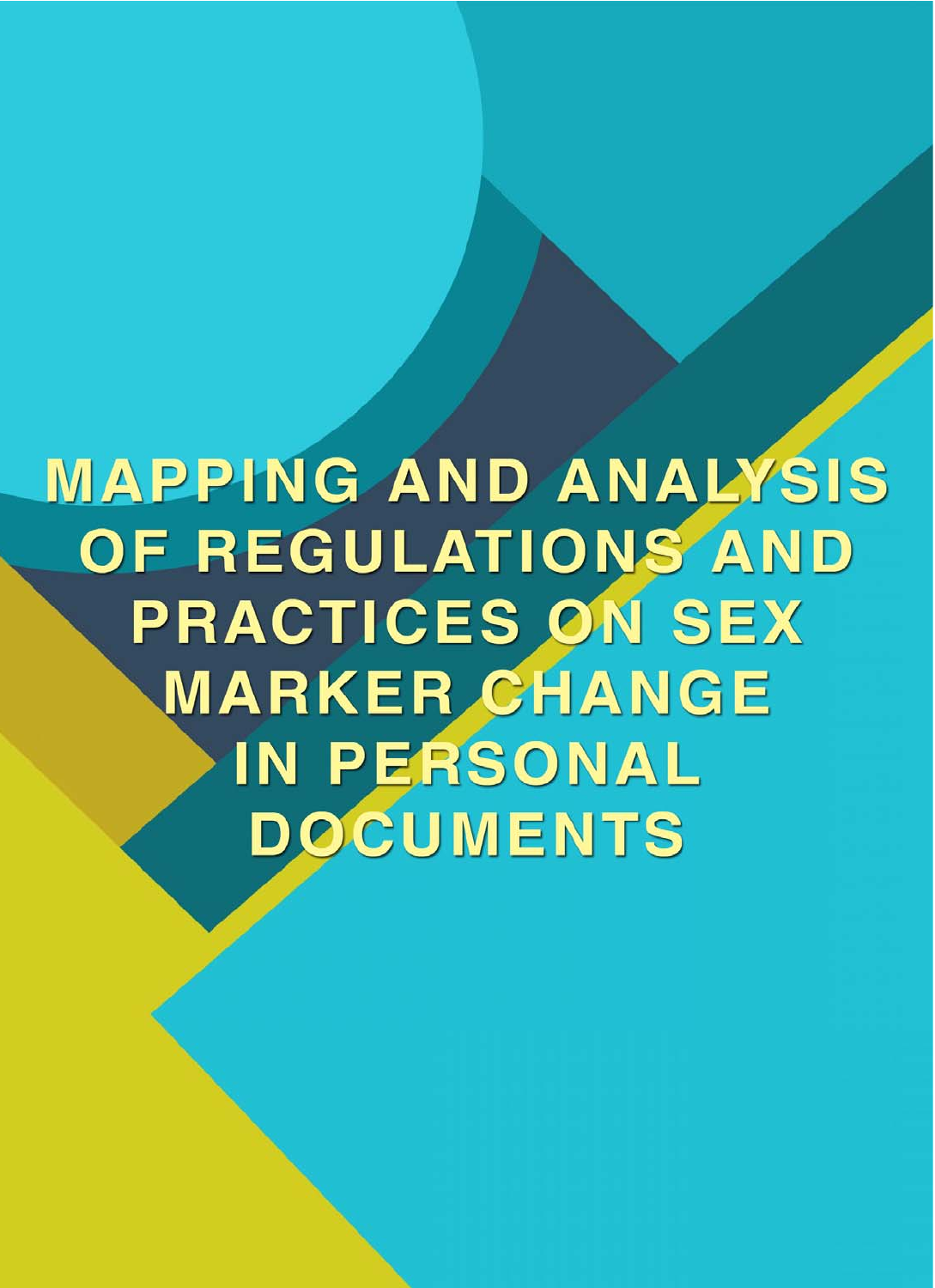Nedim Seferović

#### MAPPING AND ANALYSIS OF REGULATIONS AND PRACTICES ON SEX MARKER CHANGE IN PERSONAL DOCUMENT

Sarajevo, 2022.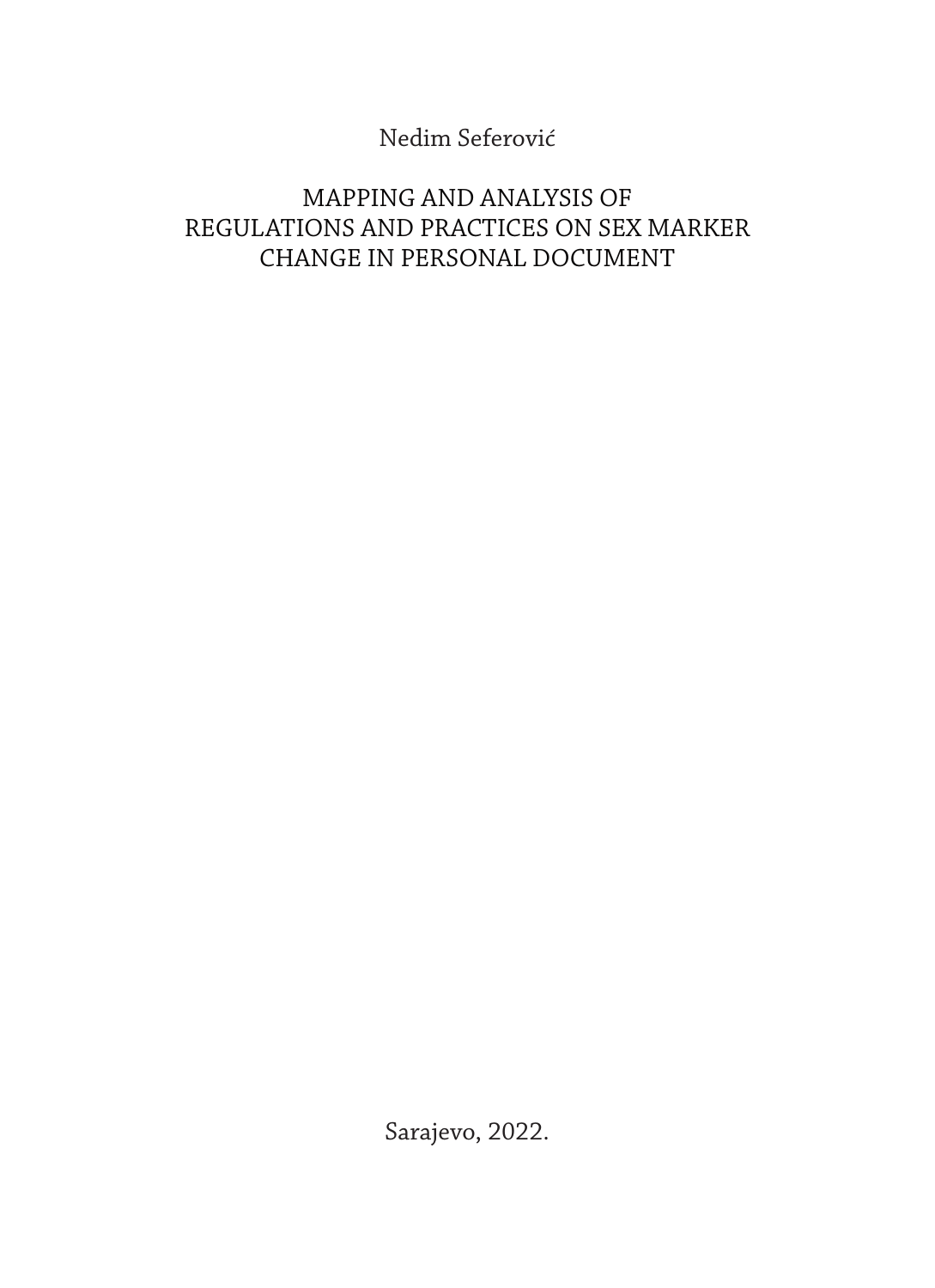Human Rights Edition of Sarajevo Open Center Publication no: 84 Title: *Mapping and Analysis of Regulations and Practices on Sex Marker Change in Personal Documents* Author: *Nedim Seferović* Editor: *Amil Brković* Language Editing: *Sandra Zlotrg* Layout and Design: *Andrej Arkoš* Translation: *Context o.d.* Publisher: *Sarajevo Open Centre, www.soc.ba* On behalf of the Publisher: *Emina Bošnjak*





#### © Sarajevo Open Centre / Author

Non-commercial reproduction, photocopying or any other form of multiplication of the entire publication or parts of it is desirable, as long as the publisher is informed beforehand in writing to the following e-mail address: . The contents of this publication are the sole responsibility of its author.

The publication was created with the support of the American people through the United States Agency for International Development (USAID). The contents of this publication are the sole responsibility of the Sarajevo Open Centre and do not necessarily reflect the views of USAID or the United States Government.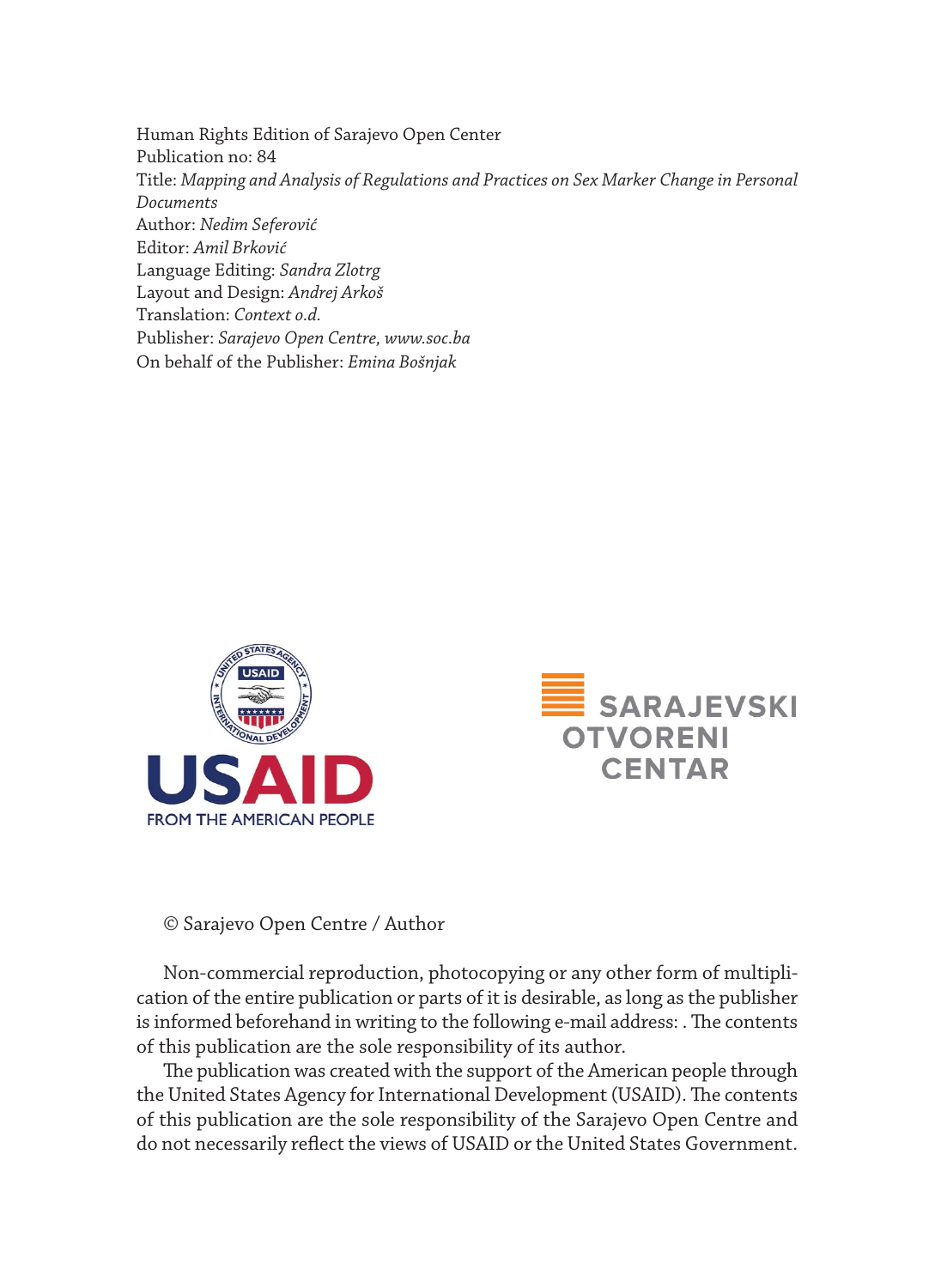Nedim Seferović

## MAPPING AND ANALYSIS OF REGULATIONS AND PRACTICES ON SEX MARKER CHANGE IN PERSONAL DOCUMENT

## HANDBOOK

Sarajevo, 2022.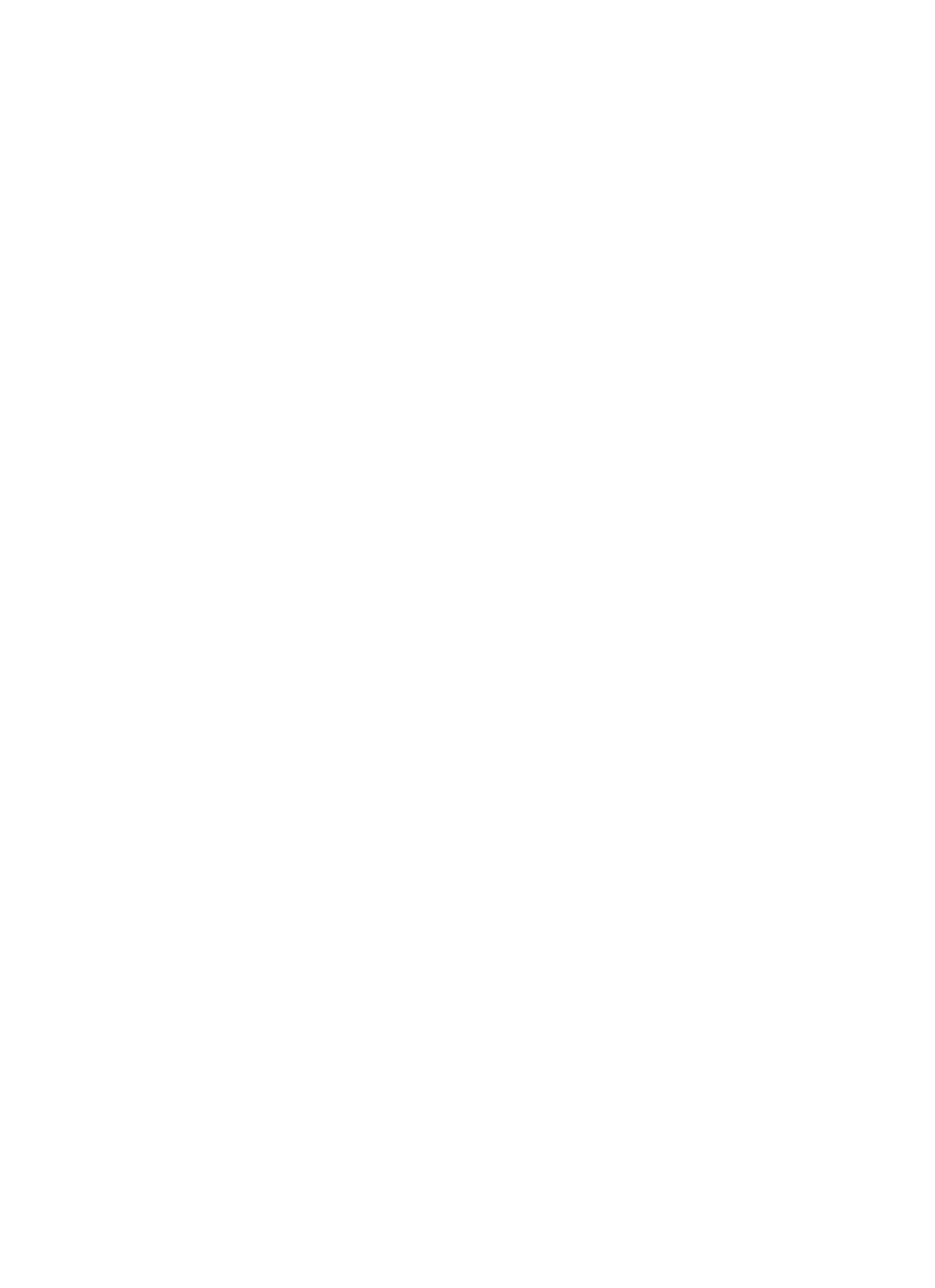## Table of content

| 3.1.1 Procedure for personal name change in the Federation of BiH 21  |     |
|-----------------------------------------------------------------------|-----|
| 3.1.2 Procedure for sex marker change in the Federation of BiH 22     |     |
| 3.1.3 Procedure for changing the Personal Identification Number 27    |     |
|                                                                       |     |
| 3.2.1 Procedure for personal name change in the Republika Srpska 29   |     |
| 3.2.2 Procedure for sex marker change in the Republika Srpska 30      |     |
|                                                                       |     |
|                                                                       |     |
| 4.1 Judgments of the European Court of Human Rights in favour of      |     |
|                                                                       |     |
| 4.1.1 X v. the Former Yugoslav Republic of Macedonia, Application no. |     |
|                                                                       |     |
| 4.1.2 X and Y v. Romania, Application no. 2145/16 I 20607/16 38       |     |
|                                                                       |     |
|                                                                       |     |
|                                                                       |     |
| 4.1.6 Van Kück v. Germany, Application no. 35968/97 42                |     |
| 4.2 Models of legal gender identity recognition - best practices 43   |     |
|                                                                       |     |
| 4.2.2 Denmark                                                         | .44 |
|                                                                       |     |
|                                                                       |     |
|                                                                       |     |
|                                                                       |     |
|                                                                       |     |
|                                                                       |     |
|                                                                       |     |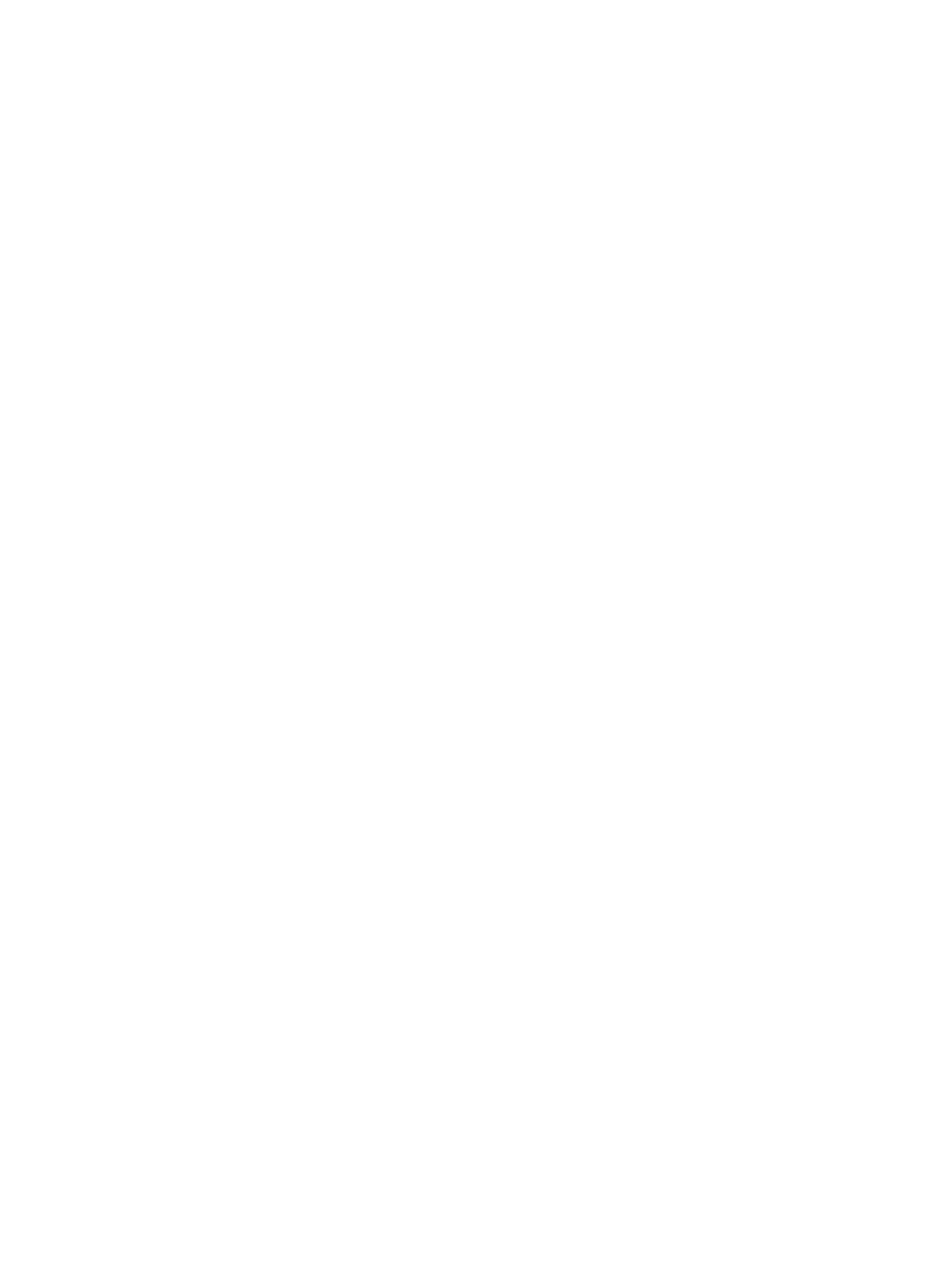## *1. INTRODUCTION*

When we think about a certain phenomenon and attempt to value ourselves in relation to it, we often fall into the trap of self-evidence. Certain terms and phenomena appear self-evident to us, to the point where we accept them without question. This trap of self-evidence is especially pronounced when it comes to gender and sex. The awareness of these issues is reflected in the fact that socially, historically and culturally conditioned stratification of the individuals' gender roles equates them with their sex. By knowing the sex determination of an individual we meet, come across or see, observed on a binary scale where there are only two (anti)podes - male or female, we believe that we know the gender, and thus the socially imposed gender role. As a collective, we define how a man, a woman, a boy, or a girl should behave based on these gender roles. We define their emotional characteristics, men's and women's appearance, manners and behaviour on various occasions based on these roles, often noticing only comparative differences between them.

The deep-rooted recognition of these differences in the male-female dichotomy is frequently an impediment to accepting the possibility that these differences are sometimes interconnected, varied, and subject to change beyond sex conditioning. Overstepping these roles is perceived as excess, as a foreign, unknown, and thus unacceptable phenomenon.

The reality, however, tells us otherwise. Observing gender and gender roles in such a simplified manner is unfounded and does not relate to the fact on which reality is constructed. In reality, gender roles are subject to change, interpretation, and different understandings rather than being immutable and assigned by external sources. There is a wide spectrum of gender identities between "man" and "woman", all of which are as real and essential as they are, and which are a trait of a specific individual that deserves nothing less than acceptance and respect.

Transgender persons express and experience their gender identity in a way that differs from traditionally conditioned ways. These individuals (self) identify as men, women, neither, both, or otherwise, and this identification is not based on their biologically assigned sex. Because of the disparity between biological sexual characteristics and their own gender perception, they feel the need to define their identity outside of the ascribed characteristics that gender brings. In some cases, such a definition of one's own identity implies certain adjustments in terms of personal data. To define their identity in accordance with their feelings, a transgender person may be forced (or may desire) to alter (or change) their sex or name data through administrative procedures. Transgender persons in this segment, as in many others, often face prejudice, discrimination and non-acceptance.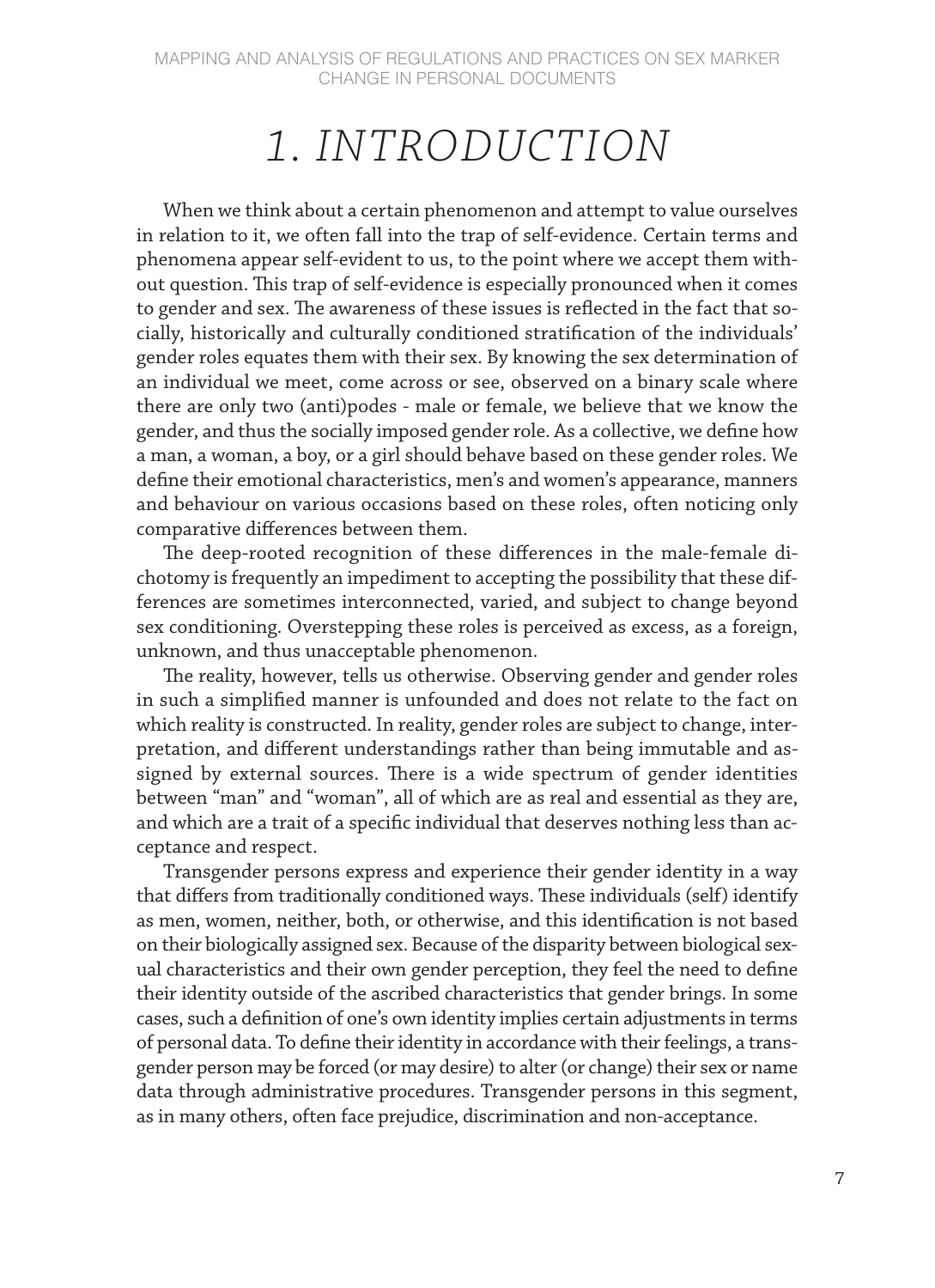#### MAPPING AND ANALYSIS OF REGULATIONS AND PRACTICES ON SEX MARKER CHANGE IN PERSONAL DOCUMENTS

This negative attitude against transgender persons and their efforts to express their own gender and sex outside of conventionally and socially accepted patterns results in the denial of the possibility of their own conception of private and personal personality elements. It is, therefore, necessary to keep in mind that the question of gender and sex is ultimately a question of personality and, as such, is exclusively personal. When it comes to characteristics that are truly one's own and not social, and to which these persons as individuals have a full right, which cannot be limited or denied by any arbitrariness that would stem from a sphere of fear of the unconventional, social constructs should not take precedence over any person's right to self-determination. On the other hand, society has a positive commitment to transgender persons and any other person, to enable them (whether transgender or not) to enjoy the full spectrum of rights guaranteed by positive regulations and basic norms of civilization.

This publication was prepared with the primary objective of providing basic information to public administration officers regarding the implementation of currently valid laws and bylaws in support of transgender persons' rights and equality. Its goal is to serve as a resource for public administration officers to get more familiar with relevant legal solutions and best practices, which will be used in their work in cases of sex marker change in personal documents. Furthermore, the Handbook aims to improve the knowledge and capacity of BiH public administration representatives by providing clear guidelines and an effective model of legal recognition of gender identity, allowing them to perform best practices in terms of respecting the rights of transgender persons in sex reassignment procedures, with reference to good practices from the region and Europe.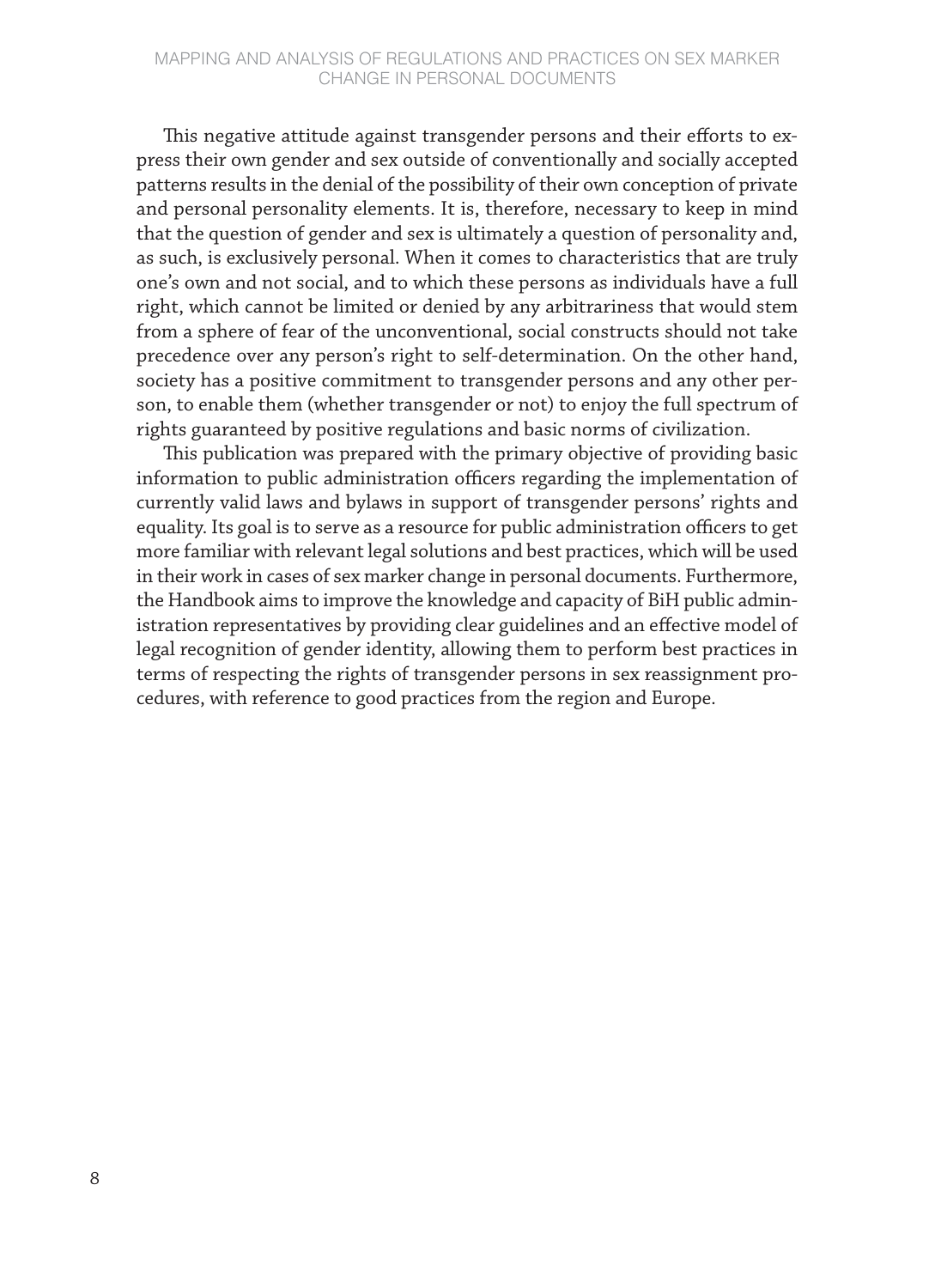## *2. TERMS AND CONCEPTUAL NOTES*

To adequately grasp the very complex trans issue, it is necessary to start from the basic terms in order to get familiar with the phenomenology, characteristics and most essential postulates that enable understanding of transgender persons, their position in society, problems they face and ways to overcome them.

Understanding the trans phenomenon inevitably requires a step away from conventional approaches to defining the terms sex and gender. This may seem like a daunting task considering that we often accept these terms as entirely self-evident and so apparent that we do not see the need to reconsider our understanding of the meaning behind these words. It is not uncommon to insert an equal sign between the terms sex and gender, mistaking them for synonyms.

#### *2.1 Sex*

Sex (*lat. Sexus*) is commonly defined as a set of biochemical, genetic, anatomical and physiological characteristics that divide organisms of some species into male and female. In other words, sex is defined as the biological characteristics that distinguish human beings as women and men.

In the social sciences, sex is defined as the social and legal classification of biological characteristics that divide people into only two categories, male and female. The sex based on genitals and reproductive functions thus represents *knowledge* about the body and is also subject to interpretations and cultural conditioning.<sup>1</sup> Thus, sex is an expression of the classification of persons as "male" or "female". This classification is primarily for medical and legal purposes. Medically, because sex is formally assigned to a newborn based on the appearance of its external anatomy, and legally because such a classified sex will ultimately be the foundation for sex registration during administrative procedures of entry into the registry of births or birth certificate. Furthermore, the expenses for sex analysis (but also sex and gender identity) that may arise throughout an individual's life are performed and determined under the auspices of the medical profession. Any future changes to the sex category, that is, the personal identification number containing the sex marker, can only be made based on changes found in medical records. Sex determination, viewed from a biological-medical aspect, takes into account a combination of biological characteristics of a person,

 $1$  Borić, R., ed. (2007) Pojmovnik rodne terminologije prema standardima Europske unije. Zagreb: Office for Gender Equality of the Government of the Republic of Croatia.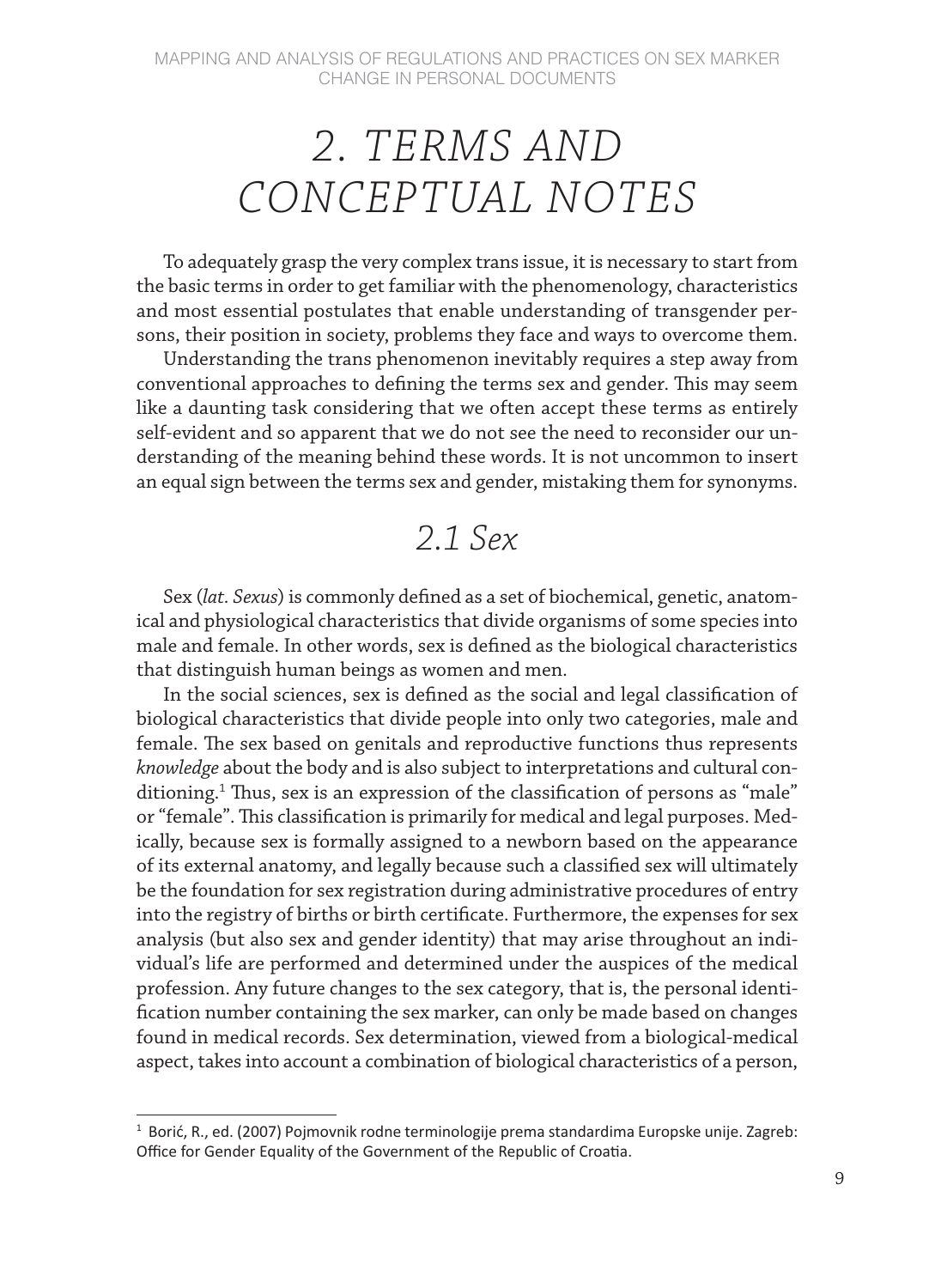including chromosomes, hormones, internal and external reproductive organs (gonads, that is, testicles and ovaries).2

We can conclude from the foregoing that the term sex derives its formal definition from medical and legal classifications of biological characteristics, based on which persons are classified into two categories in a binary system, "female" – "male". Transgender studies, on the other hand, highlight that, despite incorporating certain biological aspects (primarily hormones, chromosomes, gonads and reproductive organs), sex is not unchangeable and is also a social category. This viewpoint is backed by modern understandings of biology as a science that acknowledges that sex is not binary and that there are intersex persons. It is not reducible to binary frames of "male" and "female".3

### *2.2 Gender*

In addition to the term sex, a proper understanding of the term gender is crucial for understanding the trans phenomenon. In doing so, a distinction should be made between sex, which was previously discussed as a characteristic assigned to the individual at birth, and gender, as a broader and more complex term. Gender is a term that refers to social distinctions between women and men. Gender is defined as a socio-cultural concept that gives meaning to sex differences, as a creative aspect of social relations based on perceived sex differences, and as the primary means of assigning power. The culturally conditioned gender division into male and female, namely, is not binary symmetrical or value-neutral but is built on a hierarchical principle and, as such, has a reciprocal effect on the social relations of the sexes in a particular community.<sup>4</sup> In that sense, gender is primarily a social and cultural category.

In the prevailing narrative, gender is constructed based on biological sex, i.e., biologically conditioned distinctions that contribute to the development of gender identity, which is expressed through the individual's personal experience as a woman or a man. However, it is also a term that exceeds and transcends individual identity and extends to social and cultural stereotypes about femininity

<sup>&</sup>lt;sup>2</sup> Female sex chromosomes are labelled XX (homogametic sex), because all ova carry one X chromosome, whereas males are labelled XY (heterogametic sex), because spermatogenesis produces two types of sperm cells: X (50%) and Y (50%). The sex of the offspring depends on which sperm cell (X or Y) will fertilize the ovum (X). Hormonally, females have higher estrogen levels, while males have higher (de)testosterone levels. In terms of reproductive organs or gonads, the female sex is distinguished by the clitoris and visible vaginal canal, whereas the male sex is distinguished by the testicles and penis.

<sup>&</sup>lt;sup>3</sup> Banović, D. et. al. (2015). Život van zadatih normi: Transrodnost u Bosni i Hercegovini. Sarajevo: Sarajevo Open Centre.

<sup>4</sup> Borić, R., ed. (2007), op. cit.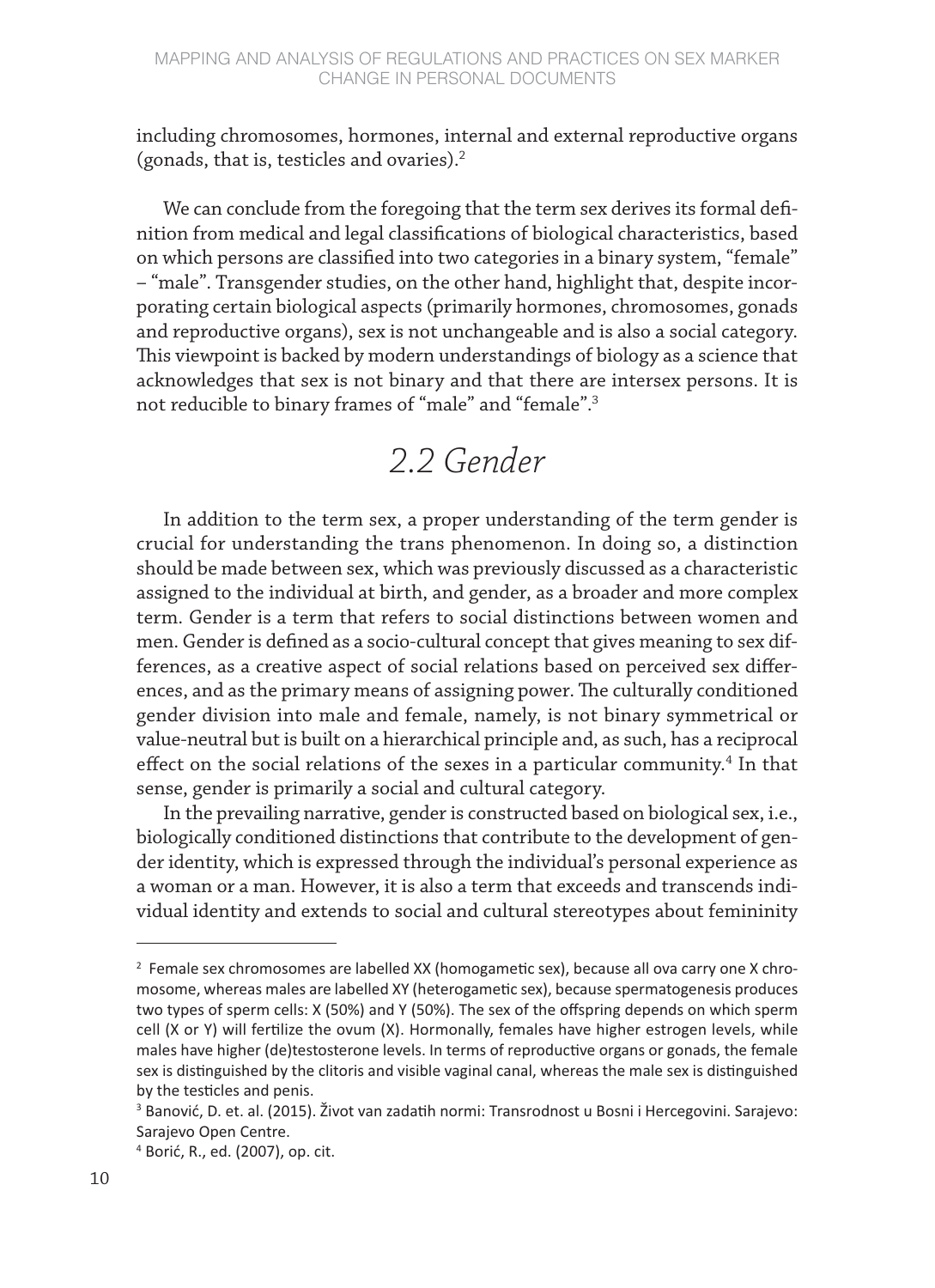and masculinity. In this sense, in addition to the basis for an individual psychological self-view, gender is also a set of elements, characteristics and behaviours that are socially expected from women, on the one hand, and men on the other.

In other words, gender is an identity that we define ourselves, and how we gender-identify does not have to correspond with the sex assigned to us at birth; hence, gender is a social construct of sex that determines the social roles of "men" and "women". Gender can also be an individual construct of one's own identity/expression that affirms, denies and/or transcends socially assigned and constructed sex and gender roles of "men" and "women", as well as the entire binary basis of "male" and "female".<sup>5</sup>

Therefore, gender can be understood as a construct that serves as a foundation for the social context and social meaning of sex terminology and categories. Gender refers to norms, roles, values, emotions, behaviours, language, names, colours, clothes, shoes, jewellery, makeup, hairstyles, hobbies, sports, occupations, perfumes, toys...6 All of the elements, as well as many more, convey certain expectations. Society conventionally imposes such expectations on individuals based on the sex classification into "male" and "female" and gender roles.

These roles entail a set of both implicit and explicit rules that control gender relations and assign various jobs, values, responsibilities and duties to men and women.7 Society has expectations of individuals based on their sex, therefore gender stereotypes from the earliest age. Stereotypical roles refer to both "boys" who are generally expected to demonstrate individuality, physical strength, an affinity for sports and a generally competitive spirit, as well as to develop the ability to hide their emotions at a certain age (often at an early age), and "girls" who are expected to develop decent manners, to show tenderness and willingness to cooperate. From an early age, stratification is reflected in different "male" and "female" toys, colours, hobbies and the like.

Through this differentiation, gender and gender roles are taught and embraced from early childhood, to be reproduced in later stages of life through various norms and accepted on a personal level as completely natural. In a situation when a certain phenomenon is perceived as natural, everything that deviates from that construct is instantly perceived as unnatural.

However, contrary to the generally accepted and common view, these roles are neither set, unchangeable, or assigned per se. This is because each individual's gender identity is, by its nature, an inner, deeply personal feeling.

 $5$  Banović, D. et. al. (2015), op. cit.

<sup>6</sup> Lesbian Organisation Rijeka "LORI", ed. (2012). Put u prostranstvo, Transrodnost, transeksualnost, rodna normativnost. Rijeka: LORI.

<sup>7</sup> Borić, R., ed. (2007), op. cit.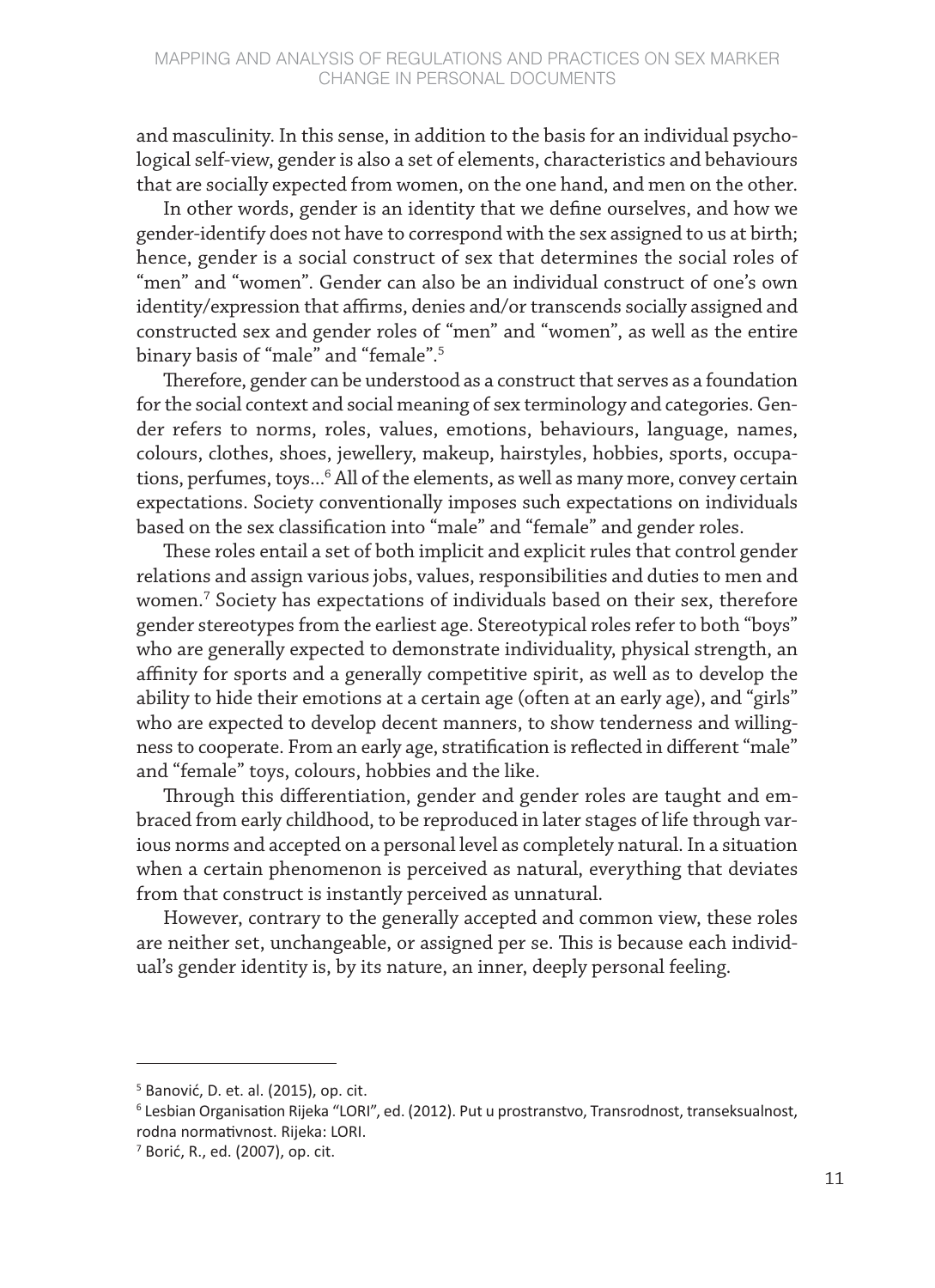### *2.3 Transness*

Transgender persons' personal internal identities do not match the sex assigned to them at birth, in contrast to most people who accept and internalize socially assigned roles on a personal level. Based on today's widely recognised definitions of transness, we can conclude that transgender is a general term used to describe persons whose gender identity differs from the sex assigned to them at birth. Gender identity is an inner, personal sense of being a "man", a "woman", or not identifying with anything in the binary system of sexes and gender roles.

Following birth, each person is assigned a sex marker based on the aforementioned characteristics determined by the medical staff immediately after birth. In most cases, the sex assigned this way does not deviate from one's own identification throughout life, so a person who is assigned the male sex at birth will identify with the male sex throughout life, i.e., internalize this identification and feel like a man on a personal level, just as a person who is assigned the female sex at birth will accept and identify as a woman throughout her life. However, in the case of transgender persons, at some point in their lives, they will realize on a personal level that they do not identify with the sex assigned to them at birth. Transgender persons, unlike people who have a match between their assigned sex and their identification, will eventually reconsider their own gender identity. Being trans is thus based on self-determination and personal feeling. When a person realizes that the sex assigned to them at birth does not correspond with the gender that, in their personal experience, feels like their own, they realize they are transgender.

The moment when a person realizes they are transgender is always individual. Some transgender persons claim that they have always known in some way that they cannot identify with the sex assigned to them at birth. Others go through a lengthy process of avoiding thinking about it, often for increased risk of stigmatization, social condemnation, or shame.

For persons whose gender identity is matched to the sex assigned to them at birth, and who have thus not gone through the process of questioning their own gender identity, it can be difficult to understand the feelings of a transgender person. Therefore, when attempting to understand how transgender persons feel, it is helpful to conduct an illustrative thought experiment: Gender identity is inherent in every person, transgender or not. With that in mind, consider how you would feel if practically everyone in your environment, including family, friends, acquaintances, and even doctors, stated unambiguously that the sex you were born with is not yours. How would you feel if you woke up one day and the entire world tried to persuade you that your body corresponds to the characteristics of a sex you know is not yours, or that the environment views you as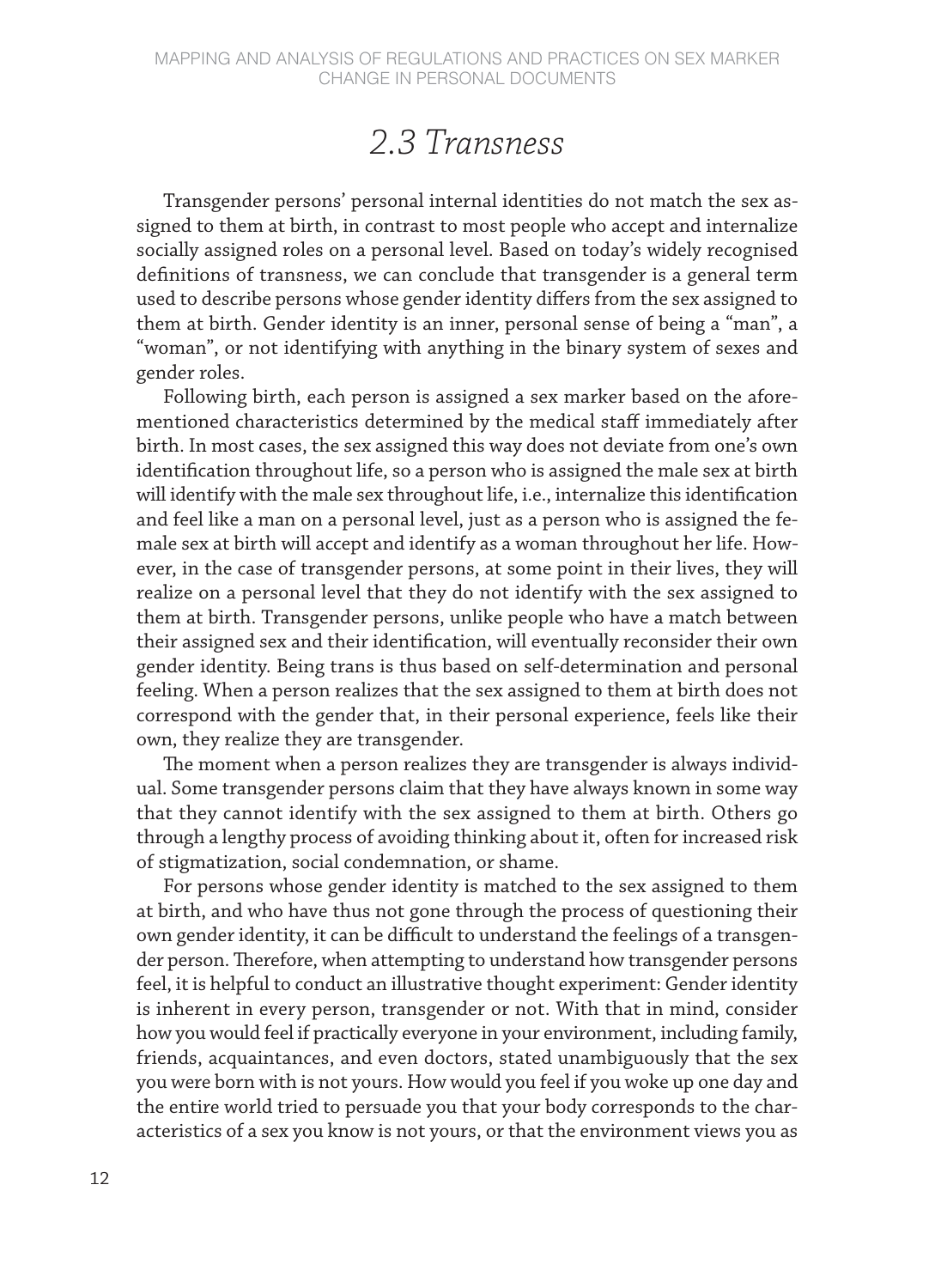a man, expecting you to act and feel like a man, even though you are a woman or vice versa.8

It should also be mentioned that there is an essential difference between transgender persons' gender identity and their sexual orientation. There is often a stereotypical public perception of transgender persons as persons whose transness is equated with sexual orientation, so transgender persons with assigned male sex are assumed to have a sexual affinity for same-sex persons, and transgender persons with assigned female sex are assumed to be sexually attracted to females. However, as previously said, gender identity refers to an individual's internal understanding and awareness of their own gender, such as knowing if they are a man or a woman (or any other gender). Sexual attraction, as opposed to this issue, refers to physical, emotional, and/or romantic attraction to another person, with all of their traits and quirks.

Just like cisgender persons<sup>9</sup>, transgender persons can be of any sexual orientation. Thus, a transgender man (a person who lives and perceives himself as a man) may be primarily interested in men, and therefore declare himself a homosexual man, or he may be sexually attracted to women and declare himself a heterosexual man, or he may eventually have any other sexual orientation. The same can be said about transgender women (a person who lives and perceives herself as a woman). Transgender persons, regardless of their particular identity, can be heterosexual, homosexual, bisexual, queer<sup>10</sup>, or completely asexual, or fall under any other classification of sexual orientation. In short, sexual orientation refers to who we are attracted to, whereas gender identity refers to who we are.

A distinction must also be made between transgender and intersex persons. Intersex persons are persons whose anatomy of reproductive organs or genes does not conform to the common definitions of the male or female sex. Unlike this term, which is determined by anatomical or biological characteristics, these characteristics play a secondary role in transgender persons. Trans primarily denotes an internal, self-determining and self-defining relationship with one's own gender identity. Intersex persons are defined as such primarily by the fact that their physiognomy (primarily the physiognomy of the reproductive organs) or their genetic

<sup>&</sup>lt;sup>8</sup> Here we use a simplified sex and gender stratification based on the binary scale "male" - "female". In reality, trans implies a wide range of gender identities, hence transgender persons can identify as trans men, trans women, gender fluid, non-binary or gender queer, genderless or gender neutral, and so on. However, for the purposes of illustration and conceptualization in this example, it is sufficient to focus on the preceding example.

<sup>&</sup>lt;sup>9</sup> Cisgender (cis) is a term for persons whose sense of personal identity corresponds to the sex and gender assigned to them at birth. Cisgender persons have a gender identity or perform a gender role that society deems appropriate for a given sex.

<sup>&</sup>lt;sup>10</sup> In this context, the term refers to personal self-identification and identity, the main feature of which is non-compliance with "self-evident" adherence to social rules, i.e., primarily as one's own identifying feature that requires questioning and/or rejecting conventional norms, including those concerning sexual orientation.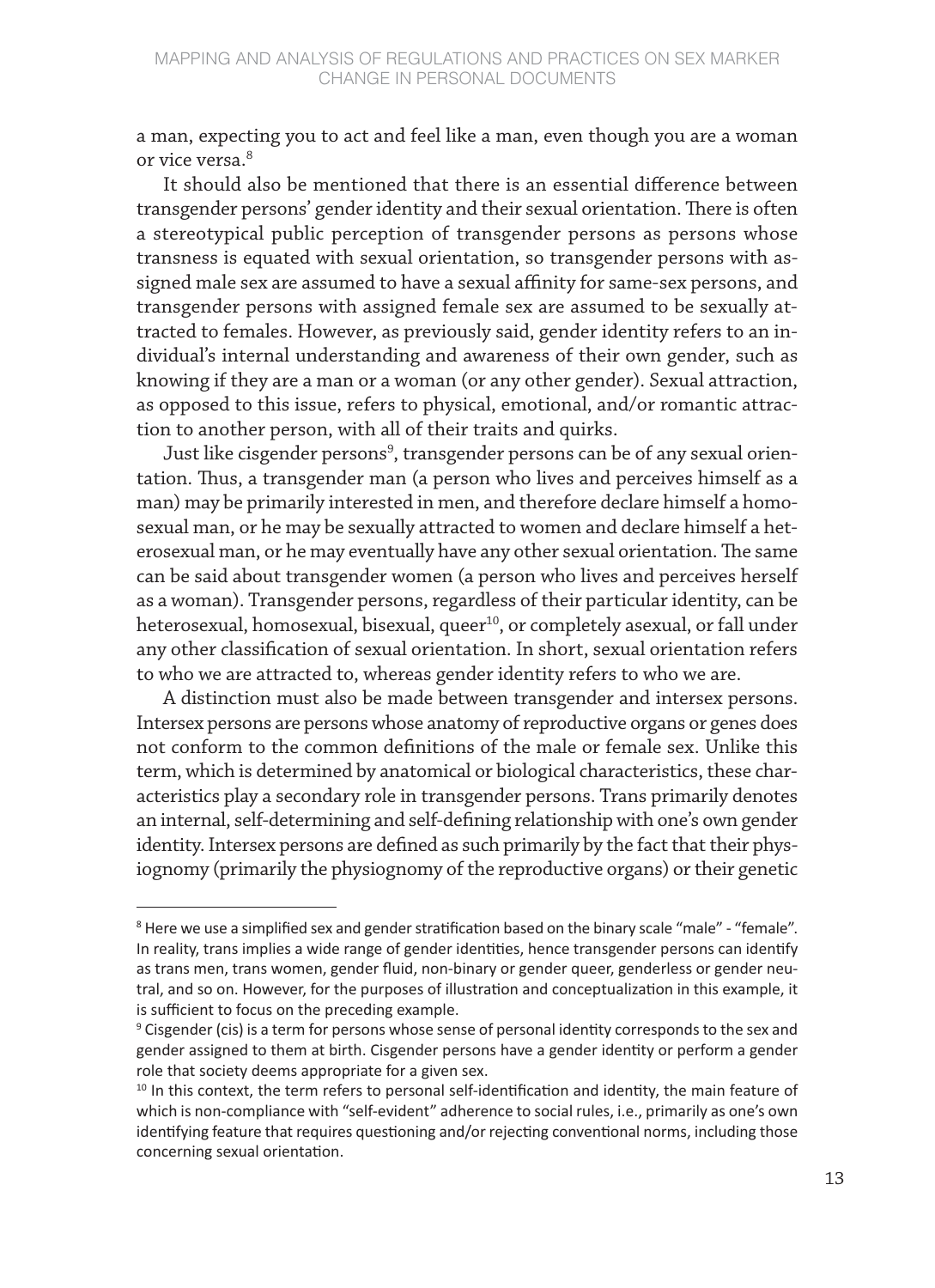and hormonal structure is neither typically male nor typically female.

A variety of conditions can lead to a medical conclusion about intersexuality. Some persons are born with XY chromosomes, but they have female genitalia and secondary sexual characteristics. Other intersex persons are distinguished by the fact that they are born with XX chromosomes but lack the anatomical characteristics of the uterus. These two conditions are just examples listed for illustration, however, there are more medical-biological variants that are considered intersexual. Therefore, although the terms trans and intersex do not have an exclusive relationship, no sign of equality can be placed between them. In that respect, the possibility of an intersex person identifying as transgender is not ruled out.

#### *2.4 Transition*

Transition is most simply defined as the process by which a person conforms their gender expression and/or physique to their gender identity. Gender expression as external manifestation refers to how a person (transgender or not) expresses themselves "outside" through their behaviour, clothing, body language, and other external characteristics such as hairstyle, makeup, manner of expression, physical features, jewellery, tattoos, and so on. In this sense, the transition can also be viewed as a person's transition from the sex assigned to them at birth to the sex that they internally perceive as their own.

Psychological/psychiatric evaluation, hormone therapy, enhancing or developing secondary sexual characteristics, living in new gender identity, and sex reassignment surgery are all part of the transition process. In countries where this is possible, this process also includes officially changing the name in documents.<sup>11</sup> Some transgender persons may not want to change their bodies with hormones or surgery, but instead express different aspects of their gender identity that differ from the sex assigned to them at birth.<sup>12</sup> Transition is a very personal process, with unique features inherent in each individual in their own way. There are no elements of transition that are expected, common or required. On the contrary, each person decides what they will do in this process, when they will do it, and how they will do it based on their personal judgment and needs.

Transition as a term can be observed from three aspects:

- legal and
- medical.

social,

 $11$  Banović, D. et. al. (2015), op. cit.

<sup>&</sup>lt;sup>12</sup> Todorović, J., Lazić, S.D. (2020). Vodič kroz tranziciju za trans osobe u Srbiji. Belgrade: Social In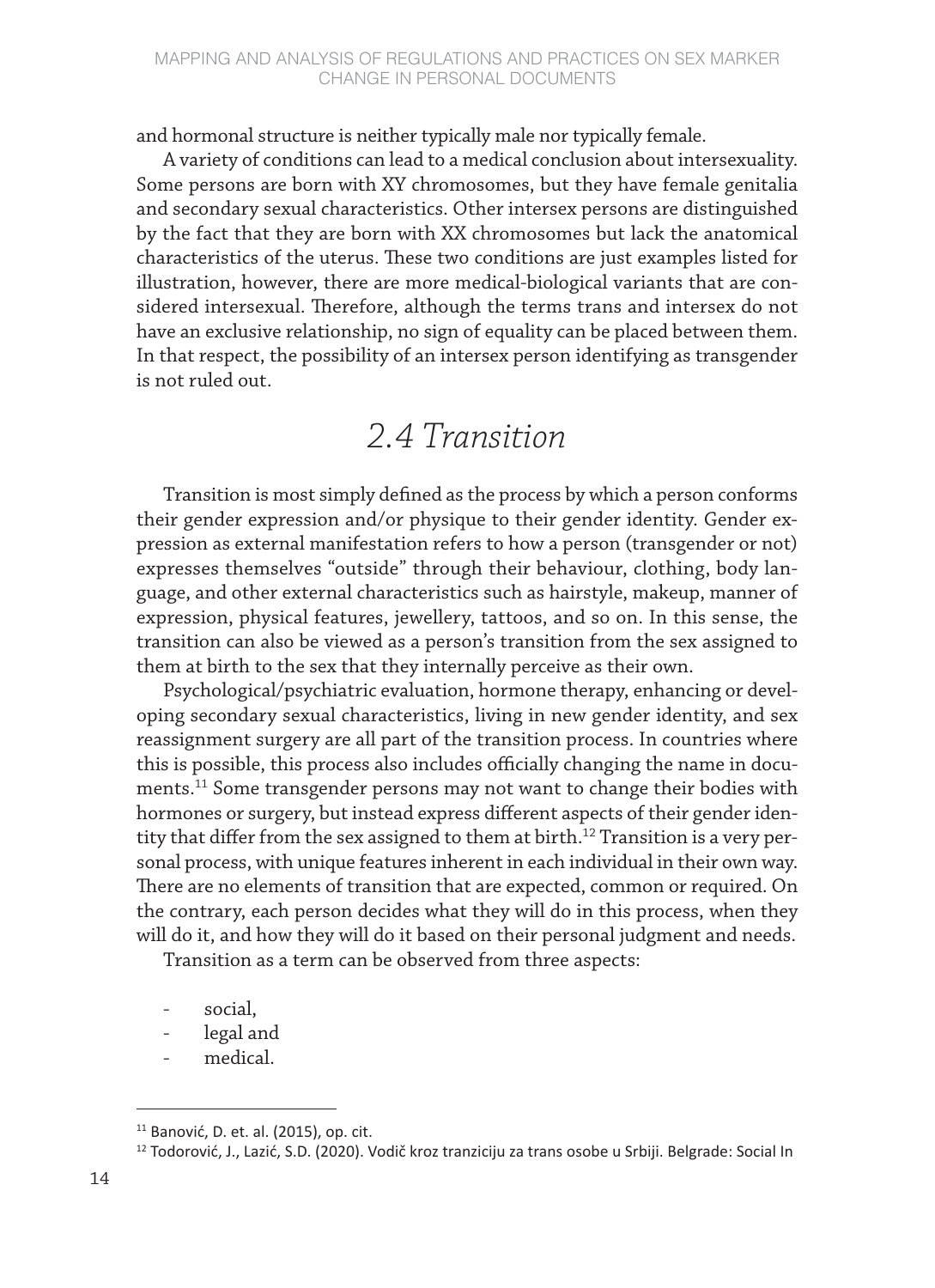When we talk about the social context of transition, we mean, first and foremost, coming out $^{13}$  to oneself and others, as well as harmonizing gender expression. When a transgender person recognizes and embraces their gender identity as their own, they are said to have come out to themselves; when they reveal that identity to others, they are said to have come out to others. Coming out may appear to be a routine procedure when described in this manner, but in reality, such actions are often extremely difficult for transgender persons for a variety of reasons, requiring significant psychological and emotional effort due to fear of reaction, rejection or violence from the environment. In addition to coming out, transgender persons might choose to harmonize their gender expression in all or some of its elements with their gender identity, for as by changing the way they dress.

The legal aspect of transition implies transgender persons taking specific actions to legally legitimize their gender identity in everyday life. This is a formal process based on the principle of self-determination which involves changing the information in personal documents – change of name, sex marker, obtaining new personal documents – so that the information after the change corresponds to the transgender person's gender identity.

Medical transition<sup>14</sup> involves adapting biological sexual characteristics to gender identity. In this respect, the transition can include psychological, psychotherapeutic and medication support for transgender persons. Adequate psychiatric and psychological support for a transgender person can mean assisting them in researching their gender identity and expression, facilitating the process of coming out, possibly determining the necessary medical interventions in the process of sex reassignment, but also providing assistance and support to transgender family members. In addition to psychiatric evaluation, the medical transition includes evaluation by an endocrinologist, who checks the organism's health status and readiness to include hormone therapy, which they prescribe and monitor if they believe the prerequisites are met. If a transgender person decides to have their sex surgically changed to match their gender identity, the medical transition includes a surgical phase that involves preoperative surgery consultations with appropriate specialists, as well as access to suitable surgery.

 $13$  Coming out [of the closet] is a term that describes the voluntary public expression of one's own gender identity that occurs after accepting one's personal identity after it has been kept secret or suppressed for a certain period of time.

 $<sup>14</sup>$  In the most recent edition of the International Classification of Diseases (ICD-11), which was</sup> adopted in 2019, the World Health Organisation moved transgender conditions from the chapter on mental disorders to a new chapter on reproductive health. This change represents the depathologisation of transness, i.e., the formalization of the prevailing medical science trend according to which transness is not considered a personality and behavioural disorder, but is diagnosed as "gender incongruence", which describes the condition of a person whose gender identity does not match the sex assigned to them at birth. ICD-11 has been officially in use since 2022.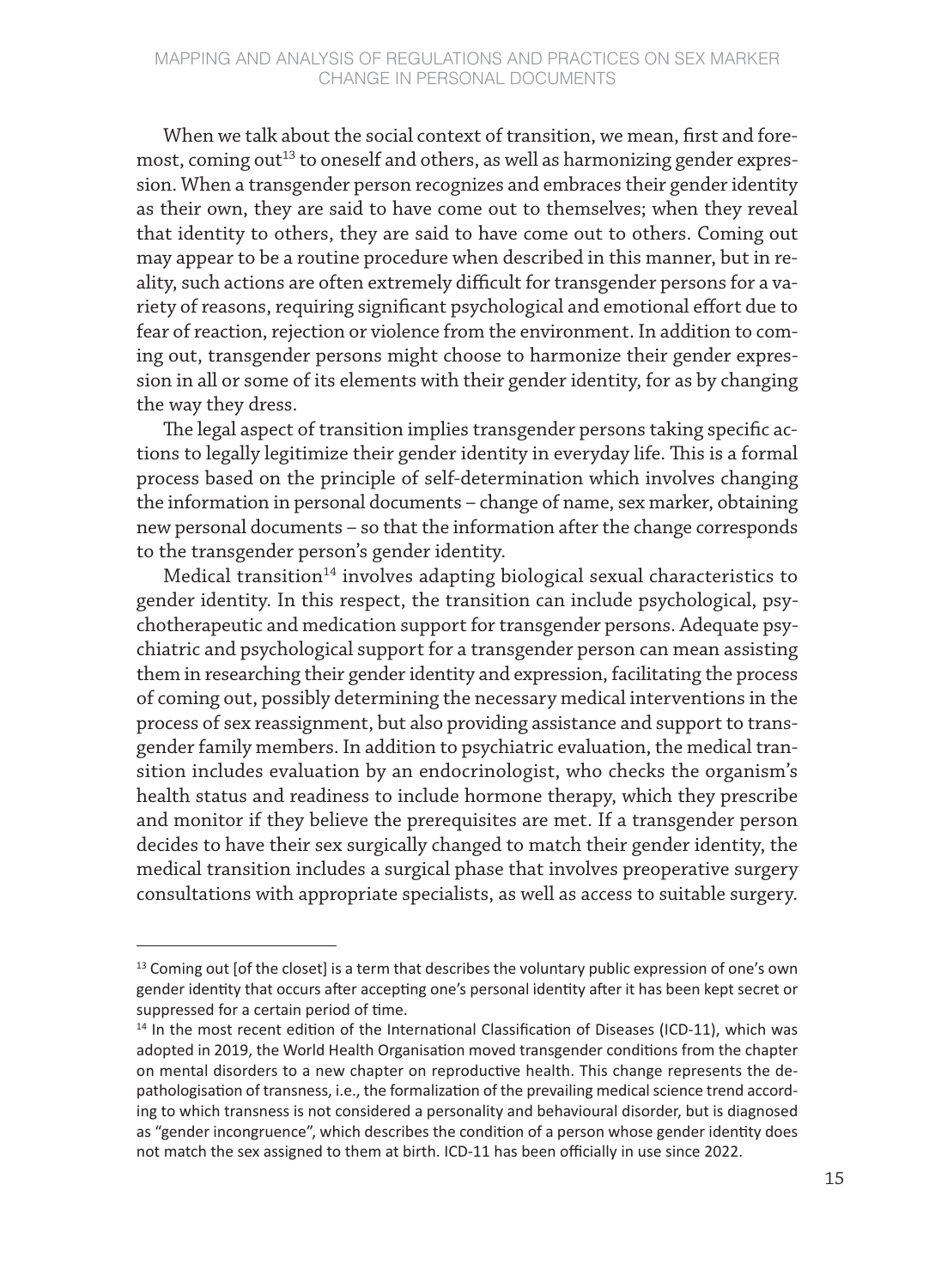It is important to emphasize that some transgender persons, for various reasons, decide to undergo a transition to a certain extent. It should be remembered that regardless of whether a complete or partial medical transition has been made, i.e., sex reassignment to match the gender identity, every type of transition *per se* is equally valuable and legitimate.

\*\*\*

A complete understanding of the terms stated above will require much more space, deeper analysis and a broader cognitive framework than the one provided here. However, to obtain a sense of how complex the phenomenon is and to move away from conventional understandings that are often unfavourable and/or discriminating against transgender persons, it is necessary to try to perceive at least these basic terms regarding transgender persons.

When it comes to transgender persons, it is necessary to emphasize the word persons, because what ultimately determines transgender persons, especially when dealing with often complicated administrative procedures, is not primarily their transness, but the requirement that such persons be treated with equal dignity and respect as any other person, regardless of their sex, gender identity, appearance or any other characteristics. This requirement is especially important because transgender persons frequently face inconvenience, unfair treatment, social condemnation, severe discrimination and even violence in various situations, in everyday life, on the street, at work or in connection with work, in the education system, health care and many other aspects of life.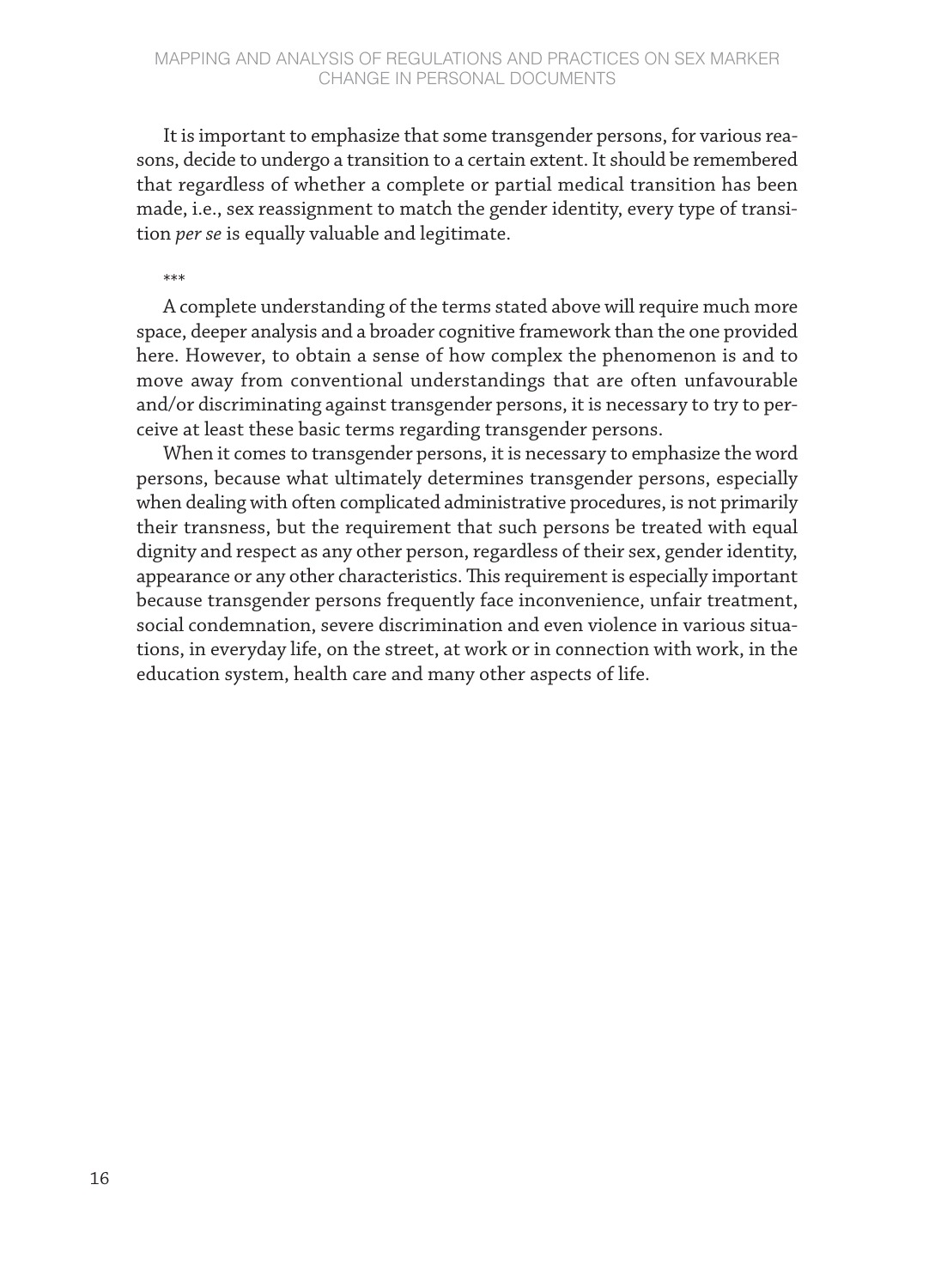## *3. LEGAL FRAMEWORK AND PROCEDURAL ASPECTS*

Although the normative framework in Bosnia and Herzegovina has somewhat paved the way for more effective resolution of sex marker change requirements in public registries and personal documents, there are still shortcomings that make this procedure inefficient, ambiguous and potentially degrading for transgender persons.

As a general rule, the country should provide transgender persons with a minimum standard that allows respect for their rights and freedoms through the core principles of the normative framework in this field. This bare minimum is expressed in the demand that:

- a) the country provides a comprehensive possibility of legal recognition of sex reassignment, through efficient, transparent, accessible and fair procedures,
- b) such procedures maximally protect the right to privacy and other rights of transgender persons guaranteed by the Constitution of BiH and international documents,
- c) the country enables full utilization of the rights referred to in point a) without compromising other guaranteed rights and freedoms

When considering both the normative framework and procedural aspects of sex marker change in personal documents, it is important to remember the catalogue of rights and freedoms guaranteed by the Constitution of Bosnia and Herzegovina, as well as the direct effect and application of the European Convention for the Protection of Human Rights and Fundamental Freedoms in the domestic legal order enabled by the Constitution.

The current legislative framework in BiH is not entirely satisfactory, and certain shortcomings may, under certain conditions, be a cause of violation of transgender persons' human rights. However, application procedures, as well as applicants' rights to change their sex marker in personal documents, cannot necessarily wait for the enactment and adoption of a complete and satisfactory legal framework but must be implemented in a way that respects transgender persons' right to self-determination. Therefore, we present below the current legal framework for changing personal documents of transgender persons in BiH, with an overview of laws and bylaws in the order corresponding to the whole regulated by each regulation, and regarding the situation in both BiH entities, as well as the situation in the Brčko District of Bosnia and Herzegovina.

The regulations governing registry books, which are under the jurisdiction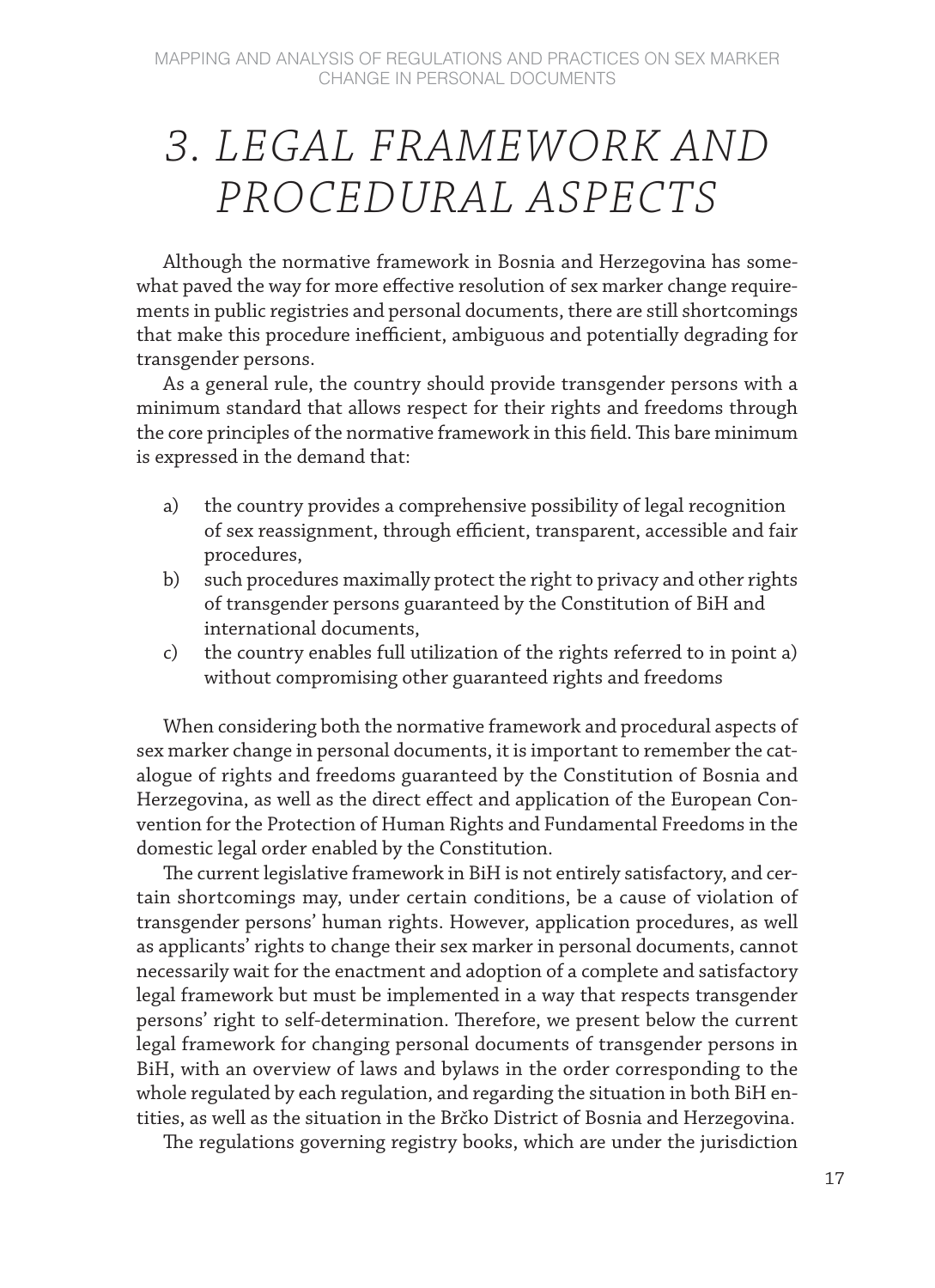of the entities and the Brčko District of BiH, and the Law on Personal Identification Number, which was passed at the state level, are significant for the issue of sex in the administrative sense. This is because the sex marker, i.e., the legal substratum of sex, is entered in the registry books, as well as because the personal identification number of every BiH citizen in its structure contains figures that differentiate male and female sex, as discussed further below.

### *3.1 Federation of BiH*

#### **Law on Registry Books of the Federation of BiH**

The Law on Registry Books of the Federation of Bosnia and Herzegovina was published in the Official Gazette of the Federation of Bosnia and Herzegovina 37/12, with amendments to that Law published in the Official Gazette of the Federation of BiH 80/14.

This law regulates the following: jurisdiction for keeping registry books, types and content of registry books, civil registry, entry of data in registry books, entry of facts in registry books based on documents from foreign authorities, keeping and maintaining registry books, issuing excerpts and certificates from registry books, insight into the registry books and use of data from the registry books, renewal of the registry books, administrative supervision, resolving complaints and misdemeanour liability and other issues related to the registry books in the Federation of Bosnia and Herzegovina.

The importance of this Law for the topic discussed in this text is evident in the fact that it governs sex marker entry in various types of registry books, with a provision directly related to sex marker change or registration of such a fact in the registry books. In this sense, and in accordance with the provision of Article 2, paragraph 2 of the Law on Registry Books of the Federation of BiH, sex is normatively recognised as a fact determined by the law and entered in the appropriate registry books, but also as a fact the change of which is possible and legally recognised. Pursuant to the provisions of paragraph 3 of the aforementioned provision, this fact (as well as all other facts) may be changed, corrected or entered only based on corresponding decisions or other acts of authorities referred to in Article 7 of the FBiH Law on Registry Books and other competent authorities envisaged by the Law thereof.

It is important to remember that the FBiH Law on Registry Books recognises the birth registry as the basic registry for personal data of each person registered in that book and that it serves to organise other registries and data for identification documents so that data in other registries and identification documents must be identical to the data from the birth registry. As a result, the birth registry, i.e., the entry or change of sex, is of vital importance in the procedure for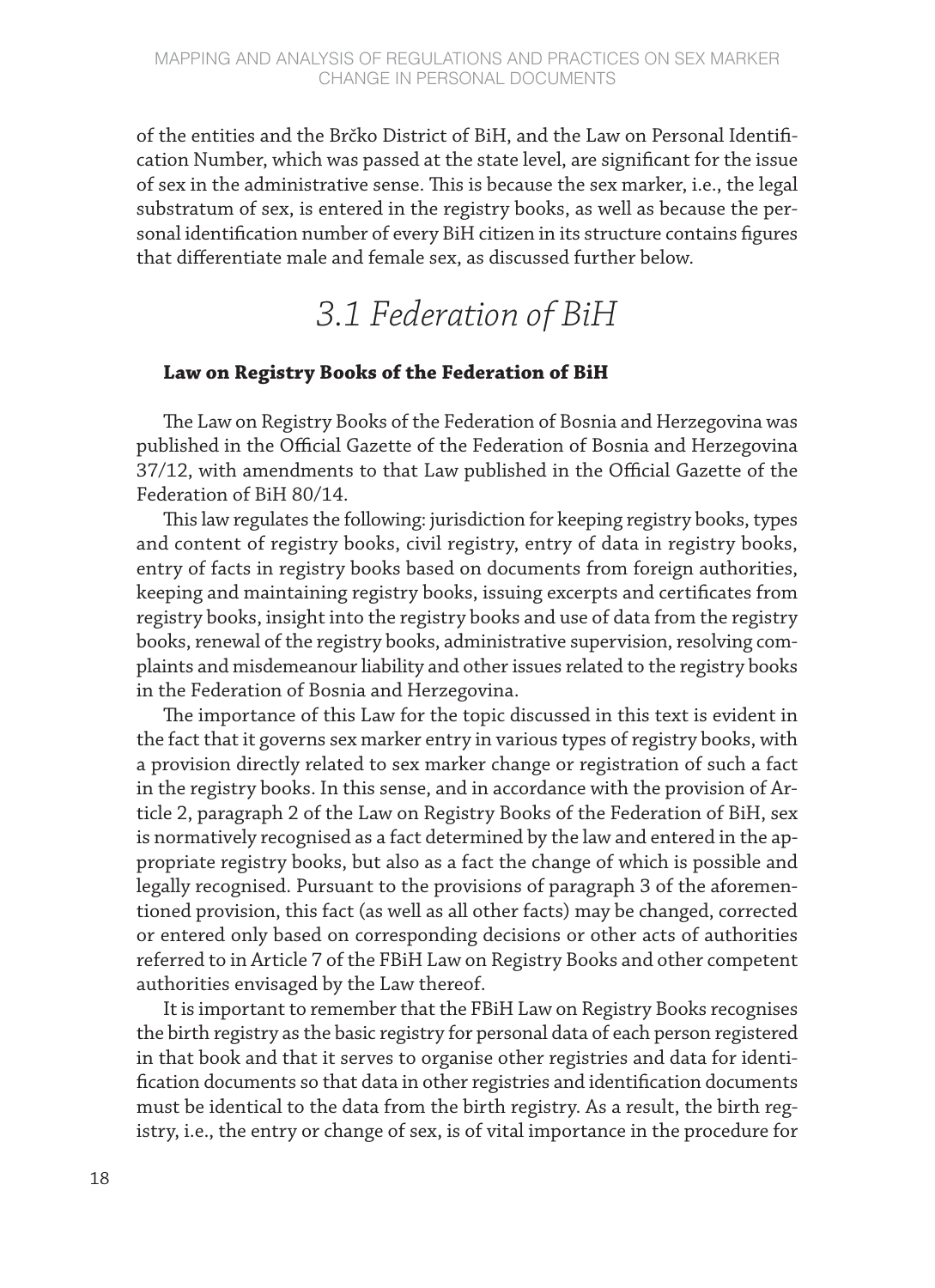the sex marker change. Article 12 of the Law on Registry Books of the Federation of BiH prescribes which data are entered in the birth registry, and according to paragraph 1 of the Article, it includes data on the birth and sex of a child. According to the above, this fact of the assigned sex at birth will later be the subject of change in the procedure in which transgender persons request the entry of change of such a fact from the competent authority. The provision of Article 12, paragraph 3 of this Law explicitly recognises the possibility of entering a change of sex in the registry books. Among other entries relating to circumstances that may arise during a person's life, such as acknowledging and disputing paternity and maternity, marriage, termination of marriage, change and termination of citizenship, and so on, this provision prescribes sex reassignment as a fact that is entered in the birth registry.

According to the Law on Registry Books of the Federation of BiH, sex is entered in the registry book of citizens, which arises from the provision of Article 22, paragraph 1, items 1) and 2), as well as in the registry book of deaths in accordance with Article 26, item 1).

The provision of Article 44 of the Law on Registry Books of the Federation of BiH, which prescribes that sex marker changes are only made based on a final decision of the cantonal Ministry of the Interior responsible for the place of residence of a person who has undergone sex reassignment, is relevant for the topic of this text. This provision is important because it specifies the authority's actual and territorial jurisdiction over the request for sex marker change in the registry book.

True, a linguistic interpretation of the cited norm could lead to the conclusion that the final decision of the competent cantonal Ministry of the Interior<sup>15</sup> is the basis for the entry of sex marker change only in the birth registry, and not in other registry books where sex is entered. However, as previously said, the birth registry is the basic registry for each person's personal data, whose content must be harmonised with all other registries and identification documents. In this regard, the entry of sex marker change at the request granted during the procedure should not be limited to the entry of change in the birth registry, but in such cases, the authority should *ex officio* collect data on whether the person has updated data in other registry books (for example the registry book of citizens, which will generally be the case for citizens of the Federation of BiH and BiH), and decide on the entry of change in these books, within its actual and local jurisdiction.

It is important to note that Article 4 of the Law on Registry Books of the Federation of BiH prohibits all forms of discrimination "based on sex, religion, race and ethnicity, skin colour, language, national or social background, education and social status in the registration and issuance of excerpts and certificates on facts and data from the registry books, as well as conducting administrative

 $15$  The legal text of Article 44 of this Law specifies "cantonal ministry", although it is evident from Article 14 of the Law that the term cantonal ministry refers to the cantonal Ministry of the Interior.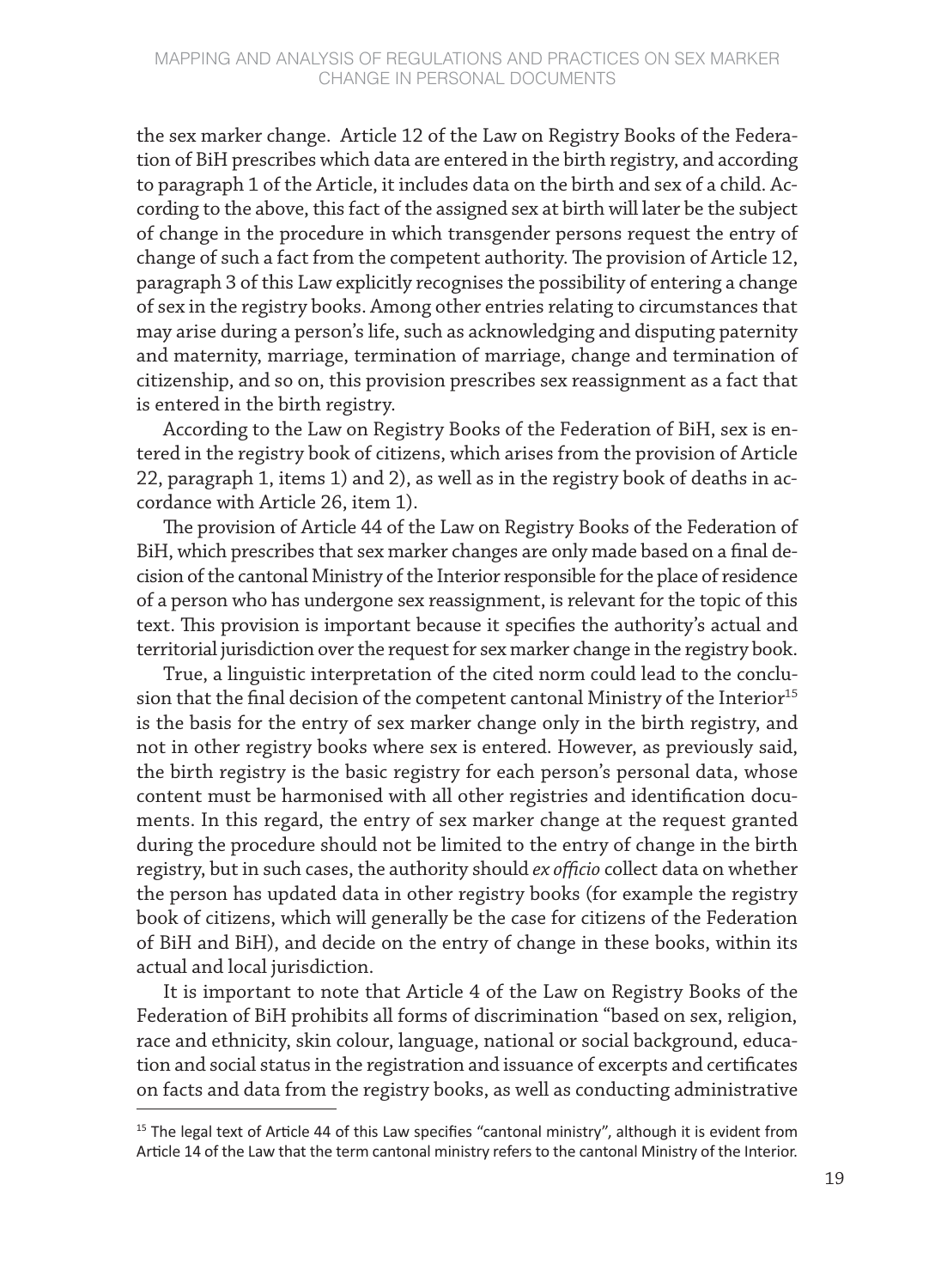proceedings in connection with the facts that are entered in the registry books and other issues regulated by this Law".

Although the list of protected characteristics in this case does not explicitly include the prohibition of discrimination based on sexual orientation, gender identity and sexual characteristics, it is undeniable that the *ratio legis* of this provision extends to protection against discrimination on these grounds, which is critical in proceedings initiated at the request of transgender persons. Nonetheless, amendments to the Law that would reflect in the expansion of the catalogue of protected characteristics against which discrimination is prohibited, including "sexual orientation, gender identity, sexual characteristics" provided by the Law on Prohibition of Discrimination in BiH, would be expedient, justified, and based on the legal obligation from Article 24, paragraphs 1 and 2 of the Law on Prohibition of Discrimination of BiH.

#### **Instruction on the Manner of Keeping the Registry Books of the Federation of BiH**

The Instruction on the Manner of Keeping the Registry Books of the Federation of BiH (Official Gazette of FBiH, 51/13, 55/13, 82/13, 6/15) is the implementing regulation that controls in further detail, among other things, the entry of sex marker changes in the registry books.

The provision of Chapter II, paragraph 2), item 8 stipulates the cantonal ministry's explicit competence for sex marker change and determining identity (name of that person), as determined in Article 44 of the Law on Registry Books of the Federation of BiH. Item 63 of Chapter VII (Subsequent entries in the registry books) stipulates that data in the registries constitute a change and are resolved within the subsequent entry if they refer to personal name, sex and citizenship in the birth registry.

This chapter's paragraph 2, item 66, titled Procedure for Entry of Sex Marker Change in the Birth Registry, is especially important. According to that provision:

"66. According to Article 44 of the Law, the entry of sex marker change in the birth registry is done based on a final decision issued by the competent cantonal ministry. The procedure is initiated at the request of the party.

To respond to that request, the ministry must establish two facts: first, the sex reassignment, and second, the personal name of the individual who made the request. To establish these facts, other evidence provided by the Law on Administrative Procedure is used, if necessary, in addition to the mandatory medical records related to sex reassignment, as determined by the ministry. The decision must indicate the person's sex, as well as their personal name, which will be determined in accordance with the Law on Personal Name."

Article 9, paragraph 2 of the Law on Personal Name of the Federation of BiH (Official Gazette of FBiH, 7/12) prescribes that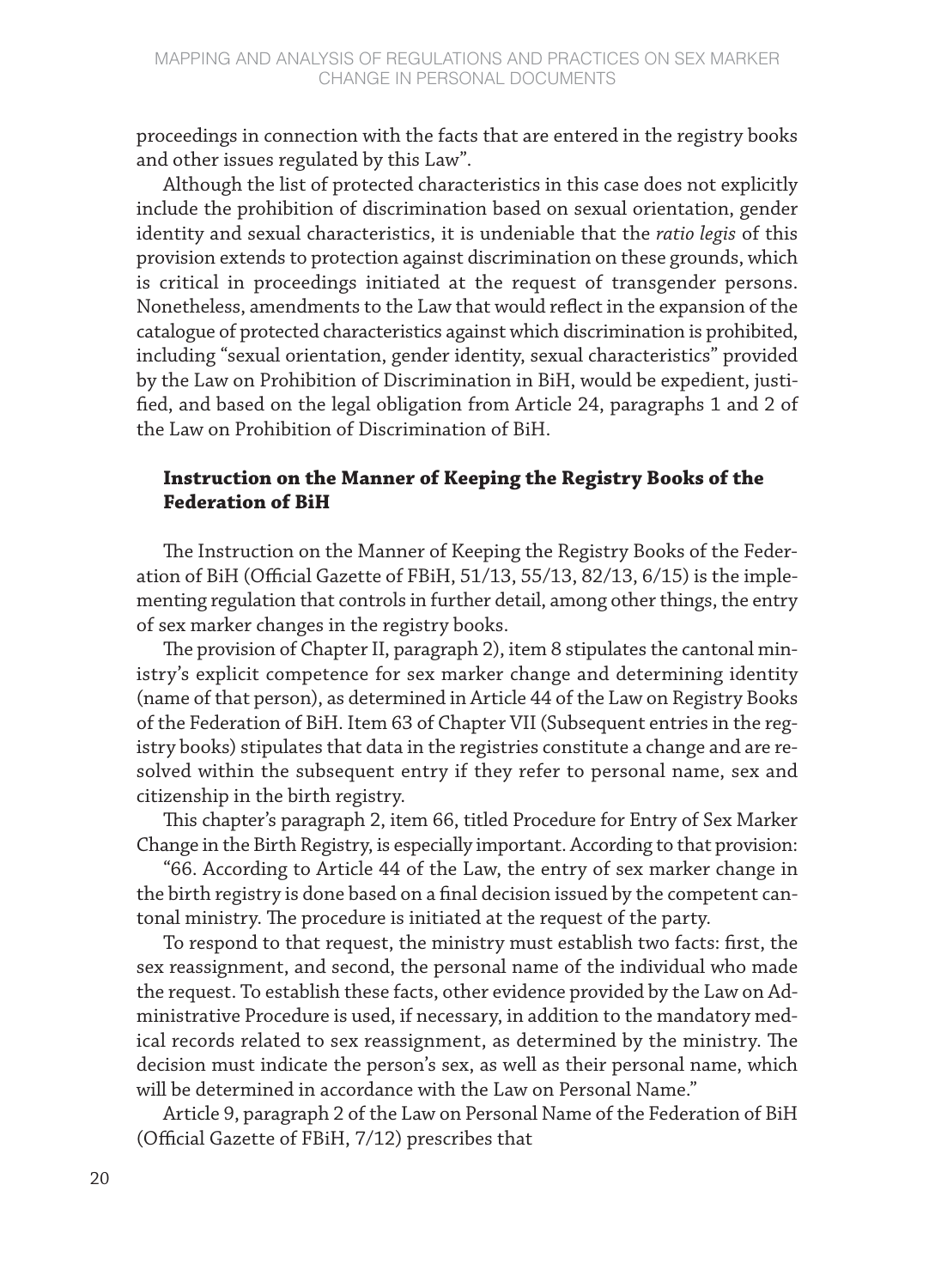"A person may change their personal name, just name or just surname after a change in family or personal status (adoption, recognition and determination of paternity or maternity, marriage, termination of marriage - divorce or annulment, death of a spouse or declaring spouse dead, sex reassignment), or at personal request." Therefore, it is a possibility that a transgender person can use when requesting the entry of sex marker change, but it is not a condition for such a change. This means that a person can request only a change of sex marker without changing their name, or they can request both a change of sex marker and a change of name in the same request, which is left to the discretion of each individual.

## *3.1.1 Procedure for personal name change in the Federation of BiH*

Change of personal name is regulated by the provisions of the Law on Personal Name of the Federation of BiH (Official Gazette of the Federation of BiH, 7/12), which states in Article 9 that every person has the right to change their personal name, just name or just surname except in cases where the Law provides otherwise.

The procedure for changing the personal name is initiated by a request, which must include the personal name requested, and the Article 14 of the Law specifies which documents the applicant must enclose with the request:

1) Applicant's Birth Certificate and Certificate of Citizenship;

2) Excerpts from the registry books containing the fact whose change is the subject of the procedure;

3) Photocopy of ID card;

4) Certificate of Residence;

5) Certificate from the competent court stating that no criminal proceedings have been initiated against the applicant;

6) Certificate from the competent tax authority stating that there are no outstanding tax and customs liabilities.

The request for a change of personal name is submitted to the cantonal Ministry of the Interior based on the applicant's place of residence. Negative presumptions for fulfilling the request are explicitly prescribed by law, therefore a change of personal name, just name or just surname will not be granted to a person who is the subject of criminal proceedings, or a person convicted of a crime until the sentence is carried out or the legal consequences of the conviction expire, a person who is on the international wanted persons notice or a person who is determined to have submitted the request to avoid the obligations determined by the competent authorities' act.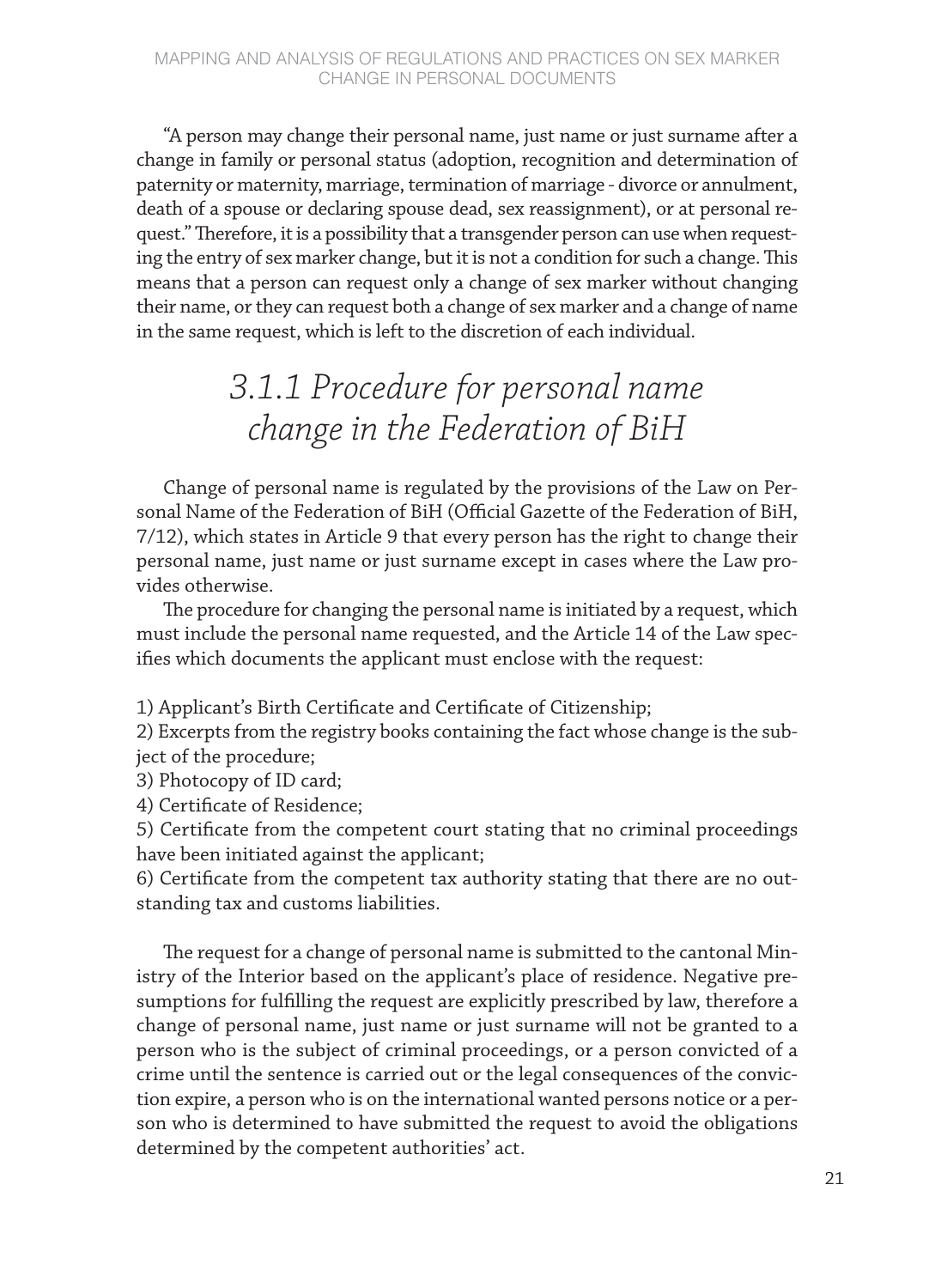If it decides favourably on the request, the cantonal Ministry of the Interior delivers a decision on changing the personal name following the entry into force to the registrar who keeps the registry books for the person who has changed their personal name, the registrar who keeps the birth registry for the child of the person who has changed their personal name, to the authority that keeps records of citizens based on the entry in the birth registry and to other authorities responsible for keeping records of citizens kept in accordance with special regulations, and include data that has been changed during the procedure in accordance with this law.

A person who has been approved to change their personal name cannot submit a new request for a change of personal name within five years from the date of entry of the changed personal name in the registry books unless otherwise prescribed by a particular law.

A person who has changed their personal name, just name or just surname must submit a request for replacement of personal documents (ID card, passport, driver's license and other documents) to the competent authority within 15 days from the day of entry of the change in the registry books.

## *3.1.2 Procedure for sex marker change in the Federation of BiH*

The administrative procedure for sex marker change in the Federation of Bosnia and Herzegovina is resolved according to administrative procedure rules and begins with submitting a request to the competent authority of interior, based on the place of residence of the person wishing to change sex marker. The Sarajevo Canton website provides information on the content and supporting documents that must be attached to such a request.<sup>16</sup> According to the information provided above, the applicant must provide the following basic information in the request: name and surname, residence and address, phone and e-mail, place and date of application, ID number (ID card or passport) and handwritten signature.

Among the necessary evidence that the party is required to submit with the request to change the sex marker are the birth certificate, BiH citizenship certificate, medical record confirming that the person has undergone sex reassignment procedure, BiH ID card and certificate of residence.

Concerning the content of the request, it is sufficient for the party to briefly describe the facts upon which such a request is based and to make a particular statement that the request is being submitted to change the sex marker from the present marker to a new one. According to Article 135, paragraph 1 of the

<sup>16</sup> https://ap.ks.gov.ba/administrativni-postupak/102 – accessed on March 1, 2022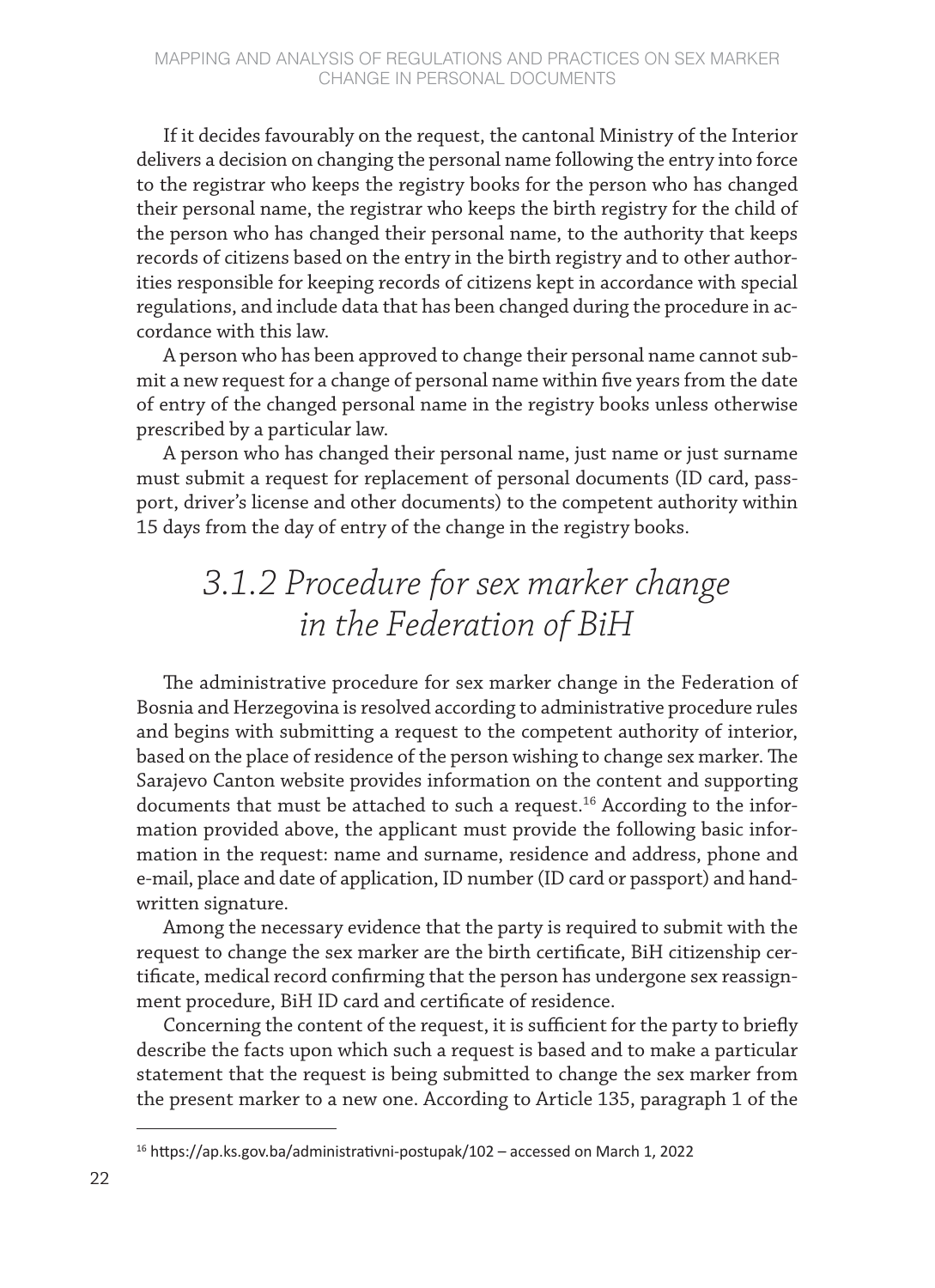FBiH Law on Administrative Procedure, the party is required to disclose the factual circumstances on which he/she based its request accurately, truthfully and specifically. The relevant factual circumstance in this case refers to the party's decision to make administrative changes regarding their sex marker and the applicant's personal name, which the party supports with the appropriate medical record. In that respect, it is entirely sufficient for the party requesting to state these critical facts, which they will verify with proper evidence, for such a request to be valid.

Regarding the evidence attached to the request by the party, the evidence indicated above would be sufficient to conduct the administrative procedure. However, insisting on solely original records would be wrong $17$ . Given that the citizenship is subject to change, the necessity to indisputably determine whether the applicant is a citizen of BiH and thus eligible to have their request considered may justify this request for the Certificate of Citizenship of BiH. However, if the party only has certified copies of medical records, it is advisable to comply with Article 164, paragraph 1 of the Law on Administrative Procedure of the Federation of BiH, which states that the party must submit documents that serve as evidence in the original, microfilm copy or reproduction of those copies, either in a certified transcript or a certified photocopy. Under this provision, if a party submits a certified copy of a document, the official may require the party to show the original document. This is a possibility left to the discretion of the head of the procedure, not a requirement, thus such a necessity should be evaluated in each case.

It should be noted that transgender persons are still required to provide medical records to prove their sex reassignment. Medical interventions that transgender persons undergo as a result surely have an impact on their emotional and psychological well-being, thus particular precautions must be made to avoid exposing such persons to further difficulties throughout the administrative procedure. A medical record in a certified photocopy, for which the official does not establish a clear suspicion that it is not true to the original, may be sufficient evidence of the relevant fact, and in such cases, when there is no doubt about the authenticity of such record, the lack of original copies cannot be the reason for rejecting the request.

Furthermore, given that the cantonal ministries of the interior are in charge of carrying out these administrative procedures, and given that the facts regarding the issuance of ID cards and certificates of residence are kept by these ministries, the lack of such evidence attached to the request should not be a reason for rejection or denial of a request. This is because Article 134, paragraph 3 of the FBiH Law on Administrative Procedure requires the official conducting the

 $17$  According to the information provided on the Sarajevo Canton's website, the party is required to include the original certificate of BiH citizenship as well as the original medical record.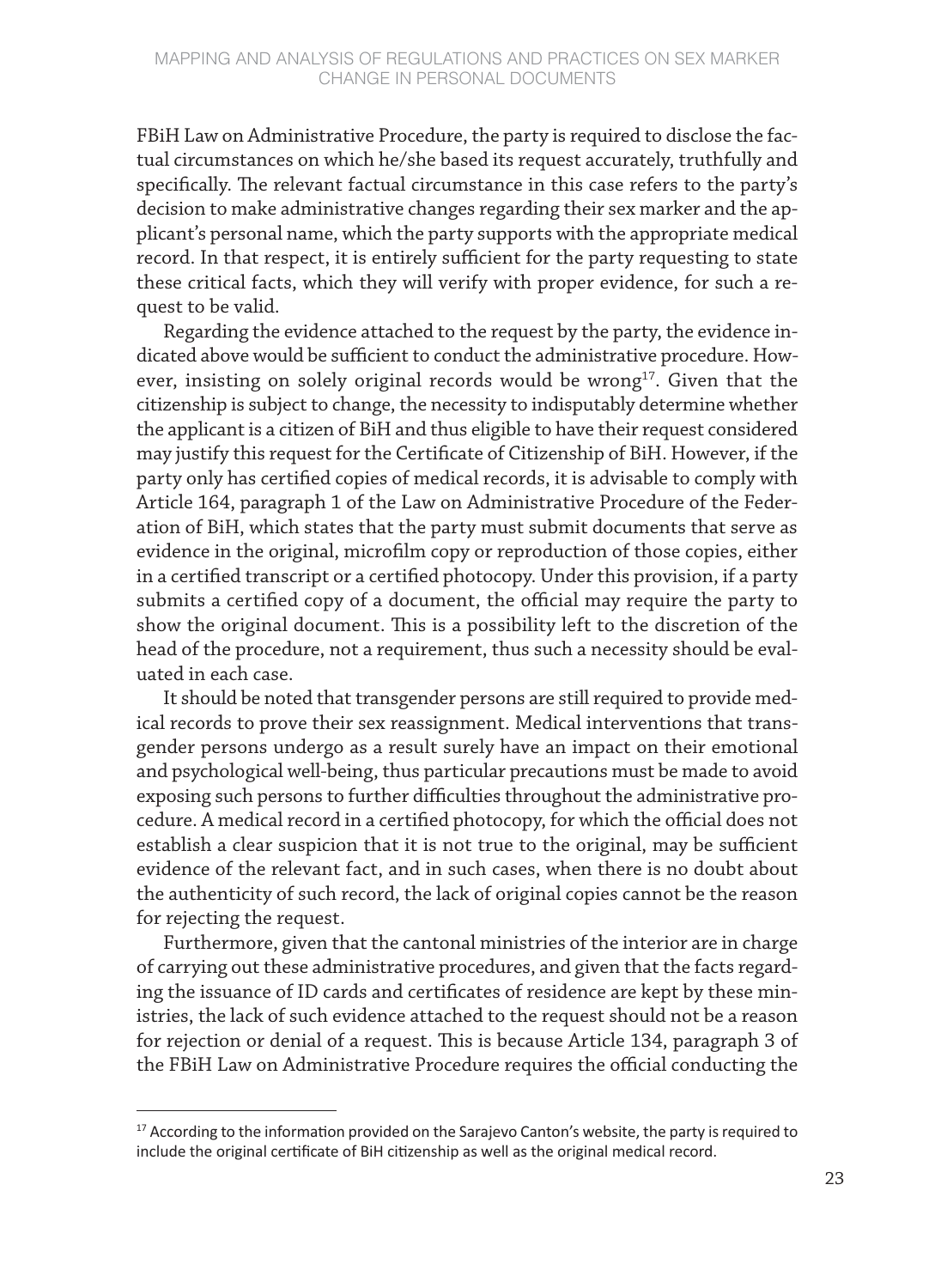procedure to collect *ex officio* data on facts concerning which official records are kept by the authority responsible for resolving.

Article 16, paragraph 1 of the FBiH Law on Personal Name stipulates that a change of personal name shall not be granted to a person who is the subject of criminal proceedings, or a person convicted of a crime until the sentence is carried out or the legal consequences of the conviction expire, a person who is on the international wanted persons notice or a person who is determined to have submitted the request to avoid the obligations determined by the competent authorities' act. Positive regulations do not recognise this prohibition when it comes to sex marker change, thus asking the party for evidence of not being the subject of criminal proceedings or other evidence to prove the aforementioned facts is not appropriate. A legal solution of this nature is logical because a change of name might have an impact on criminal proceedings, the consequences of a conviction, the possibility of executing a wanted persons notice, or avoiding certain obligations, whereas a sex marker change cannot have such consequences. However, as stated in paragraph 2 of the aforementioned Law, to establish the aforementioned facts, the competent authority conducting the procedure (name change) shall perform appropriate checks on its records and the records kept by the prosecutor's offices, as well as verification through Interpol, then the head of the procedure may, if they decide favourably on the sex marker change and after issuing a decision, perform the same checks, and if necessary, notify the competent authorities about the sex marker change, without impacting the procedure's efficiency or duration.

The authority is required to decide on the party's request after receiving a properly filled request. In general, no special examination procedure will be required in accordance with Article 140 of the FBiH Law on Administrative Procedure; thus, when there are no reasons for the delay of the decision, the authority is required to make a decision upon request and deliver it to the party as soon as possible, but no later than 30 days from the date of submission of a properly filled request, under the provisions of Article 216, paragraph 1 of the FBiH Law on Administrative Procedure.

As previously noted, the Federation of BiH Instruction on the Manner of Keeping the Registry Books specifically states that the cantonal Ministry of the Interior must use medical records of sex reassignment to establish facts pertinent to the entry of sex marker change. Because existing legislation does not clarify which mandatory medical data is required to establish this fact, officials who act on such requests face the greatest challenge. In the absence of any normative observation as to which medical record is sufficient and acceptable to make a favourable decision on the request, the head of the procedure must undertake responsibility and take a stand on the sufficiency of a medical record. Given that this is an issue that necessitates expert knowledge for determination or assessment, it is expected that officials will need the presentation of evidence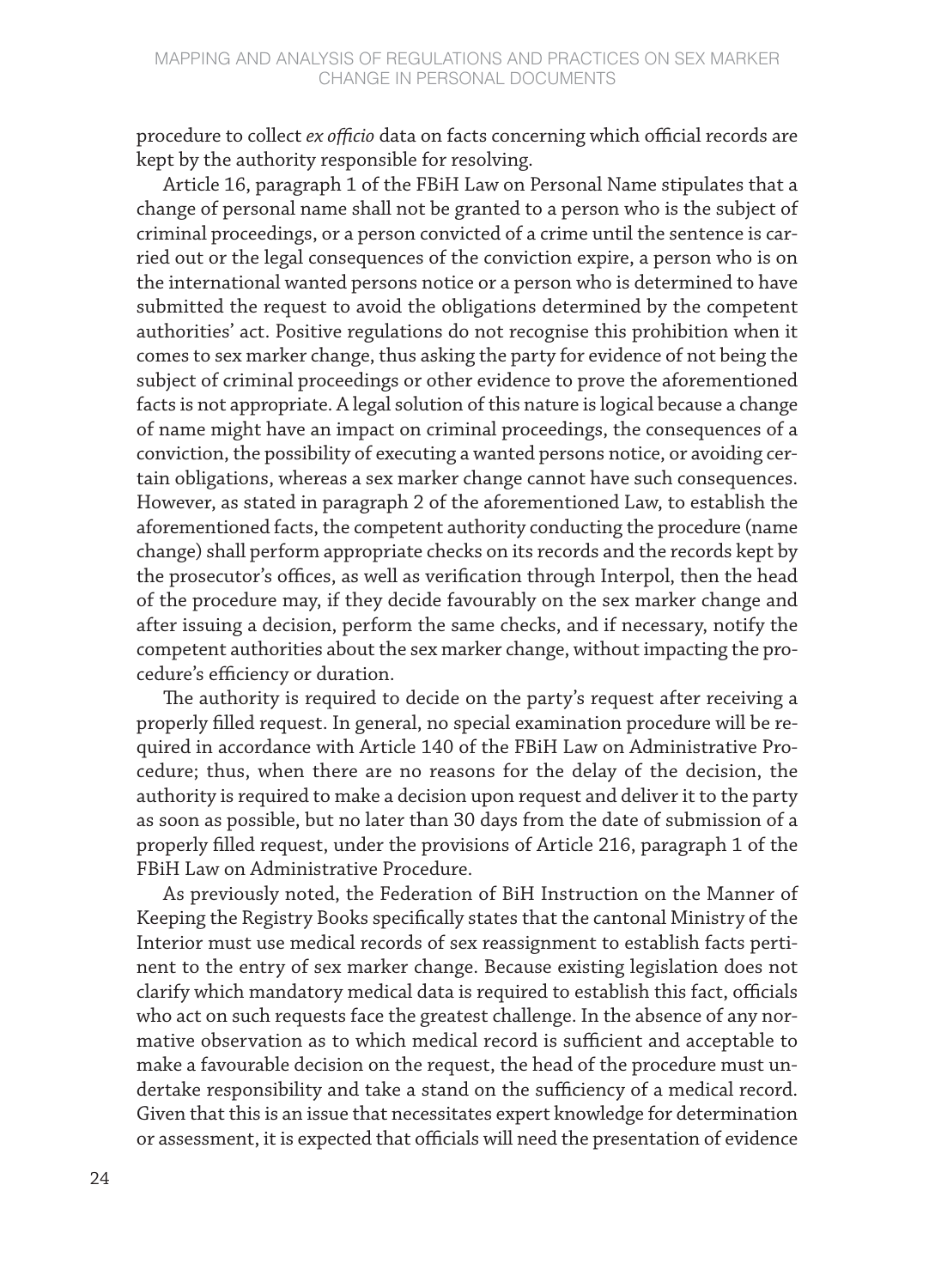by an expert witness. Competent authorities frequently refer people who desire to change their sex marker to the Institute for Medical Expertise of Health Conditions of the Federation of BiH for medical expertise. According to the Rulebook on Criteria and Procedure for Medical Expertise of Health Conditions (Official Gazette of the Federation of BiH, 6/10), the procedure for medical expertise is initiated in the competent department for the first instance procedure of medical expertise of health conditions of the Institute, according to a place of residence or domicile of a natural person.<sup>18</sup>

However, such expertise can be an additional burden for transgender persons who have already gone through the medical transition process, visited adequate doctors, and in some cases undergone certain medical interventions (hormone therapy, surgery, etc.), so it is critical to assess whether it is necessary to use the expertise as an act of evidence, exposing the applicant not only to the additional burden of going to the expertise but also prolonging the decision.

It may be useful to consider comparative solutions and practices from neighbouring countries for such an assessment. The National Health Council of the Republic of Croatia is in charge of issuing opinions regarding sex reassignment or change in gender identity status. Pursuant to the provisions of Article 3, paragraph 1 of the Regulations on the Methods of Collecting Medical Records and Determining the Terms and Conditions of Sex Reassignment or Change in Gender Identity Status (Official Gazette 132/14), the applicant for the issuance of a decision on the entry of sex marker change in the birth registry is required to enclose this opinion with the request. Article 4 of the aforementioned Regulations requires that an adult person enclose the following with the request:

- Opinion/report of a doctor of medicine, a specialist in psychiatry

- Opinion/report of a doctor of medicine, a specialist in endocrinology and diabetes, and

- Opinion of a clinical psychologist and a report of the competent social care centre on personal and family conditions

If the applicant is a child, parent or guardian, the following medical records must be included with the request:

- Opinion/report of a doctor of medicine, a specialist in child and adolescent psychiatry,

- Opinion/report of a doctor of medicine, a specialist in paediatric endocrinology,

- Opinion/report of a doctor of medicine, a specialist in paediatrics, and

- Opinion of a clinical psychologist with experience in the field of child psychology and a report of the competent social care centre on personal and family conditions.

With reasoned objections to such a normative solution, and without the intention of considering the relevant regulation of the Republic of Croatia in any

<sup>18</sup> Miftari, E. (2017). Vodič kroz administrativnu procedure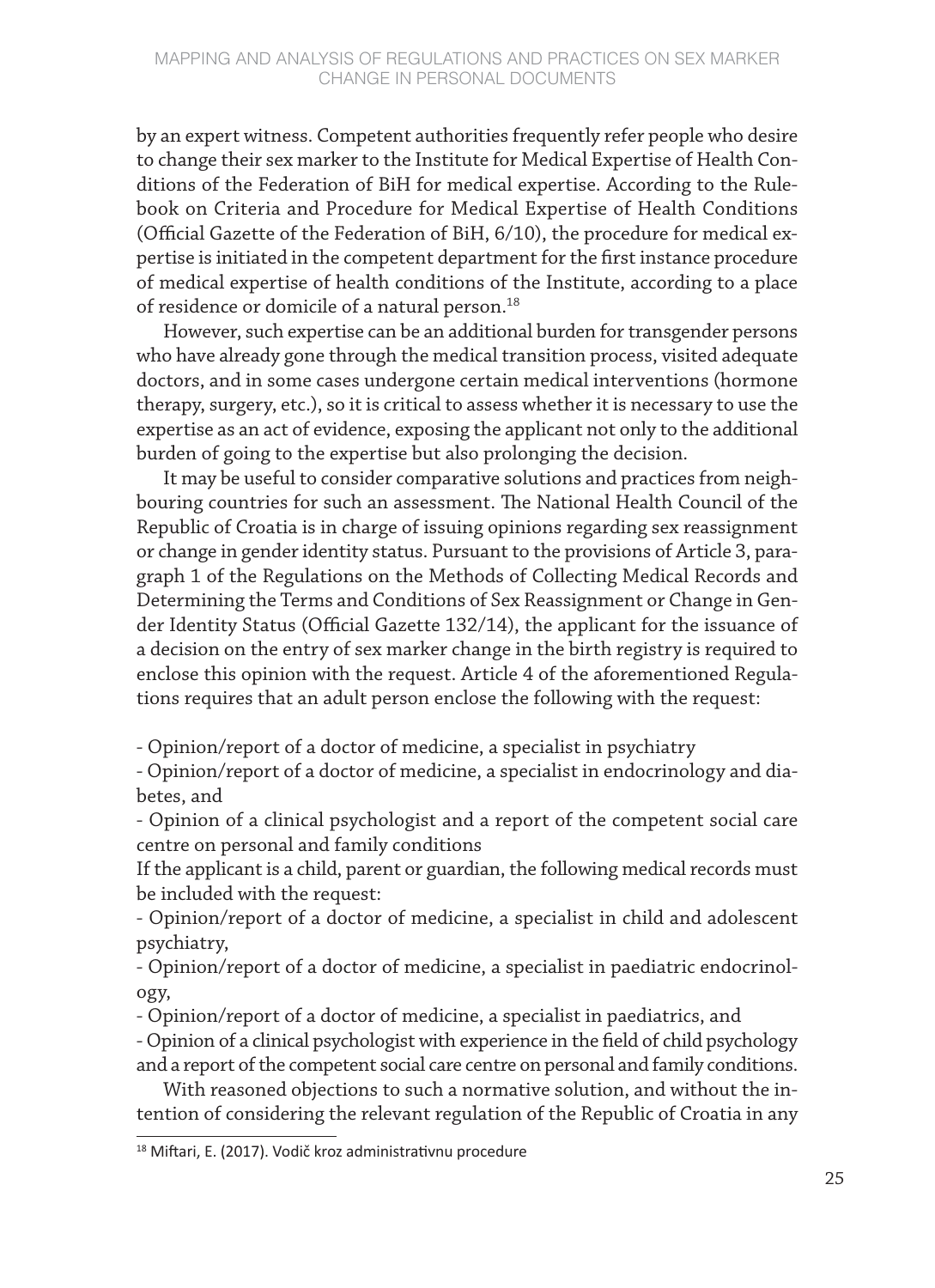way applicable in procedures conducted in Bosnia and Herzegovina, its provisions can still be used as a guide for heads of procedures in determining which medical record is required to make the right and legal decision in the procedure. If the head of the procedure assesses that the attached medical record corresponds to the facts presented by the applicant, and thus justifies their request, it is not necessary to resort to a medical expert opinion, given that Article 157, paragraph 2 of the FBiH Law on Administrative Procedure stipulates that everything that is suitable for determining the state of affairs and corresponds to a particular case may be used as evidence.

In Bosnia and Herzegovina, there is no medical centre or a medical team that would perform pre-surgical, surgical and post-surgical procedures, or provide a systematic interdisciplinary approach to sex reassignment. People seeking medical sex reassignment usually go to centres in Slovenia or Serbia.<sup>19</sup>

In this regard, it is important to note that Bosnia and Herzegovina is a signatory to the Hague Convention, that is, the 1961 Convention Abolishing the Requirement of Legalisation for Foreign Public Documents, which applies to public documents which have been executed in the territory of one Contracting State and which have to be produced in the territory of another Contracting State. For the present Convention, the following are deemed to be foreign public documents: a) documents emanating from an authority or an official connected with the courts or tribunals of the State, including those emanating from a public prosecutor; b) administrative documents; c) notarial acts; d) official certificates which are placed on documents signed by persons in their private capacity, such as official certificates recording the registration of a document or the fact that it was in existence on a certain date and official and notarial authentications of signatures. Because a medical report is an administrative act, a foreign medical record proving sex reassignment and requiring the entry of sex marker change in the registry books may be regarded as a foreign public document under the terms of this Convention. Bosnia and Herzegovina has signed a treaty with several countries, including Croatia, Serbia, and Montenegro, on mutual recognition of public documents, known as the Bilateral Treaty on Mutual Legal Assistance in Criminal and Civil Matters, and these countries do not need an apostille stamp to use the document in BiH, and vice versa.<sup>20</sup>

As a result, officials as heads of the procedure for the entry of sex marker changes can use these documents as valid evidence and make decisions in the administrative procedure based on this evidence.

<sup>&</sup>lt;sup>19</sup> Banović, D. et. al. (2015), op. cit.

<sup>20</sup> Miftari, E. (2017), op. cit.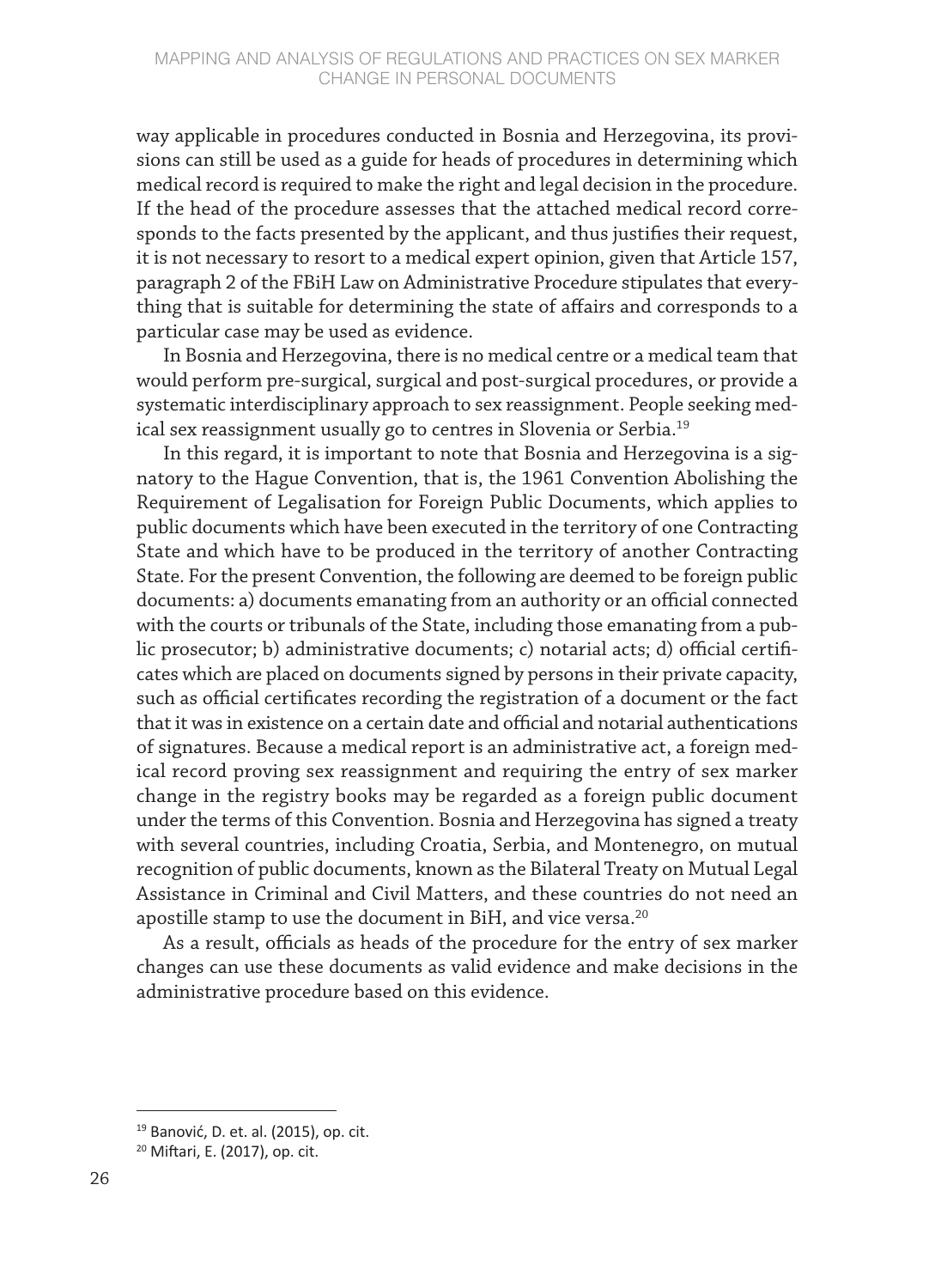## *3.1.3 Procedure for changing the Personal Identification Number*

The Law on Personal Identification Number of Bosnia and Herzegovina (Official Gazette of Bosnia and Herzegovina, 32/2001, 63/2008, 63/2011 - Decision of the Constitutional Court of BiH, 103/2011, 87/2013, 84/2015) was adopted at the state level. This Law regulates the marker, allocation, registration, use, records, structure, annulment and replacement of personal identification numbers (hereinafter: JMB) of citizens of Bosnia and Herzegovina and foreign citizens in Bosnia and Herzegovina.

In terms of procedural elements, the provision of Article 29 of this Law is essential, as it states:

"The body responsible for issuing decisions on the change of an individual's name or the correction of an individual's registered day, place and year of birth, as well as the body responsible for issuing decisions on entry of an individual's change of sex, shall be obliged to submit one copy of the issued decision to the relevant competent authority, within 30 days after the effective date of the decision.

Within 15 days after receiving a decision referred to in the preceding paragraph, the competent authority shall annul the JMB and issue a new JMB. The competent authority shall contact the individual concerned and the body responsible for issuing the decision, to inform them of the new JMB."

In the Federation of BiH, the procedure for the entry of sex marker change, in addition to the procedure conducted by the competent cantonal Ministry of the Interior, includes carrying out an additional special administrative procedure to annul the old and issue a new personal identification number. This is required because, in addition to the sex marker in the registry books, there is a part of the sex marker code in the personal identification number structure<sup>21</sup>. In that regard, the competent registry office will, after receiving the final decision of the cantonal Ministry of the Interior, decide on the entry of sex marker change in registry books and submit a copy of it to the competent cantonal Ministry of the Interior to issue a new personal identification number in accordance with Article 44 of the Law on Registry Books of the Federation of BiH. Within 15 days, the cantonal

<sup>&</sup>lt;sup>21</sup> Pursuant to Article 4 of the Law on Personal Identification Number, the JMB shall be an individual and unique code of a person's identification data, consisting of 13 figures, categorised under 6 groups, as follows: Group I day of birth (two figures)

Group II month of birth (two figures)

Group III year of birth (three figures)

Group IV number of JMB registry – registration areas (two figures)

Group V combination of sex and ordinal number for persons born on the same day (three figures) - men 000-499 - women 500-999

Group VI control number (one figure).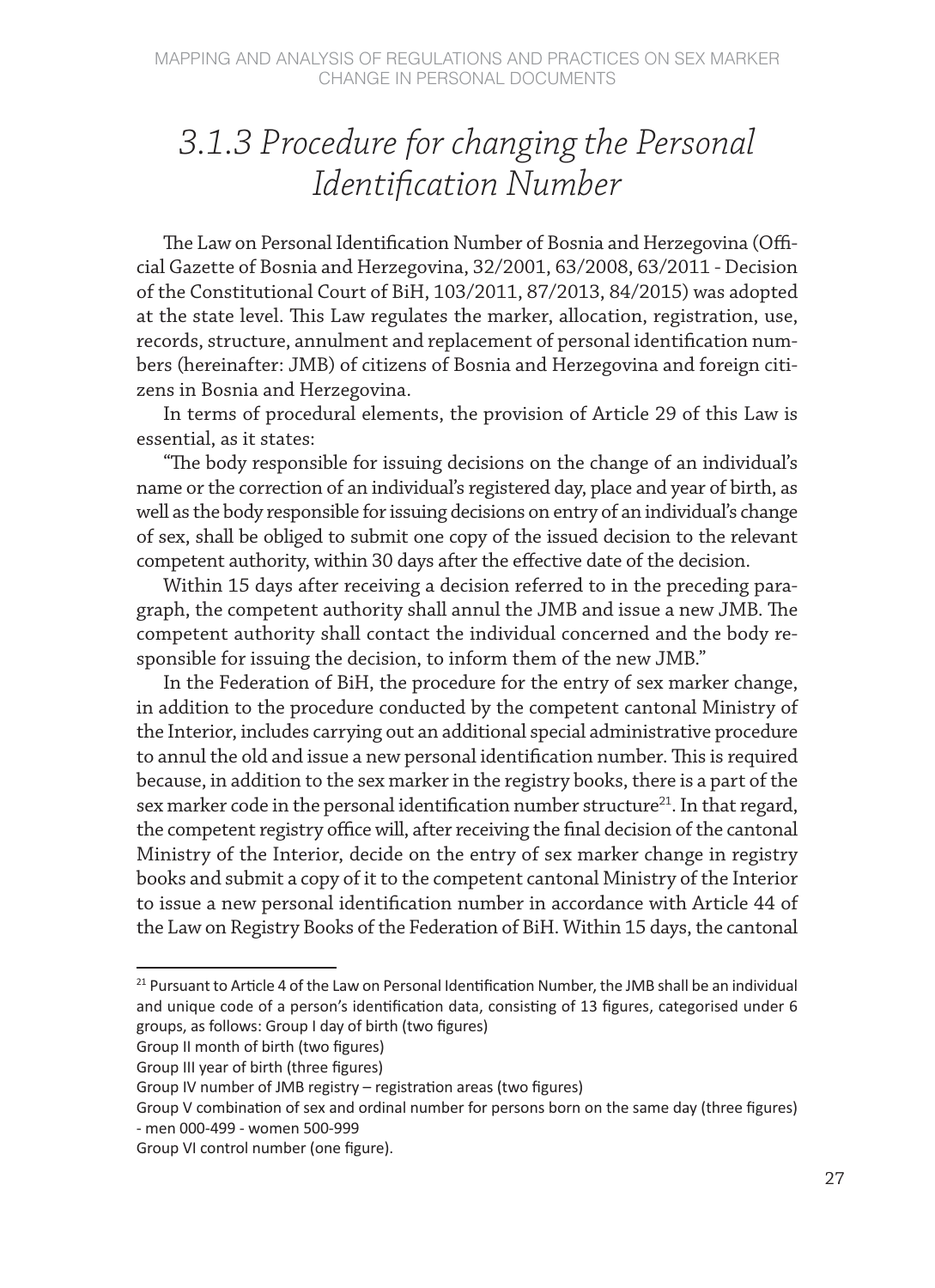Ministry of the Interior is required by law to annul the old personal identification number, issue a new one, and notify the competent registry office.

### *3.2 Republika Srpska*

Law on Registry Books of the Republika Srpska

The subject of regulation of the Law on Registry Books of the Republika Srpska (Official Gazette of the Republika Srpska, 111/2009, 43/2013, 66/2018) is fundamentally comparable to the subject of regulation of the Law on Registry Books of the Federation of Bosnia and Herzegovina.

Article 12, paragraph 1, item c) of this Law requires, among other things, that sex marker changes be entered in the birth registry. However, unlike the Law on Registry Books of the Federation of BiH, the Law on Registry Books of the Republika Srpska lacks an explicit provision governing the entry of sex marker changes in the birth registry. In other words, there is no implicit provision in this Law that would relate the entry of sex marker change in the birth registry to a final decision of the Ministry of the Interior.

Such competence in the legislation of the Republika Srpska is prescribed by the provision of Chapter II (Manner of Keeping Registry Books), item 130 (Instructions on Keeping Registry Books) (Official Gazette of the Republika Srpska, 55/10), which stipulates that sex marker change is entered in the birth registry by entering the following note in the section "Subsequent entries and notes": "Reassigned sex from …… (specify sex assigned at birth) to …… (specify sex after reassignment)", based on the competent authority's decision from Article 5, paragraph 2 of the Law on Registry Books (name of authority, number and date of the decision). The decision referred to in this item is based on the medical records of the health institution that performed the sex reassignment surgery.

The provision of Article 5, paragraph 2 of the Law on Registry Books of the Republika Srpska states that the activities of keeping the registry book and resolving administrative procedures in the first instance are undertaken by the competent body of the local self-government unit. As a result, in the Republika Srpska, a sex marker change is entered in the registry book based on the decision of the competent body of the local self-government unit, with the fact of sex reassignment entered in a separate section (Subsequent entries and notes).

This legal solution is questionable for several reasons. To begin with, the fact of entry of sex marker change is undeniably determined later; however, from this provision, it may be concluded that any future birth certificate, which for whatever reason is obtained by a person who has undergone sex reassignment, will contain a rather striking note that may be a source of discrimination and condemnation under certain circumstances. We believe that changing the entry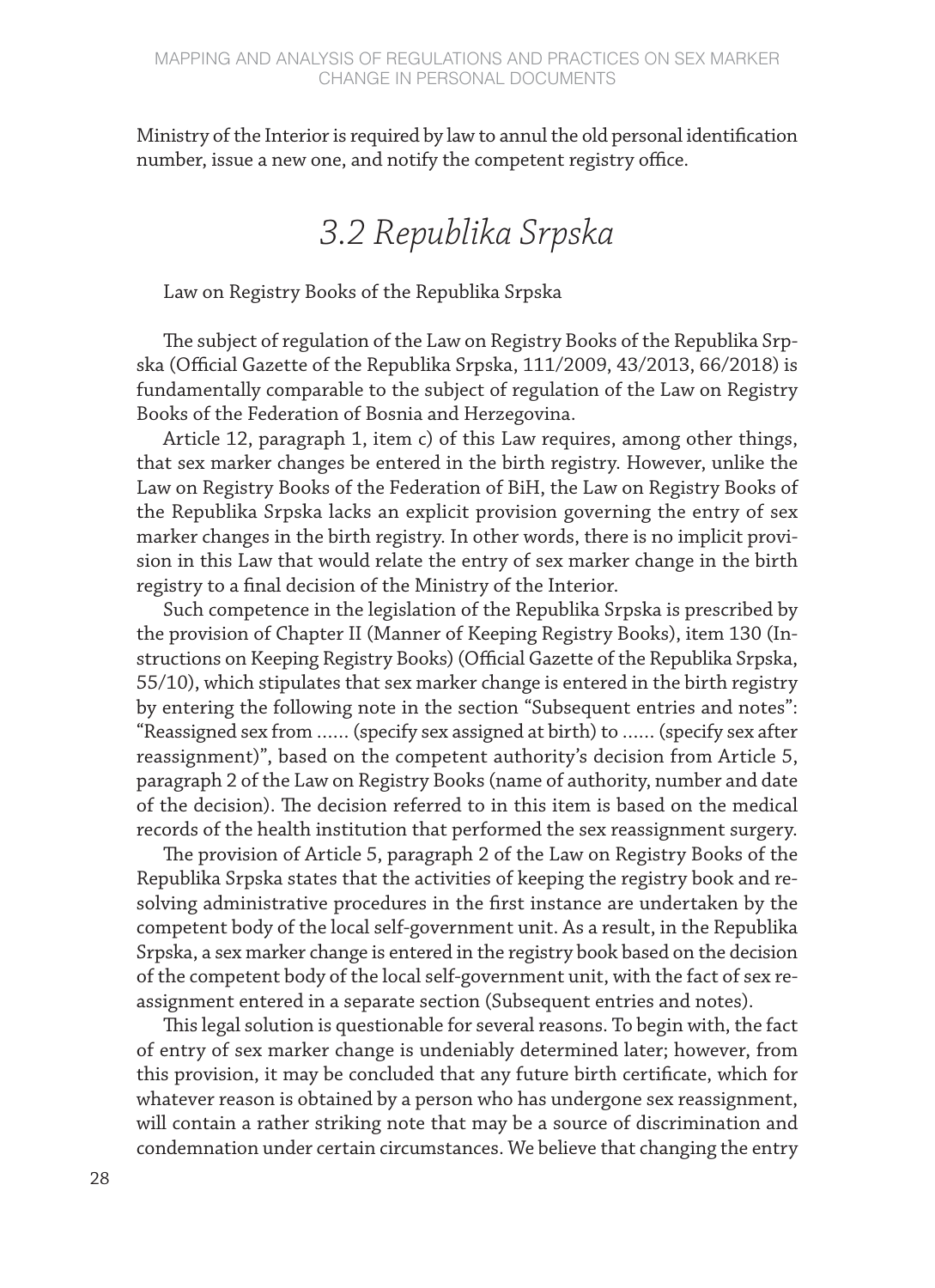in the registry book related to the section "sex" (from "M" to "F" or vice versa) is sufficient, while any notes regarding subsequent entries and notes should be kept in the registry office's internal records.

In that regard, it would be useful to amend this Instruction to reflect the provision of item 156a of the Instruction on the Manner of Keeping the Registry Books of the Federation of BiH, which stipulates that when issuing a birth certificate for a person who has undergone sex reassignment and changed their personal name pursuant to Article 44 of the Law, only the latest valid data should be entered within the data relating to the basic entry (sections for personal name and sex), and a note referring to the change of personal name and sex marker for that person in the section "Subsequent entries and notes" should not be entered.

Such a provision is a more adequate solution to the issue of sex marker change entry since it regulates the question of what data will be contained in the birth certificate in a less intrusive manner, *in favorem* of the right to protection of personality and privacy of the person who has undergone sex reassignment procedure.

Furthermore, the part of the aforementioned provision stating that the Decision (on the entry of sex marker change) is made based on the medical records of the health institution that performed the sex reassignment surgery is also questionable. Specifically, as stated previously in the transition section of the article, sex reassignment does not necessarily indicate a reassignment performed by a health institution. It is indisputable that some medical records should serve to establish relevant facts in the administrative procedure, however, according to this provision, the entry of sex marker change is only feasible when the "sex reassignment" is performed by a health institution. The concern is whether this provision has put persons who want to change their sex marker in a position where they can only do it if they undergo a medical procedure in a health institution. Furthermore, the Regulation does not define or explain what is meant by "sex reassignment performed by a health institution", and this issue is not regulated by other implementing regulations.

## *3.2.1 Procedure for personal name change in the Republika Srpska*

The Law on Personal Name of the Republika Srpska (Official Gazette of the Republika Srpska, 82/19) explicitly stipulates in Article 7 that a person may change their name and surname, just name or just surname after a change in family or personal status (recognition of paternity, establishing or disputing paternity or maternity, adoption, conclusion or termination of marriage, sex reassignment), or at personal request.

Specifically, in the case of sex reassignment, Article 11 of this Law stipulates that after sex reassignment, a person may change their name and surname, just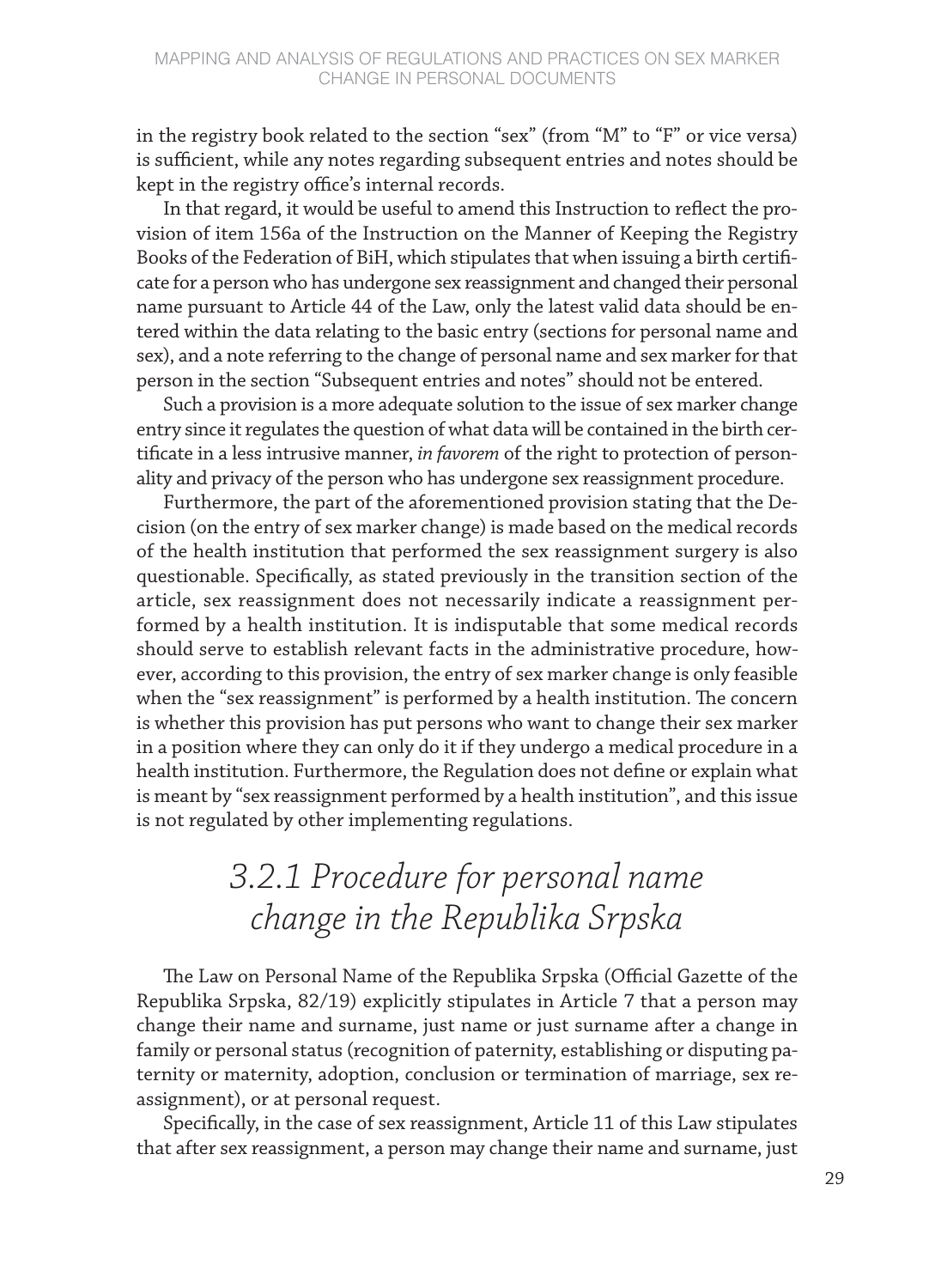name or just surname. The competent body of the local self-government unit decides on this change as part of the same procedure initiated to enter the person's sex marker change in the birth registry. Such a legal solution that directly regulates the conduct of a single administrative procedure in an adequate procedural sense sets the preconditions for achieving administrative resolution efficiency.

The negative presumptions for fulfilling the request are nearly identical to those in the FBiH Law on Personal Name. There is a distinction in terms of competence for deciding on the request, since Article 15, paragraph 1 of the RS Law on Personal Name stipulates that the competent body of the local self-government unit in whose territory the applicant resides decides on the request for a change of personal name.

The decision on changing the personal name is delivered immediately following the entry into force to the registrar who keeps the registry books for the person who has changed their personal name, the registrar who keeps the birth registry for the child and spouse of the person who has changed their personal name, to the competent body of interior and other bodies responsible for keeping records of citizens kept in accordance with special regulations, and include data that has been changed during the procedure in accordance with this law.

## *3.2.2 Procedure for sex marker change in the Republika Srpska*

Taking into account the previously described competencies prescribed by the provision of item 130 of the Instruction on the Manner of Keeping the Registry Books in connection with the provision of Article 5, paragraph 2 of the Law on Registry Books, the administrative procedure for changing the sex marker in the registry books begins with a request to the competent body of the local self-government unit in whose territory applicant resides (i.e., the body in whose territory the applicant's birth registry is kept if the applicant is registered in the Republika Srpska but does not have a residence in the same territory). Given that the procedure is essentially the same as in the Federation of BiH, and that there are no significant differences in this regard between the Law on Administrative Procedure of the Federation of BiH and the Law on General Administrative Procedure of the Republika Srpska, everything stated in point 3.1.1. is applicable.

As in the Federation of BiH, there is no legal act in the Republika Srpska that regulates or defines which medical record is in question, so the competent authority has the responsibility and right to assess any evidence without established standards and criteria for assessment, but also without much prior experience because such requests are not so common. $^{22}$  Because the issue of

<sup>22</sup> Miftari, E. (2017), op. cit.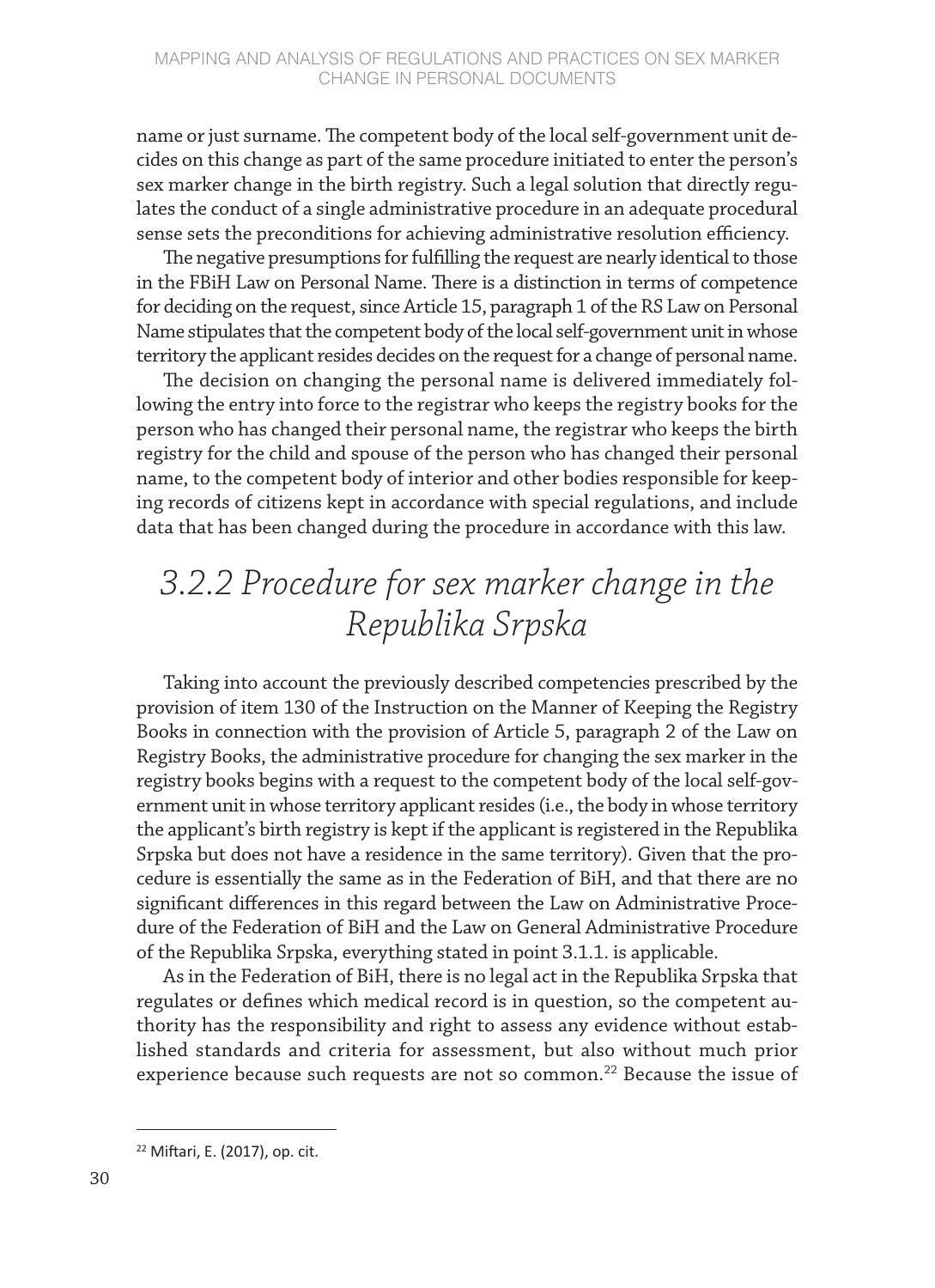medical records is practically the same as in the Federation of BiH, everything that has previously been written in this regard applies here as well. There is a difference concerning the fact that the Decision (on the entry of sex marker change) is based on medical records from the health institution that performed the sex reassignment surgery. Until a more adequate regulation is adopted, the medical records submitted with the request to change the sex marker must include aspects that would provide a head of the procedure with sufficient information for determining what kind of medical reassignment has been made. According to the previous experience of the competent organisational local selfgovernment units, medical records from Serbia did not need to be translated and verified, but certified photocopies attached to the request for correction of the fact in the registry book were sufficient. $23$ 

The administrative procedure for issuing a decision on sex marker change is the same in both the Federation of BiH and Republika Srpska, and it is then submitted to the competent registry office for the entry of sex marker change in the birth registry. Such entry serves as the foundation for the annulment of the old and the issuing of the new personal identification number. The provision of Article 29 of the Law on Personal Identification Number of BiH applies in this case as well, so the body that issues the decision on the entry of sex marker change shall, within thirty days of the decision, submit one copy to the Ministry of the Interior of the Republika Srpska, who is competent for determining, annulling and replacing the personal identification number in the Republika Srpska in accordance with the provision of Article 3 of the Law on Personal Identification Number of BiH.

After receiving the decision, the Ministry of the Interior of the Republika Srpska is required to annul the personal identification number and issue a new one within 15 days, as well as notify the applicant and the body that issued the decision about the new personal identification number.

## *3.3 Brčko District of Bosnia and Herzegovina*

Unlike legal solutions in the Federation of BiH and the Republika Srpska, the Law on Registry Books of the Brčko District of BiH (Official Gazette of the Brčko District of BiH, 58/11) does not contain any provisions related to sex marker change or change of personal identification number. This is certainly a lack of a legal framework that needs to be addressed as soon as possible through amendments to the law.

However, despite the lack of an explicit provision in this Law relating to sex marker or JMB change, it is necessary to refer to Article 8 of the Law on Registry

 $23$  Ibid.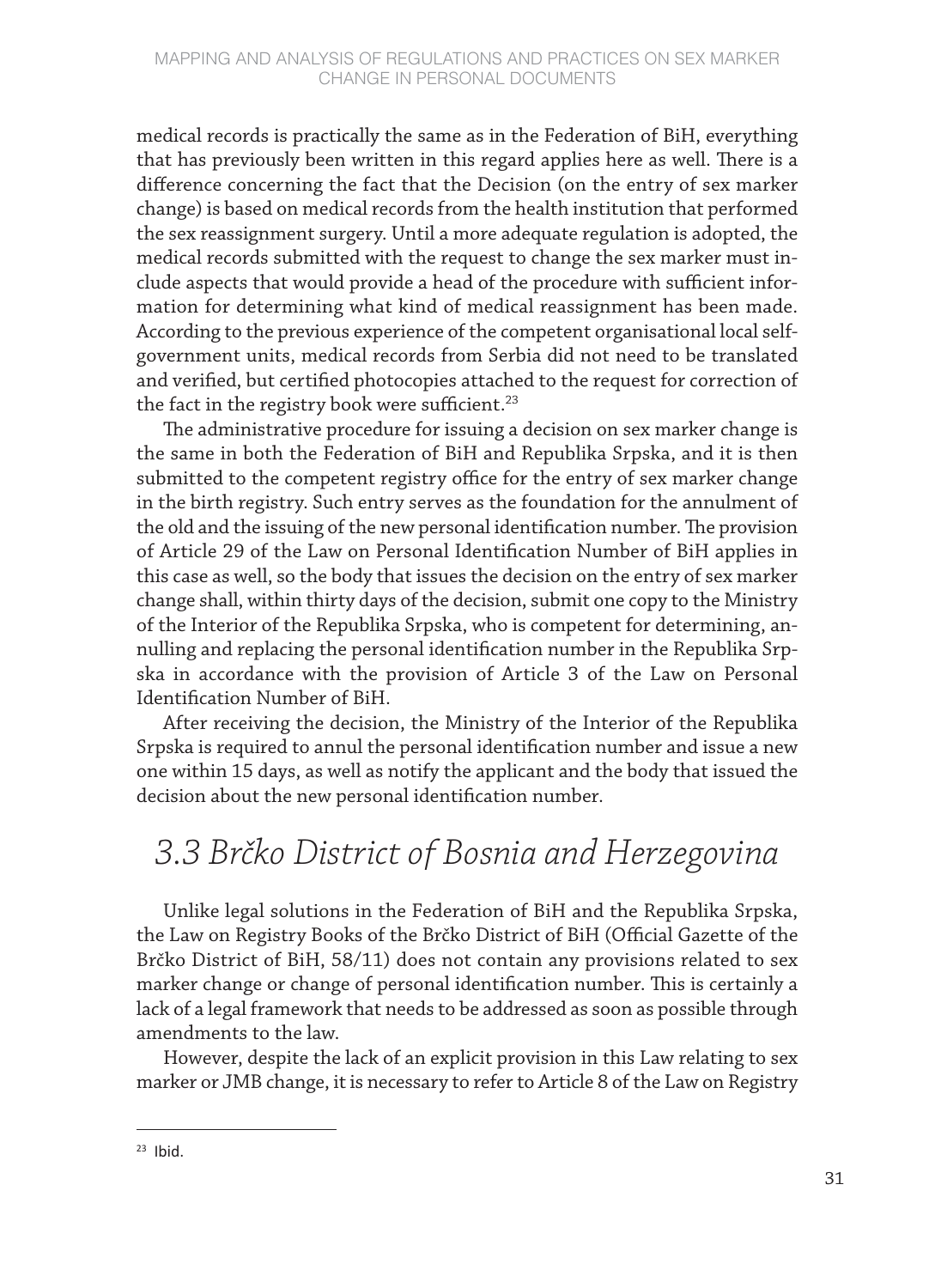Books of the Brčko District of BiH in the context of the possibility of changing sex marker.

This provision prescribes, among other things, in paragraph 1), that "data on the child's birth: surname, name and sex…" shall be entered as the basic entry in the birth registry, while paragraph 2) of the same article prescribes that "data relating to (…) a) personal identification number (…) n) fees for correction of errors and other data changes in the birth registry shall be entered as subsequent entries and notes". This provision should be linked to the provision of Article 2, paragraph 2) of the same Law, which stipulates that birth, citizenship, marriage, death and other facts provided by law, as well as changes to them, shall be entered into the registry books.

We can conclude from these provisions that the sex category is provided by law as a fact that is entered in the registry books in the Brčko District of BiH, and therefore the sex marker change can be treated as a subsequent change of previous entry due to change. Such a solution is unsatisfactory, especially given that it is completely inconsistent with the legal solutions in the entities, and, if it does not deny, it certainly limits and diminishes the Brčko District citizens' right to simple, transparent and efficient administrative service, which should be implied.

There is a Department for Public Registry within the Government of the Brčko District of BiH that performs professional, administrative and other tasks within the Government's competence that relate, *inter alia*, to the implementation of laws and regulations of competent bodies and institutions of BiH and the District in the field of public registries, under the supervision and instructions of the mayor. A Subdepartment for Personal Documents established within the Department for Public Registry performs administrative procedures related to JMB and receives and processes requests for issuance and annulment of JMB both at the request of parties and *ex officio*. There is also a Subdepartment for Registry Records within this Department, whose scope of activity includes keeping registry books, making regular and subsequent entries, corrections and changes in registry books.

As a result, anyone desiring to change their gender marker in the Brčko District of BiH would be instructed to file a request to the Subdepartment for Registry Records, along with the necessary attachments. Based on this request and attachments, the Subdepartment should conduct an administrative procedure and decide on the request following the Law on Administrative Procedure of the Brčko District of BiH, and then *ex officio* submit a decision on the change to the Subdepartment for Personal Documents to annul the old and issue a new personal identification number. After completing this procedure, the Subdepartment for Personal Documents should notify the applicant and the Subdepartment for Registry Records of the newly assigned personal identification number.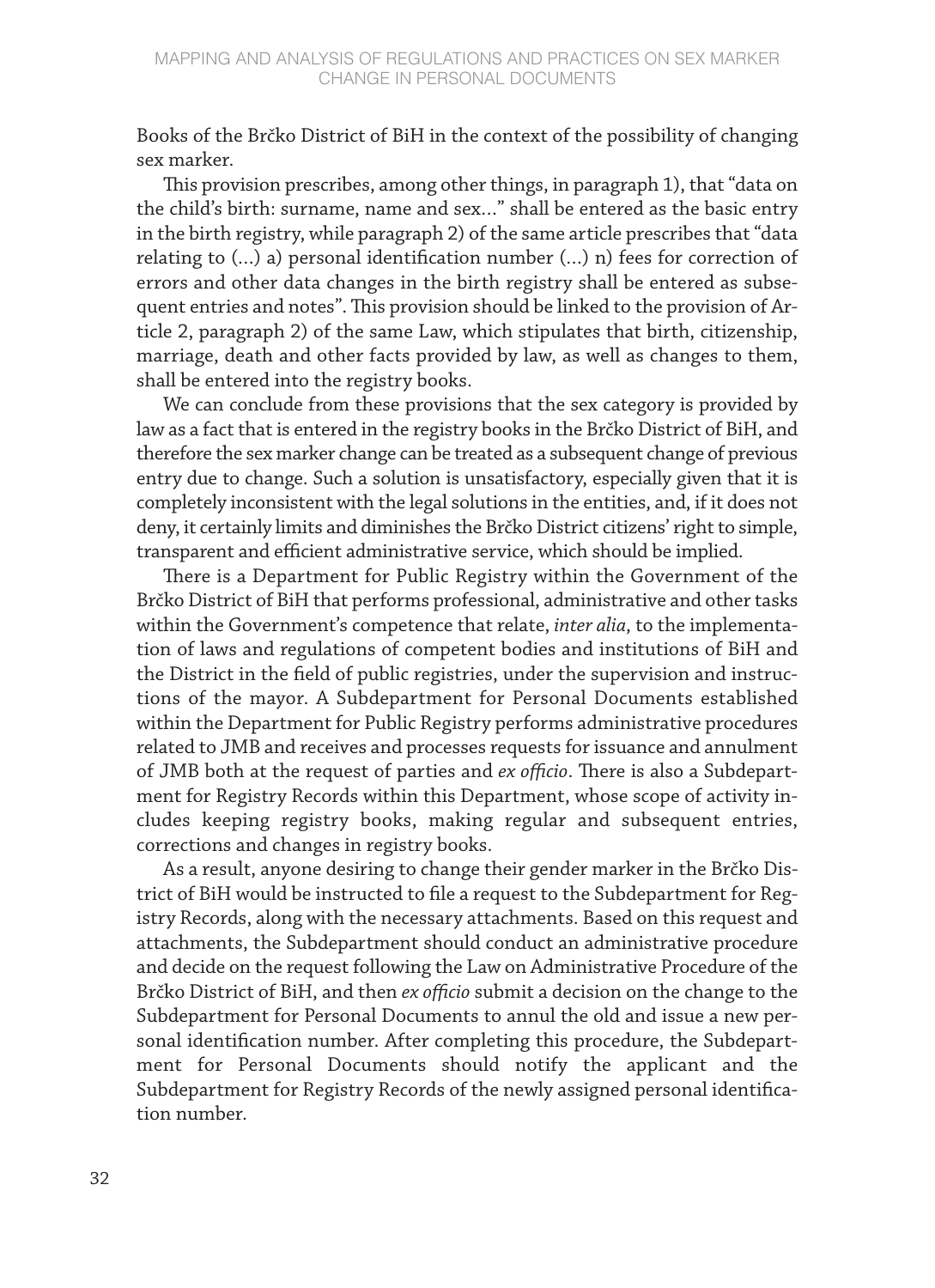In addition to the difficulties experienced by heads of procedures in the Federation of BiH and the Republika Srpska, the situation in the Brčko District of BiH is further complicated by the lack of specific laws and bylaws that would precisely define procedural aspects, deadlines and actions for such requests. Therefore, the change in the legislative framework of the Brčko District of BiH in this regard is crucial.

The change of name in the Brčko District of BiH is regulated by the Law on Personal Name of the Brčko District of BiH (Official Gazette of the Brčko District of BiH, 08/02, 29/05), and the provisions of this law do not differ significantly from the basic provisions of entity laws on a personal name. According to Article 8, paragraph 1 of this Law, a District resident has the right to change their personal name, just name or just surname. The Department for the Public Registry of the Government of the Brčko District of BiH decides on the request for a change of personal name in accordance with the provisions of the Law on Administrative Procedure.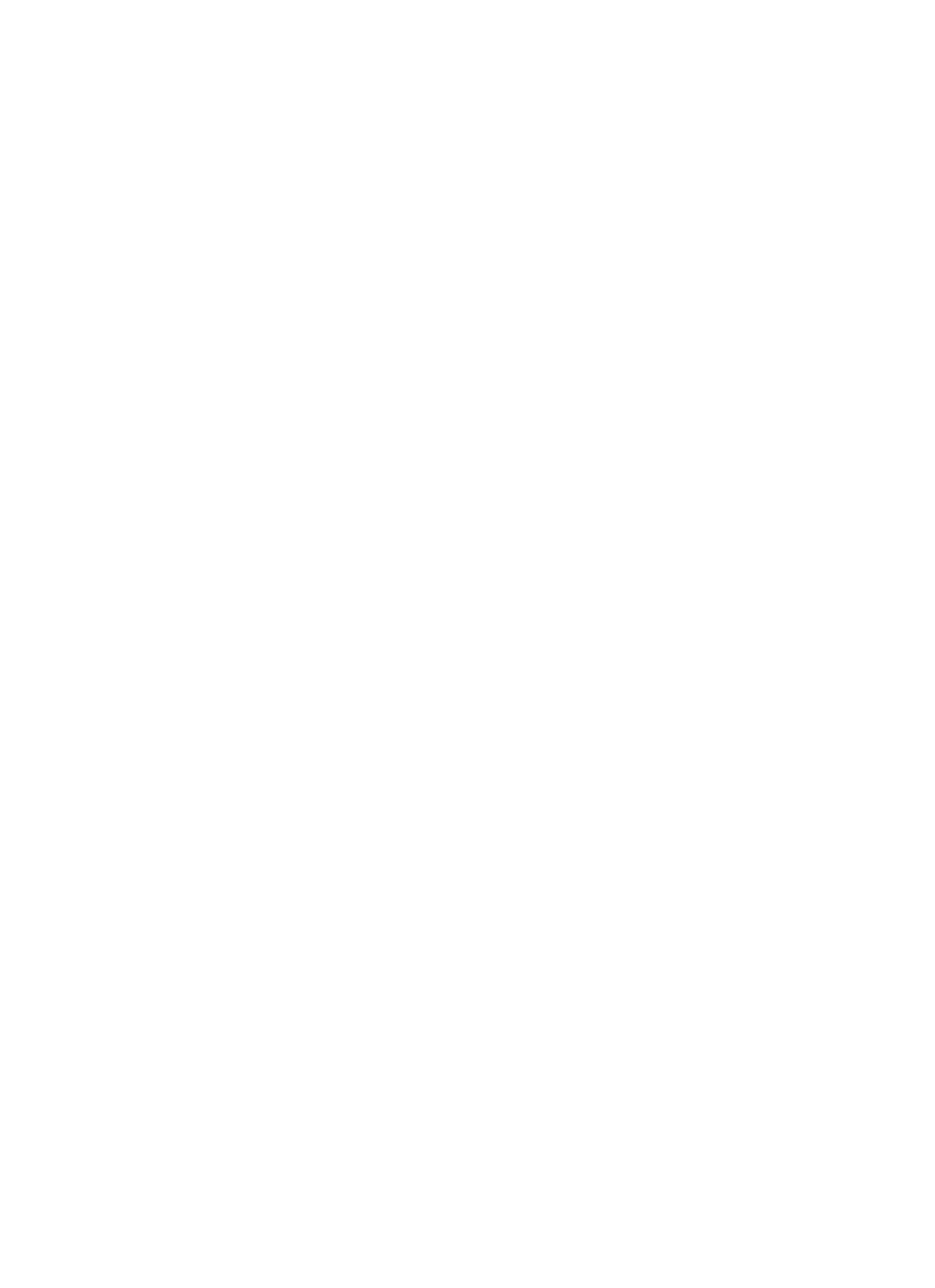## *4. PRACTICE REVIEW*

## *4.1 Judgments of the European Court of Human Rights in favour of transgender persons*

Cases before the European Court of Human Rights (hereinafter: ECHR) frequently involve the exercise of the right to legal recognition of gender identity. Many judgments addressed the obligation of states to participate in covering the costs of transgender persons' medical treatments, pension rights, heterosexual marriage after transition, and in some parts of the judgments, the ECHR addressed the legislative framework governing sex reassignment, including issues related to obligatory medical treatment and the right to legal recognition through sex marker change in personal documents. The following are some examples of ECHR judgments that found violations of appellants' rights granted by the European Convention for the Protection of Human Rights and Fundamental Freedoms ("the Convention").

Gender identity was described in the ECHR's judgments as "one of the most intimate aspects of private life"<sup>24</sup>, as an independent "right"<sup>25</sup>, as "a fundamental aspect of the right to respect for private life"26 and as "one of the most basic essentials of self-determination"<sup>27</sup>, connecting it to "the right to sexual self-determination", which is *per se* aspect of the right to respect for private life.<sup>28</sup>

When considering ECHR judgments as the supreme interpreter of the Convention, it should always be remembered that the Convention is extremely important in Bosnia and Herzegovina because it is integrated into the Constitution of Bosnia and Herzegovina as a constitutional principle<sup>29</sup>, and an international agreement ratified by Bosnia and Herzegovina. The European Convention, both as a constitutional principle and as a ratified international agreement, as well as one of the pillars of Bosnia and Herzegovina's state structure, together with the principle of democracy, rule of law and free elections, is directly applicable, i.e., "self-executing" and hierarchically above other constitutional provisions, that is, "has priority over all other law", as stated in the same Constitution.<sup>30</sup>

<sup>24</sup> Van Kück v. Germany, Application no. 35968/97

 $25$  Ibid

 $26$  Ibid

<sup>&</sup>lt;sup>27</sup> Y.Y. v. Turkey, Application no. 14793/08

 $28$  Ibid

 $29$  The rights and freedoms set forth in the European Convention for the Protection of Human Rights and Fundamental Freedoms and its Protocols shall apply directly in Bosnia and Herzegovina. These shall have priority over all other law (Article II/2 of the Constitution of Bosnia and Herzegovina) <sup>30</sup> Vehabović, F. (2006). Odnos Ustava Bosne i Hercegovine i Europske konvencije za zaštitu ljudskih prava i osnovnih sloboda, Sarajevo: Alumni Association of the Centre for Interdisciplinary Postgraduate Studies (ACIPS)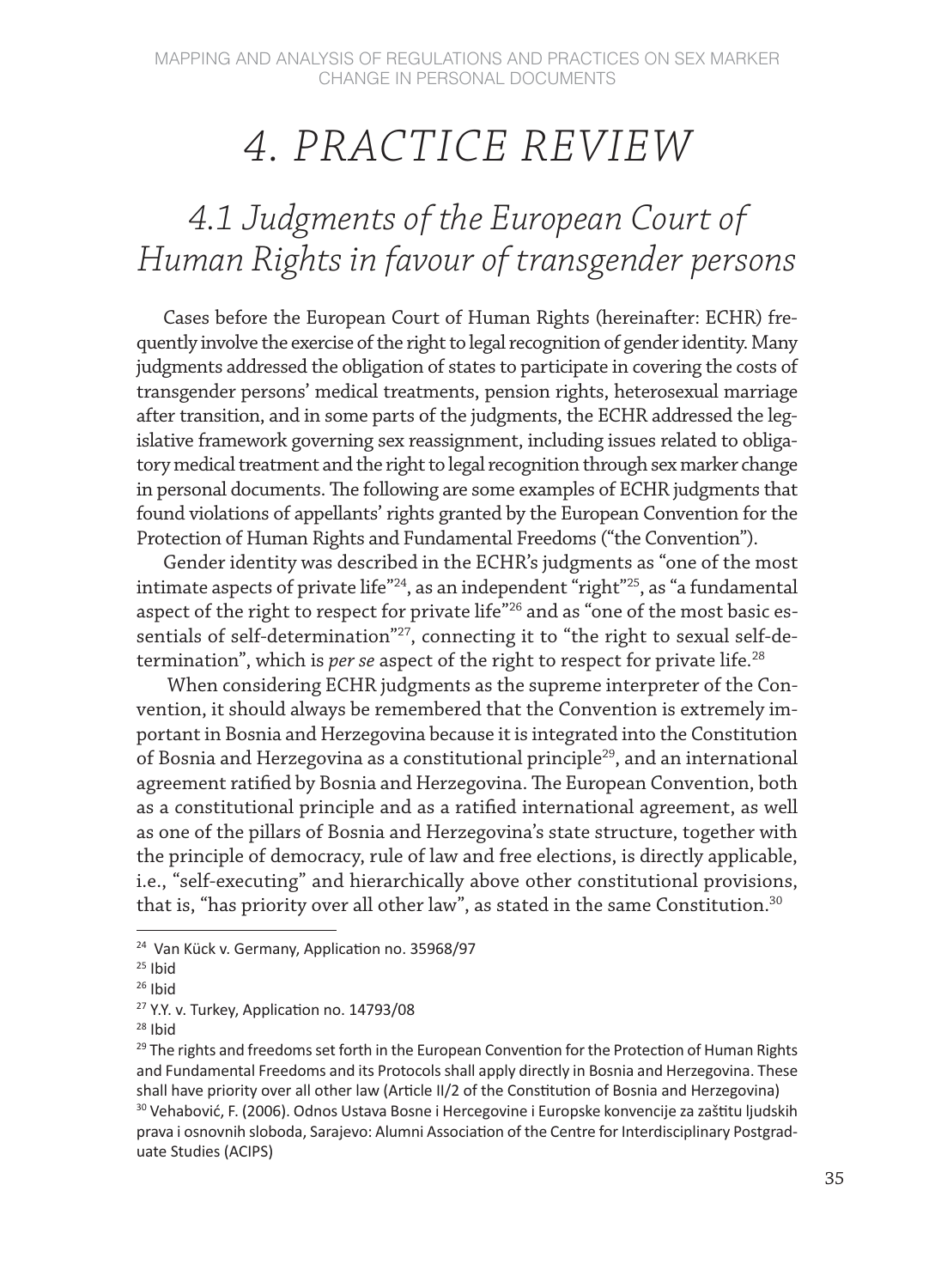Although these are specific cases, the reasoning in the following judgments of the ECHR can serve as a universally applicable guide to good practice in dealing with similar situations, as well as a reference framework for understanding the scope of protection of transgender persons provided by the Convention.

## *4.1.1 X v. the Former Yugoslav Republic of Macedonia, Application no. 29683/16*

The applicant, in this case, was a transgender person from North Macedonia (the former Yugoslav Republic of Macedonia at the time of the application) who had not undergone a sex reassignment procedure and had participated in the procedure for sex marker change in the birth registry for over 6 years.

Applicant X was born in 1987 and was assigned female sex at birth. In 2010, at a specialist clinic in Belgrade, Republic of Serbia, X was diagnosed with "transsexuality" and began hormone therapy in preparation for sex reassignment surgery from female to male.

In June 2011, he submitted a request to the domestic authorities for a change of personal name and surname, which was granted. However, his sex marker and personal identification number remained unchanged in his personal documents. In July 2011, he requested to have the sex marker changed. The Registry Office of the Ministry of Justice dismissed this request because the applicant failed to provide evidence that he had undergone sex reassignment. The applicant filed an appeal against such a decision, claiming that such conditions were not specified in current legislation. His appeal was dismissed. In June 2013, the Administrative Court annulled the second-instance decision and remanded the matter for retrial, stating that the second-instance decision did not specify the relevant evidence on which the administrative body might rule on the applicant's request. In the same month, X underwent a mastectomy (breast removal) and continued his hormone therapy. During the retrial, the Registry Office requested the opinion of the Institute of Forensic Medicine, which concluded that, while the genital surgery had not yet been performed, the applicant showed clear masculine characteristics and that his request should be accepted. In the procedure, the Ministry of Health indicated that there are no regulations governing this issue, but that prior medical interventions should be considered.

The applicant's request was dismissed for the second time, citing a lack of evidence of an actual change of sex provided to the Registry. The Ministry of Justice received his appeal against this decision. The Administrative Court annulled the second-instance decision and again remanded the case for retrial because the defendant did not submit the case file to the court. Finally, the Registry rejected the applicant's request, this time declaring itself incompetent. This decision was confirmed by the ministry. During the procedure, the applicant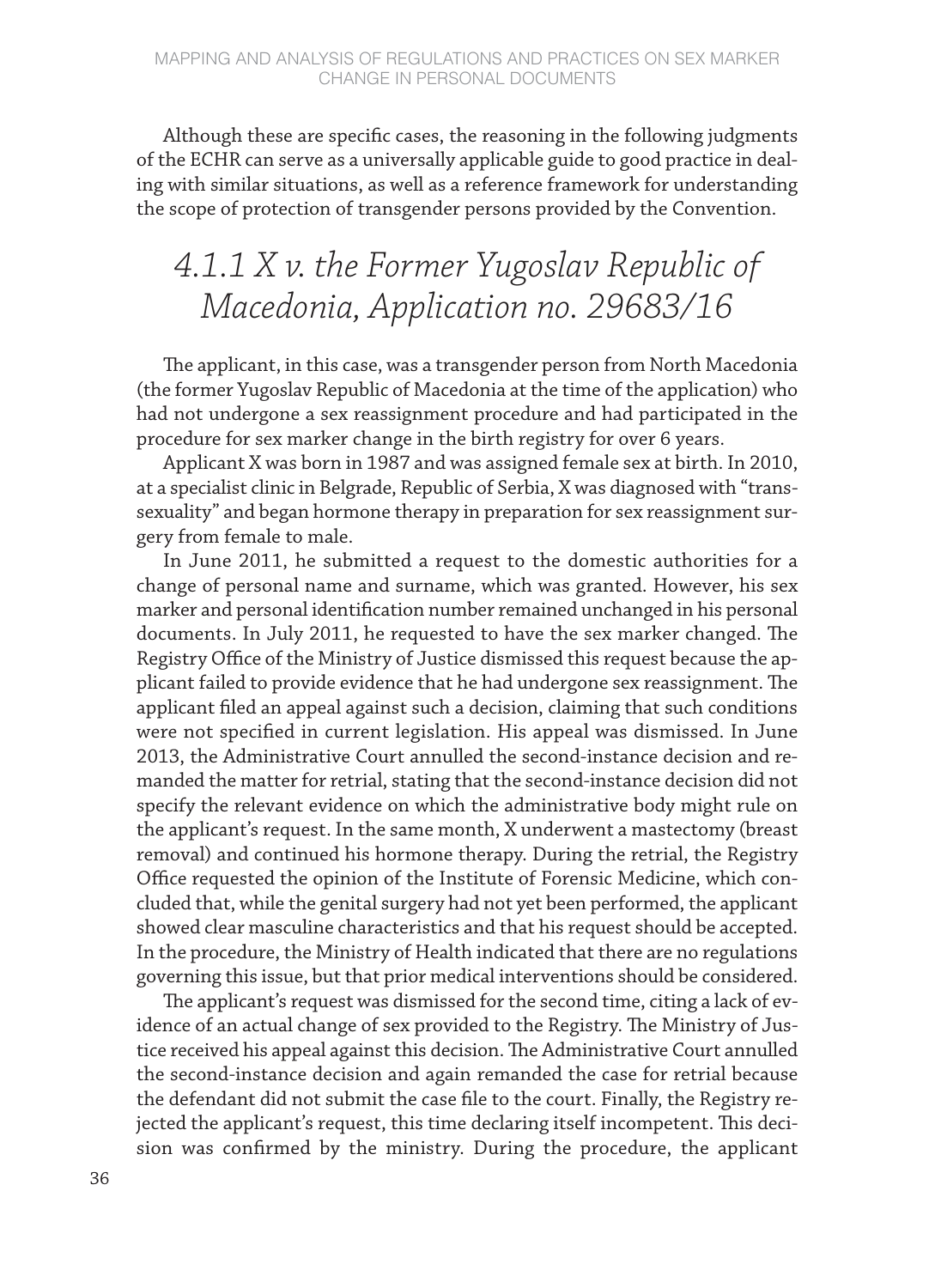presented multiple reports to the authorities dating from 2012 to 2016, in which psychologists concluded that the length of the procedure for demanding legal recognition of the applicant's gender identity had a significant impact on his psychosocial and mental health, as well as his everyday life.

In its decision, the ECHR concluded that the applicant's appeals were related to the lack of a regulatory framework for legal recognition of gender identity, as well as the necessity that such recognition is conditional on full sex reassignment surgery. According to the ECHR, the primary question to be answered was whether the state had failed to meet its positive obligation to develop an efficient and accessible procedure with clearly specified conditions to ensure the right to respect for the applicant's private life. The answer to that question is critical for the second aspect of the request, which alleges that the applicant was forced to undergo a complete sex reassignment surgery to change his sex marker in the registry books.

The ECHR determined that no provision in domestic legislation allows for the change of sex data in the registry book, as opposed to the change of personal name data, if changed. Furthermore, the Administrative Court confirmed that the legislation did not specify any requirements or procedures that would have to be followed. Furthermore, there is no legal provision that explicitly prescribes a certain body's competence to decide on a request to change the sex marker. The ECHR investigated the Government's allegations, according to which the Government believes that the provision of Article 22, paragraph 2 of the Law on the Registry stipulates that correction and modification of data in the registry book is allowed, with the Registry having established competence to act in two ways: errors can be corrected directly by the Registry, and entries may be changed based on a special decision of the competent body as a precondition for the requested change. Given that the applicant requested a change in the sex marker assigned to him at birth and as such entered into the registry book, the procedure indicated above should have been followed. This was the approach of the Registry, which rejected the applicant's request to change the sex marker in the registry book from female to male on two occasions due to a lack of evidence to confirm the sex reassignment. However, the ECHR found that the Registry did not specify the nature of this evidence, even though it had asked the Ministry of Health to specify the nature of the evidence and the relevant authorities that would be competent to confirm sex reassignment. The Administrative Court referred to this failure during the first remand of the case. The ECHR emphasized that the Government had not provided any evidence that these issues, including the procedure for acquiring relevant evidence, were regulated by law or that such practice existed. Concerning the Government's claim that the Registry could accept the Administrative Court's decision recognising the applicant's new gender identity, the ECHR pointed out that the court did not rule out the possibility that the request was well-founded, although it was considered twice and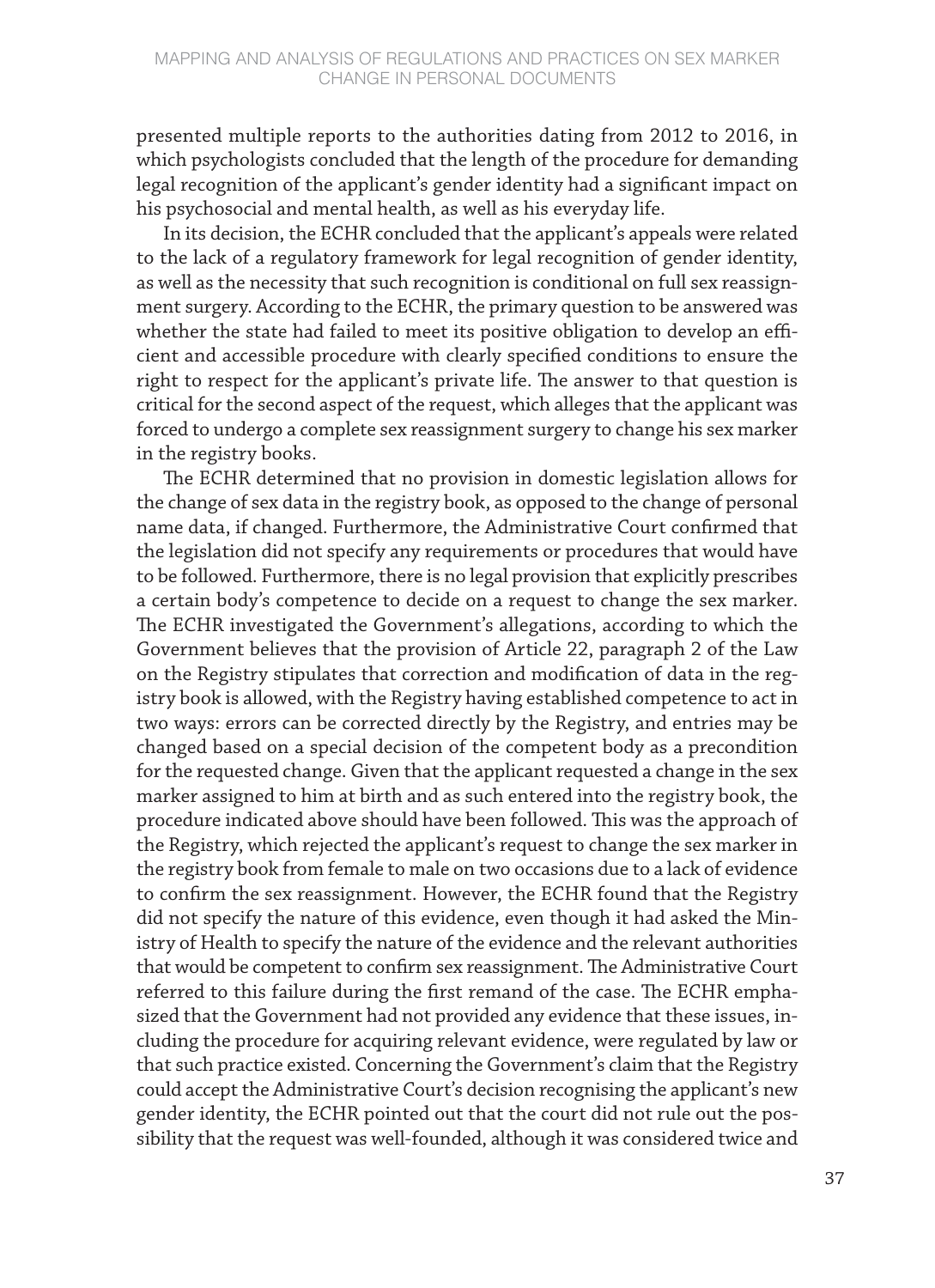remanded to the administrative body. The ECHR further stated that the fact that the authority determined that it lacked the competence to decide on the request in February 2018 – six and a half years after the applicant submitted it - was not irrelevant.

Based on the foregoing, the ECHR concluded that Macedonia's current legal framework for legal recognition of gender identity does not provide answers to many important questions. Among them is the existence and nature of the conditions that the applicant must meet to change the sex marker in the official records. Domestic law does not address this problem, and no evidence has been presented to the court indicating the existence of any (let alone elaborate) practice determining such conditions. The applicant stated that he was compelled to undergo a full sex reassignment surgery to change his sex marker in the registry book. Even assuming that the administrative authorities' initial conclusions led to such a conclusion, the ECHR emphasized that no definitive position was taken on the matter throughout the procedure. The administrative procedure was still ongoing at the time of the ECHR's judgement in this case. Accordingly, the ECtHR noted that any conclusion as to whether the applicant, as a pre-operative transsexual who has undergone partial surgery, will be allowed to have his preferred gender legally recognised would veer precariously close to speculation.

The ECHR concluded that the circumstances of this case indicated legal flaws and serious shortcomings that had left the applicant in a state of distressing uncertainty about his private life and identity recognition. The length of the procedure, which is completely the responsibility of national authorities, has long-term detrimental consequences on the applicant's mental health. The ECHR determined that Macedonia's current legal framework does not provide for "quick, transparent and accessible procedures" for transgender persons to change their sex markers in registry books.

Given the foregoing, the ECHR found a violation of Article 8 of the Convention (right to respect for private life), on account of the lack of a regulatory framework ensuring the right to respect for the applicant's private life.<sup>31</sup>

## *4.1.2 X and Y v. Romania, Application no. 2145/16 I 20607/16*

In this case, the applicants are X and Y, two transgender men seeking legal gender recognition in Romania through modifications to their legal gender marker, names, and personal identification numbers. Both applicants identified as men from an early age and underwent medical procedures such as mastectomy and hor-

 $31$  X v. the Former Yugoslav Republic of Macedonia, Application no. 29683/16, available at https://hudoc.echr.coe.int (accessed on March 17, 2022)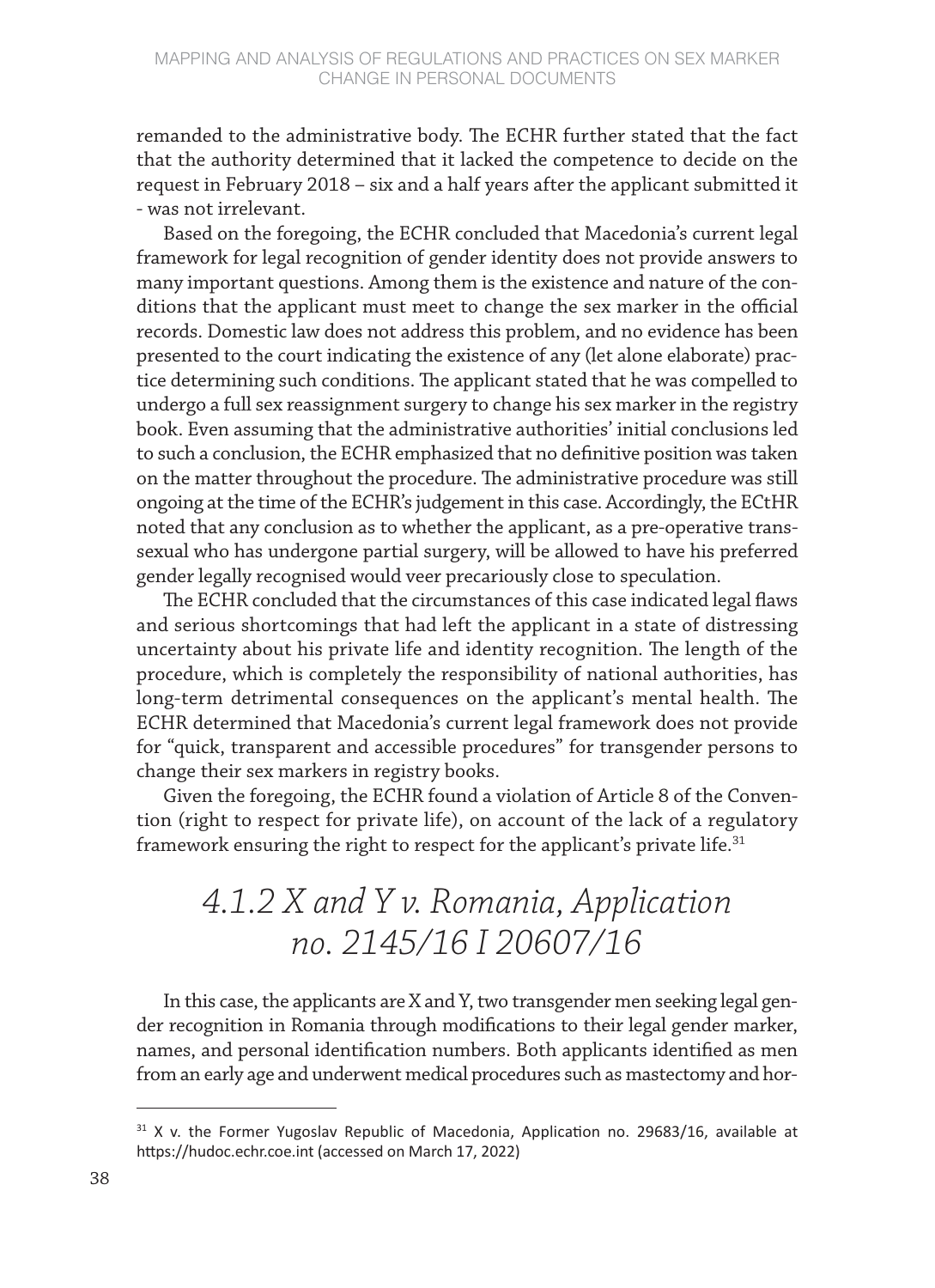mone therapy. Both applicants then filed cases in national courts, with the first seeking only legal gender recognition and the second asking permission to undergo surgery in addition to legal gender recognition. The courts rejected the first applicant because the ECHR's case law allowed the Member States to require surgical treatment for sex reassignment before applying for legal gender recognition. For the same reason, only the first request of the second applicant was approved, who was granted permission to undergo genital surgery but would then have to go through additional court proceedings to achieve legal gender recognition.

The first applicant then proceeded to Great Britain, where he acquired a Certificate of Sex Recognition after several years of residence. However, this certificate cannot be used as an identification document, resulting in a discrepancy between his (female) Romanian ID card and his (male) administrative identity in Great Britain. This discrepancy exposed him to vulnerability and discrimination and hindered his professional ambitions as a lawyer.

The second applicant knew the experimental nature, financial cost, and invasiveness of such surgery in Romania. As a result, he decided to file a second case to seek sex recognition without surgery. This request was denied. Following this judgment, the second applicant eventually underwent genital surgery. As a result, his third request for sex recognition was granted by the national courts.

The ECHR found a violation of Article 8 of the Convention (right to respect for private and family life) in this case.

The court found that the domestic courts had presented the applicants, who did not wish to undergo sex reassignment surgery, with an "impossible dilemma": either they had to undergo the surgery contrary to their better judgment, and thus forego full exercise of their right to respect for their physical integrity - or they had to forego recognition of their gender identity, which likewise came within the scope of the right to respect for private life. In the Court's view, this upset the fair balance to be struck by the States Parties between the general interest and the individual interests of the persons concerned. Thus, the domestic authorities' refusal to legally recognise the applicants' gender in the absence of sex reassignment surgery amounted to unjustified interference with their right to respect for their private life.<sup>32</sup>

### *4.1.3 Rana v. Hungary, Application no. 40888/17*

At the time of the application, the applicant, Jafarizad Barenji Rana, was an Iranian refugee in Hungary. The applicant unsuccessfully addressed Hungarian

<sup>&</sup>lt;sup>32</sup> X and Y v. Romania, Application no. 2145/16 I 20607/16, available at https://hudoc.echr.coe.int (accessed on March 10, 2022)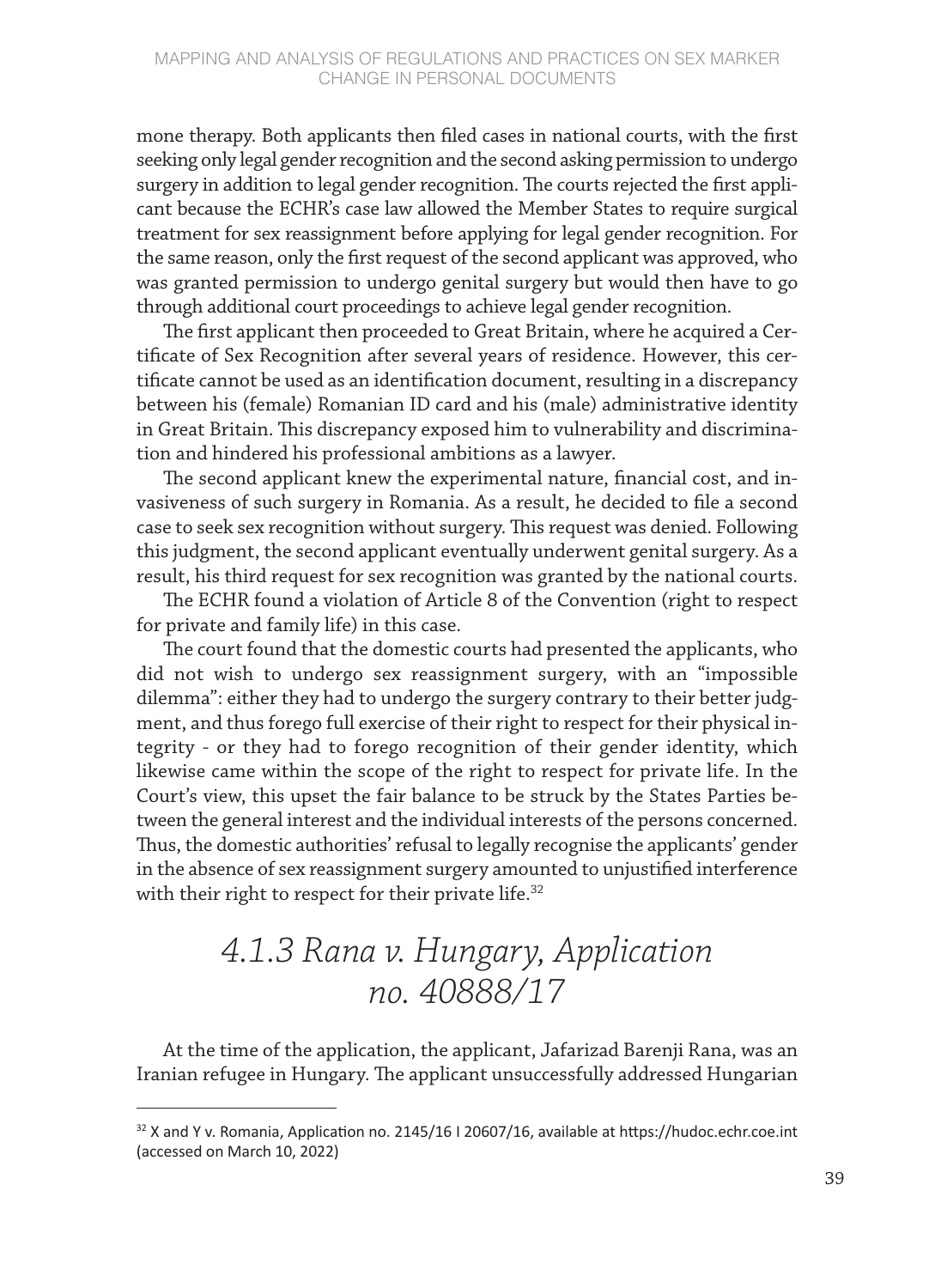authorities, specifically the Immigration and Citizenship Office, with a request to change the legal status of his name and sex. The Office denied such a request because the matters in question fell under the jurisdiction of the Registrar of Births/Marriages/Deaths (the counterpart of the registry offices in Bosnia and Herzegovina). However, because the applicant was born in the IR Iran, he was not registered in the Hungarian birth registry, and this fact could not be changed. The applicant requested a judicial review of the decision. The Budapest Administrative and Labour Court dismissed his request, upholding the conclusion of the administrative body as to the Hungarian administrative authorities' lack of jurisdiction.

The Court found a violation of Article 8 of the Convention (right to respect for private life) for restricting access to the legal gender recognition procedure, concluding that a fair balance between the public interest and the applicant's right to respect for his private life had not been struck. The Court also emphasized that the domestic sex recognition system had dismissed the applicant only because he was not registered in the Hungarian birth registry, in a circumstance where a change in the birth registry was a manner of legally changing the name and sex marker. For the ECHR, the domestic authorities rejected the applicant's request purely on formal considerations, without examining his situation and therefore without conducting any balancing exercise of the competing interests. In particular, the domestic authorities did not take into account the fact that the applicant had been recognised as a refugee precisely because he had been persecuted on the grounds of his trans identity in his country of origin. The ECHR established that in the circumstances of this case the applicant could not have been reasonably expected to pursue the recognition of sex reassignment and the name-change procedure in his country of birth. In that connection, the ECHR in its judgment reaffirms the principle that the Convention protects rights that are not theoretical or illusory, but practical and effective.<sup>33</sup>

## *4.1.4 Y.T. v. Bulgaria, Application no. 41701/16*

The case of Y.T. v. Bulgaria concerned a transgender person who had taken steps to change his physical appearance but whose application for recognition of gender reassignment (female to male) had been denied by Bulgarian courts. The applicant claimed that he had become aware of his male gender identity during adolescence, and had lived in society as a man. In his application, he complained about the refusal of the Bulgarian courts to make changes regarding his personal

<sup>&</sup>lt;sup>33</sup> Rana v. Hungary, Application no. 40888/17, available at https://hudoc.echr.coe.int (accessed on March 10, 2022)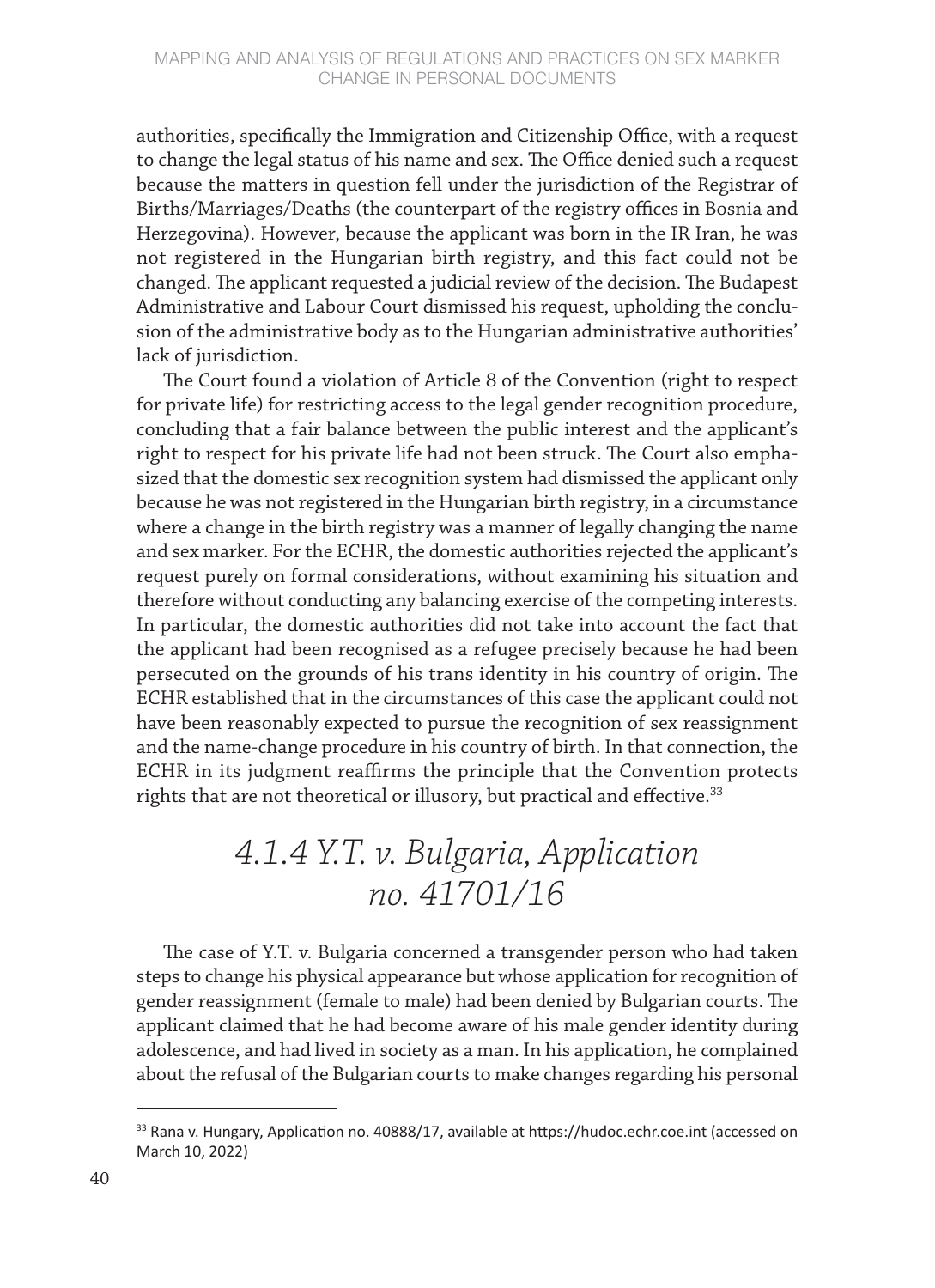#### MAPPING AND ANALYSIS OF REGULATIONS AND PRACTICES ON SEX MARKER CHANGE IN PERSONAL DOCUMENTS

data in the registry books, including his sex, name, patronym and surname.

The ECHR found a violation of Article 8 of the Convention (right to respect for private life), finding that the Bulgarian authorities' refusal to grant legal recognition to the applicant's gender reassignment, without providing relevant and sufficient reasons for such a decision and without explaining why it was possible to accept the same requests in other cases, constituted an unjustified interference with the applicant's right to respect for his private life. The Court noted in particular that the judicial authorities established that the applicant had begun a process of gender transition, changing his physical appearance and that his social and family identity had already been that of a male for some time. Nonetheless, they had considered that the general interest required that the legal change of sex should not be permitted, without giving a detailed explanation of their reasoning as to the exact nature of this general interest and had not balanced this interest against the applicant's right to recognition of his gender identity. The ECHR characterised this fact as rigid reasoning of the domestic courts that had placed the applicant, for an unreasonable and continuous period, in a troubling position, in which he was liable to experience feelings of vulnerability, humiliation and anxiety.34

#### *4.1.5 S.V. v. Italy, Application no. 55216/08*

This case referred to the refusal of the Italian authorities to allow a transgender woman to change her male name because she had not yet undergone sex reassignment surgery at the time of her application for a change of name and because she had not yet received a final court judgment confirming sex reassignment. In May 2001, the Rome District Court granted the applicant permission to undergo sex reassignment surgery. However, under current regulations, she could not change her name until the court confirmed that the surgery had been performed and a final judgment on her gender identity was rendered, which occurred in October 2003.

The ECHR found a violation of Article 8 of the Convention (right to respect for private life). In particular, it found that the applicant's inability to change her name for two and a half years, because the sex transition process had not been completed through sex reassignment surgery, constituted a failure of the state to ensure the applicant's right to respect for her private life. According to ECHR, the rigid nature of the judicial procedure for recognising the gender identity of transgender persons as applicable at the relevant time placed the applicant – whose physical appearance and social identity had long been female - for an un-

<sup>&</sup>lt;sup>34</sup> Y.T. v. Bulgaria, Application no. 41701/16, available at https://hudoc.echr.coe.int (accessed on March 10, 2022)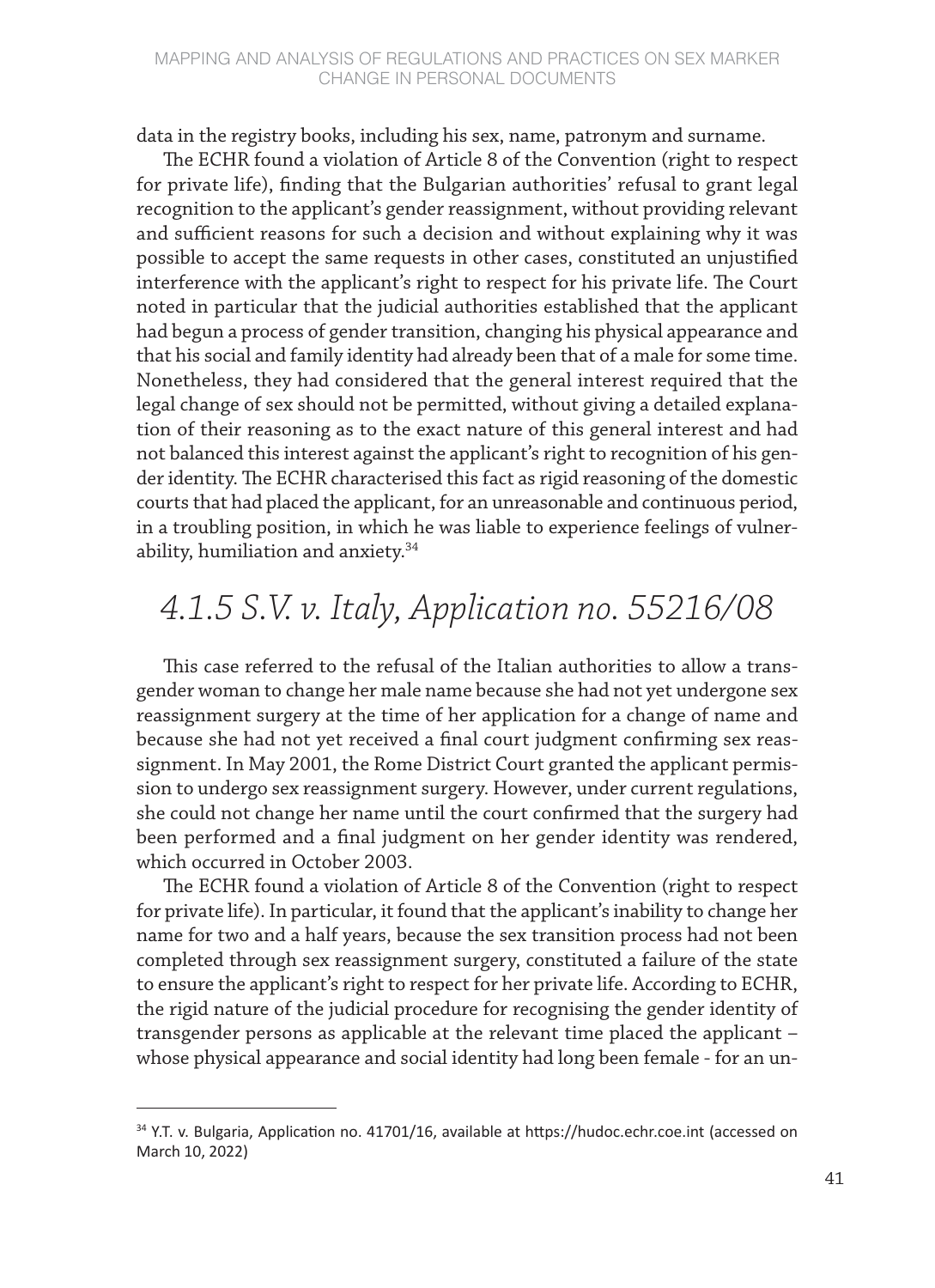reasonable length of time in an anomalous position in which she was apt to experience feelings of vulnerability, humiliation and anxiety. The ECHR also concluded that the legislation was amended in 2011, which resulted in no longer requiring a second court decision in the proceedings to confirm the sex reassignment of the persons who underwent surgery, as the change in the registries can now be ordered by a judge when giving the decision authorising the surgery.<sup>35</sup>

### *4.1.6 Van Kück v. Germany, Application no. 35968/97*

The applicant complained to the ECHR about the injustice of the court proceedings on her claim for reimbursement of costs as a result of her sex reassignment procedure, in which she sued private health insurance. Furthermore, she believed that the impugned court decisions had infringed her right to respect for her private life.

Deciding on her application, the ECHR found a violation of the right to a fair trial under Article 6, paragraph 1 of the Convention. According to the ECHR, the German courts should have sought further clarification from the medical expert. Concerning the Court of Appeal's allegations about the applicant's condition, the ECHR determined that it could not be argued that there was anything arbitrary or capricious in its decision to undergo sex reassignment surgery, given that the applicant had already undergone such surgery at the time the Court of Appeal made its decision. Overall, the proceedings did not meet the requirements of a fair hearing.

The ECHR also found a violation of the right to respect for private life under Article 8 of the Convention. In its judgment, the ECHR stated that, since gender identity was one of the most intimate aspects of each person's private life, it seemed disproportionate to require the applicant to prove the medical necessity of treatment. The Court held that in the present case no fair balance was struck between the interests of the insurance company on the one hand and the interests of the individual on the other.<sup>36</sup>

<sup>35</sup> S.V. v. Italy, Application no. 55216/08, available at https://hudoc.echr.coe.int (accessed on March 10, 2022)

<sup>&</sup>lt;sup>36</sup> Van Kück v. Germany, Application no. 35968/97, available at https://hudoc.echr.coe.int (accessed on March 10, 2022)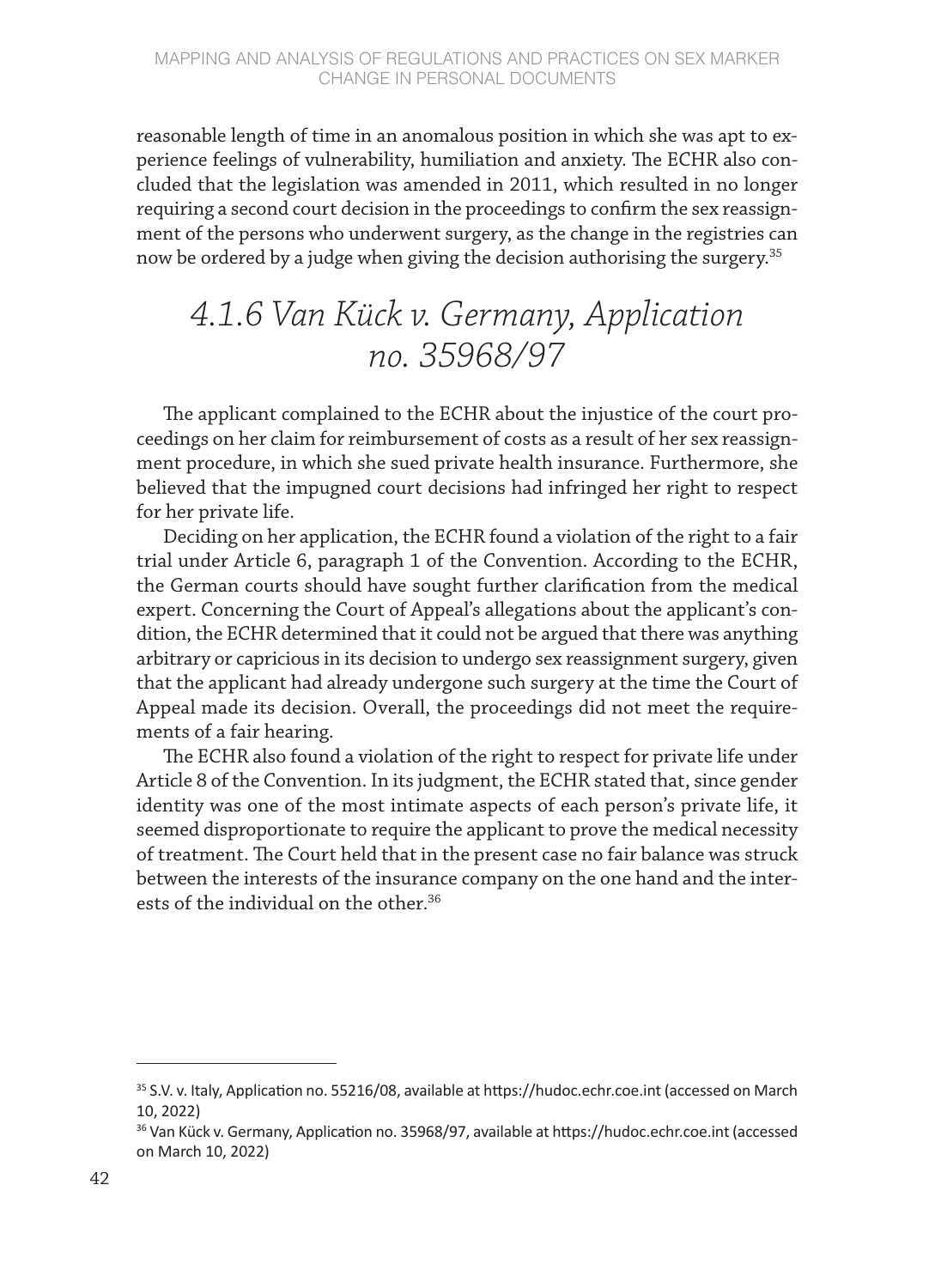## *4.2 Models of legal gender identity recognition - best practices*

#### *4.2.1 Malta*

The legislation of the Republic of Malta is frequently cited as an example of good solutions in the literature and discussions on the rights of transgender persons and the legal solutions that follow the exercise of these rights.

The initial regulation related to the procedures of legal gender recognition was adopted in the Republic of Malta by amendments to the Civil Code in 2004. According to these amendments, the precondition for recognising a gender identity reassignment was an irreversible sex reassignment, and recognising a gender identity reassignment did not extend to marriage.

The relevant provisions were repealed in 2015, with the adoption of the Gender Identity, Gender Expression and Sex Characteristics Act.<sup>37</sup> This Act normatively recognises the right to gender identity for all citizens of Malta by recognising the right to:

- the recognition of their gender identity,
- the free development of their person according to their gender identity,
- be treated according to their gender identity and, particularly, to be identified in that way in the documents providing their identity therein,
- bodily integrity and physical autonomy.

The Gender Identity, Gender Expression and Sex Characteristics Act provides for the legal recognition of gender identity based on self-determination and bodily integrity. Most people over the age of 16 can change their sex marker with a simple notarized written declaration of will, which is subsequently entered in the relevant public registries as a public document. The Director of the Public Registry Office<sup>38</sup> then grants the authority to change the entry in the registry books, allowing the relevant change in other identification documents such as passport, ID card and driver's license. In the event of younger minors (persons under the age of 16), the procedure requires parents to apply to the court on behalf of their child to change their sex marker. The court then makes a decision

<sup>&</sup>lt;sup>37</sup> Gender Identity, Gender Expression and Sex Characteristics Act, Act XI from 2015, as amended by Act XX from 2015, LVI from 2016 and XIII from 2018. Integral text of regulations available at: https://legislation.mt/eli/cap/540/eng/pdf, accessed on March 14, 2022

 $38$  The Public Registry Office is the public authority in the Republic of Malta in charge of keeping records of births, marriages, deaths and adoptions, among other things.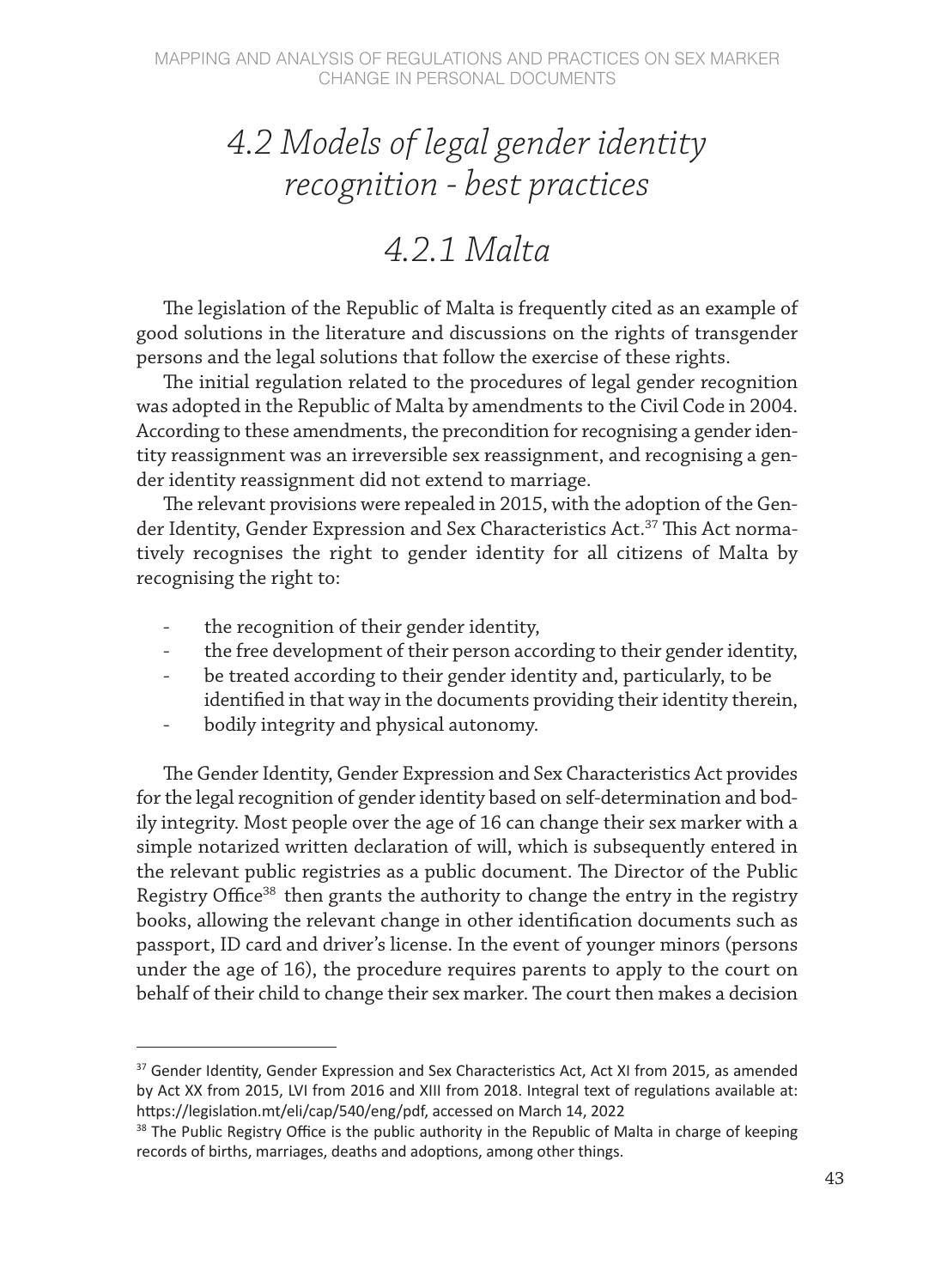#### MAPPING AND ANALYSIS OF REGULATIONS AND PRACTICES ON SEX MARKER CHANGE IN PERSONAL DOCUMENTS

and submits it to the Director of the Public Registry for birth registry changes.

In addition to the foregoing, the Gender Identity, Gender Expression and Sex Characteristics Act contains provisions according to which no one is required to provide proof of a surgical procedure for total or partial sex reassignment, hormonal therapies or any other psychiatric, psychological or medical treatment to make use of the right to gender identity. This also applies to children, although the court may, in appropriate proceedings, request an expert opinion to assess if the minor is fit to voluntarily consent to the reassignment.

According to this Act, a person can obtain legal recognition of gender identity even if they are married, and in that capacity, they will be entitled to change the data in the marriage registry to correspond to the person's name and gender identity. Gender identity is considered an individual's right; therefore, such a change does not require permission or approval from the spouse. The Act also allows for the recognition of gender identity of persons who have been given international protection under the Refugees Act. Detainees may also get legal recognition of gender while detained based on a statement provided to a notary if they do not have access to regular legal procedures for recognising gender identity.

Malta has depathologised transness by amending the 2016 Act (Act no. LVI). In this regard, Maltese legislation ensures that depathologisation does not interfere with transgender persons' right to specific health services.

In July 2015, the Government of the Republic of Malta adopted the LGBTIQ Action Plan 2015-2017, which included the obligation to add an alternative sex marker in personal documents - passport and ID card, in addition to the existing markers "M" and "F" (male-female). The option of determining an alternative "X" marker was introduced in September 2017, and it is now available to all persons with a Maltese ID card or passport. The "X" marker indicates that the person has opted not to disclose their sex on personal documents. In that case, the legally recognised sex will remain the one listed in the birth registry. Persons who choose this option instead of the markers "M" or "F" are required to take the oath before the notary, who is also the Commissioner for Oaths.<sup>39</sup> The statement or certificate of the oath is then presented to the appropriate state authorities - the Identity Card Office and the Passport Office within the state agency Identity Malta, after which the applicant is issued a new ID card or passport with the "X" marker.

### *4.2.2 Denmark*

Although the Republic of Malta has probably regulated transgender persons' rights in the most liberal manner, it is not an isolated example. Denmark has made legislative efforts to affirm the principle of self-determination in deter-

<sup>&</sup>lt;sup>39</sup> In certain legal systems, the Commissioner for Oaths is a person authorised to witness the signing of relevant legal documents under oath, including affidavits.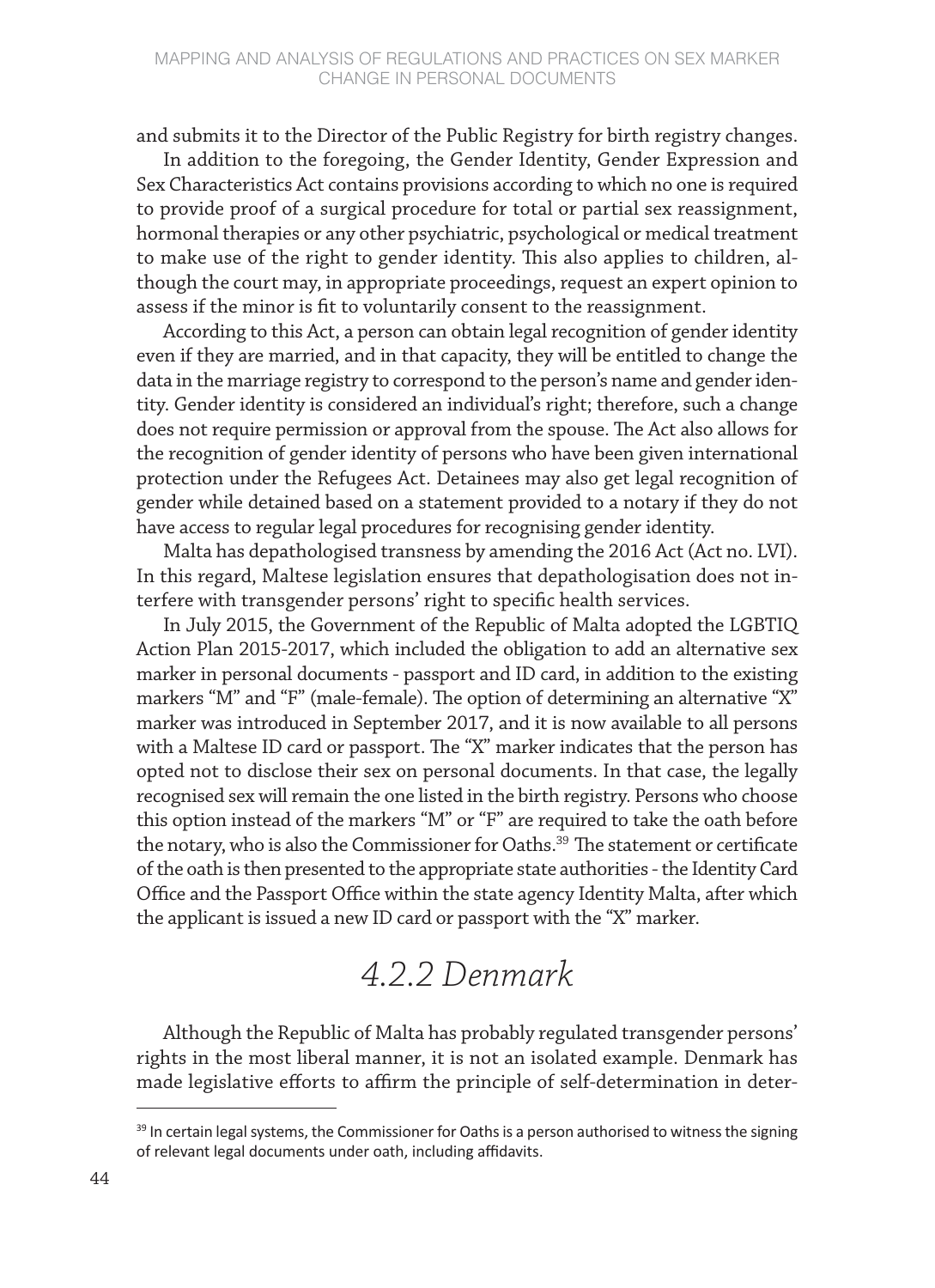mining gender identity prior to the adoption of the previously discussed Maltese Gender Identity, Gender Expression, and Sex Characteristics Act.

Since 1968, each person registered as residing in Denmark has been allocated a 10-digit social security number in the Central Person Registry system. The final digit of this number determines the person's legal sex. If the final digit is odd, the person's sex status is certified as male; if it is even, it is certified as female.

The adoption of amendments to the Act on the Civil Registration System in 2014 enabled the legal recognition of gender identity in Denmark based on selfdetermination. When it came into force, this law was the first of its kind in Europe.

The most important provision of the amendments to this Act prescribed that the Ministry of Finance and the Interior shall, upon written request, assign a new social security number to a person who believes they belong to the opposite sex. The assignment of a new social security number is conditional on a written statement that the desire for a new social security number is based on an experience of belonging to the opposite sex and that the person has gone through a six-month period of "reflection" (in terms of reflecting on such a decision) from the date of request. It is not possible to request a change of sex marker or the assignment of a new social security number if the applicant was under the age of 18 at the time of submitting the request.

Although these amendments are often regarded as a pioneering step in the legislative implementation of the principle of gender identity self-determination in Europe, their impact is limited. Objections to such a legal solution relate to the complete exclusion of minors from the law for a six-month "reflection period", the limitation of gender identity recognition in the binary male/female model, the lack of any provisions that would provide legal protection of labour issues, and the fact that access to health care in Denmark is not increased.<sup>40</sup>

### *4.2.3 Ireland*

In Ireland, legislative regulation of gender identity recognition is the outcome of a judicial decision in the case of the Supreme Court of Ireland in which the party was Lydia Foy, a transgender woman who applied for a change of sex marker in the birth registry. After her application was rejected by the Registrar of Births/Marriages/Deaths, Lydia appealed to the Supreme Court of Ireland which found a violation of the applicant's rights under Article 8 of the Convention. The Supreme Court has found that Irish legislation in this area is incompatible with the Convention. The Irish government initially filed an appeal against this decision, which was later withdrawn, and an advisory group was formed to make proposals for new legal solutions. Given the lack of progress on the new legal solutions

<sup>&</sup>lt;sup>40</sup> More in: Dietz, C. (2018). Self-declaration of legal gender status in Denmark. Leeds: University of Leeds School of Law.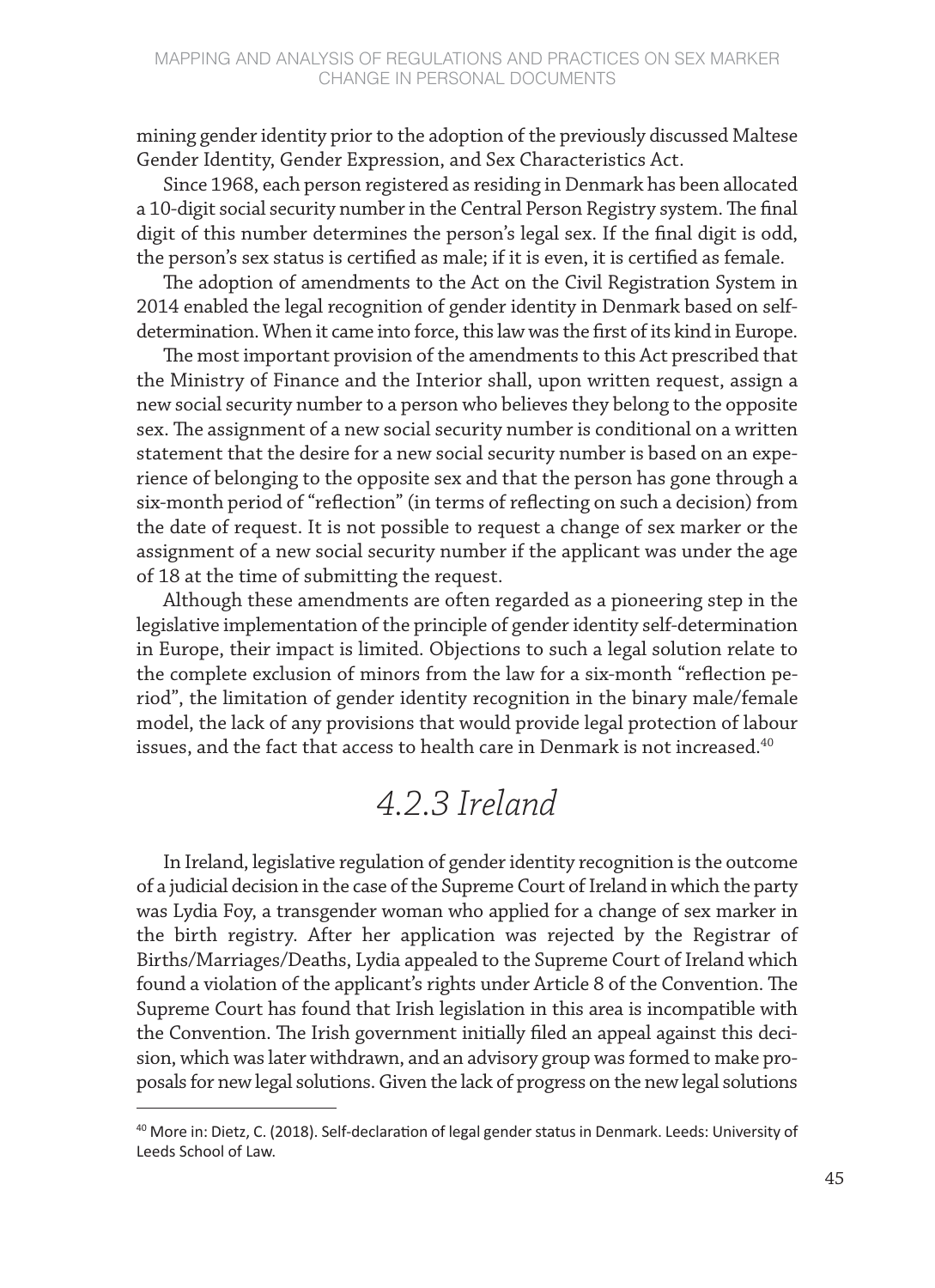for a long time, Lydia filed another appeal with the Supreme Court in February 2013, requesting that the state commits to allowing her to have a change in her birth registry, in which her sex will be marked as female, and that the state violated the Constitution and Convention of Ireland by failing to provide her with an effective remedy for a violation of her rights. The Gender Recognition Act was adopted in July 2015, after 21 years of a legal battle.

The enactment of this law abolished the requirement of mandatory accompanying medical records from psychiatrists and endocrinologists and introduced the principle of self-determination, whereby formal and legal recognition of gender identity is given through a Gender Recognition Certificate issued by a social security authority. In this way, the state ensures gender identity recognition in all circumstances. The certificate is used when applying for sex marker changes in the registry books.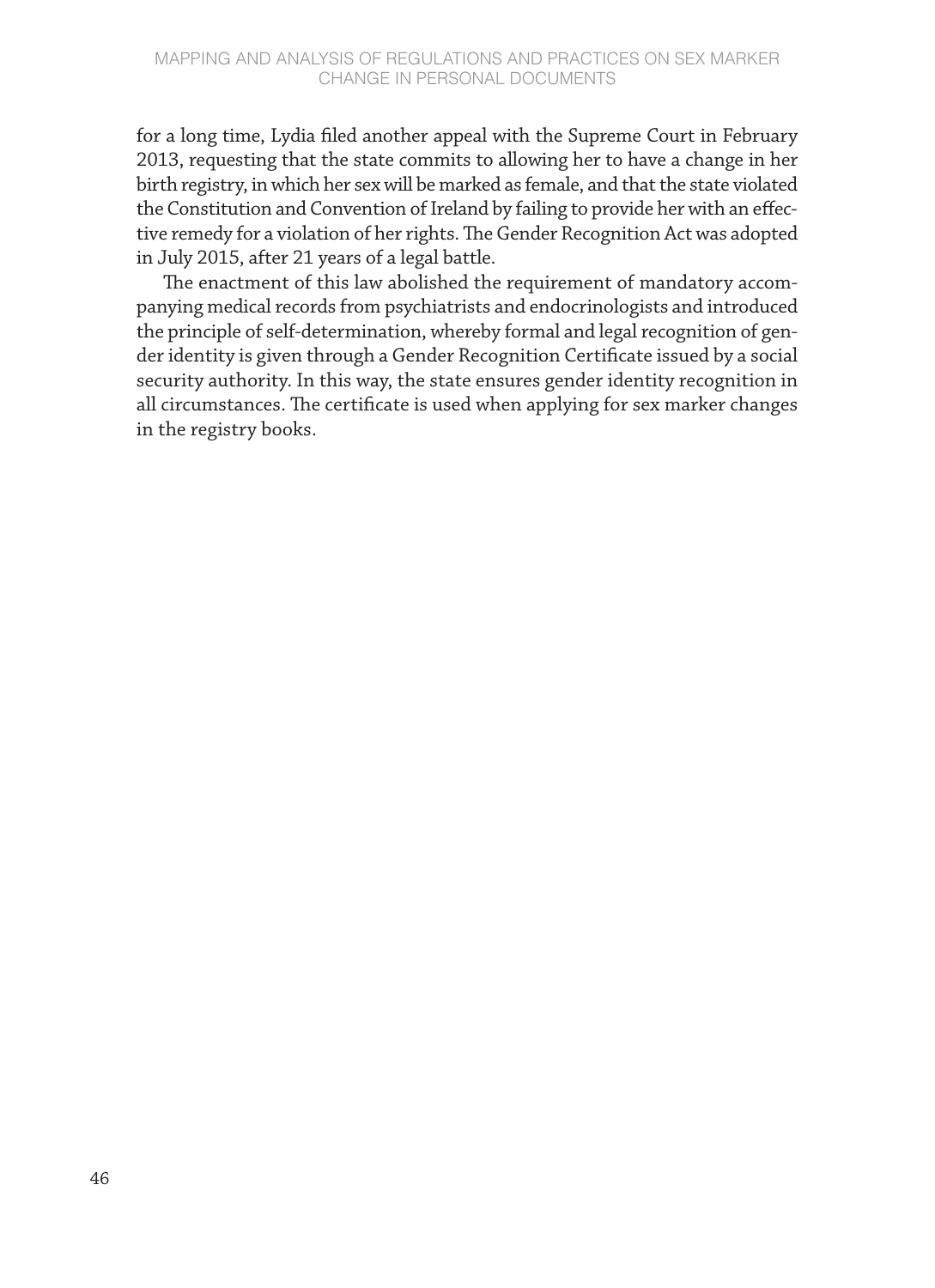## *5. MAPPING RESULTS*

During the drafting of this text, requests for access to information were submitted to all cantonal ministries of the interior, the Ministry of the Interior of the Republika Srpska, and the Department for Public Registry of the Brčko District Government, keeping in mind the competence to decide in administrative procedures regarding requests for sex marker change. The request sought information on whether the addressed body received requests for entry of sex marker change in personal documents from January 1, 2017 to the date of receipt of the request, and if so, how many such requests were received and how they were resolved.

Part of the answers have been received by the conclusion of this text:

- The Ministry of the Interior of the Republika Srpska responded, stating that during the aforementioned period in the territory of the Republika Srpska, a request for change of data (name, JMB, etc.) due to sex reassignment was submitted by two persons with the necessary evidence, primarily a new birth certificate confirming that the sex reassignment is recorded in the registries. Both requests were positively resolved and all changes in the records under the jurisdiction of the Ministry of the Interior of the Republika Srpska were made, and new personal documents were issued.
- The Ministry of the Interior of the Central Bosnia Canton reported that there were no requests for the entry of sex marker change in personal documents in the period from January 1, 2017 to February 25, 2022.
- The Ministry of the Interior of the Zenica-Doboj Canton reported that no requests were received during the requested period pursuant to Article 44 of the Law on Registry Books (Official Gazette of the Federation of BiH, 37/12, 80/14), in accordance with item 8 of the Instruction on the Manner of Keeping Registry Books (Official Gazette of the Federa tion of BiH, 51/13, 55/13, 82/13, 6/15).
- The Ministry of the Interior of Canton 10 reported that from January 1, 2017 to the day of the request for access to information, it had not received any requests for the entry of sex marker change in personal documents.
- The Ministry of the Interior of the Posavina Canton reported that no requests were received during the requested period regarding the entry of sex marker change in personal documents.
- The Ministry of the Interior of the Bosnian-Podrinje Canton reported that from January 1, 2017 to the day of the request for access to information, it had not received any requests for the entry of sex marker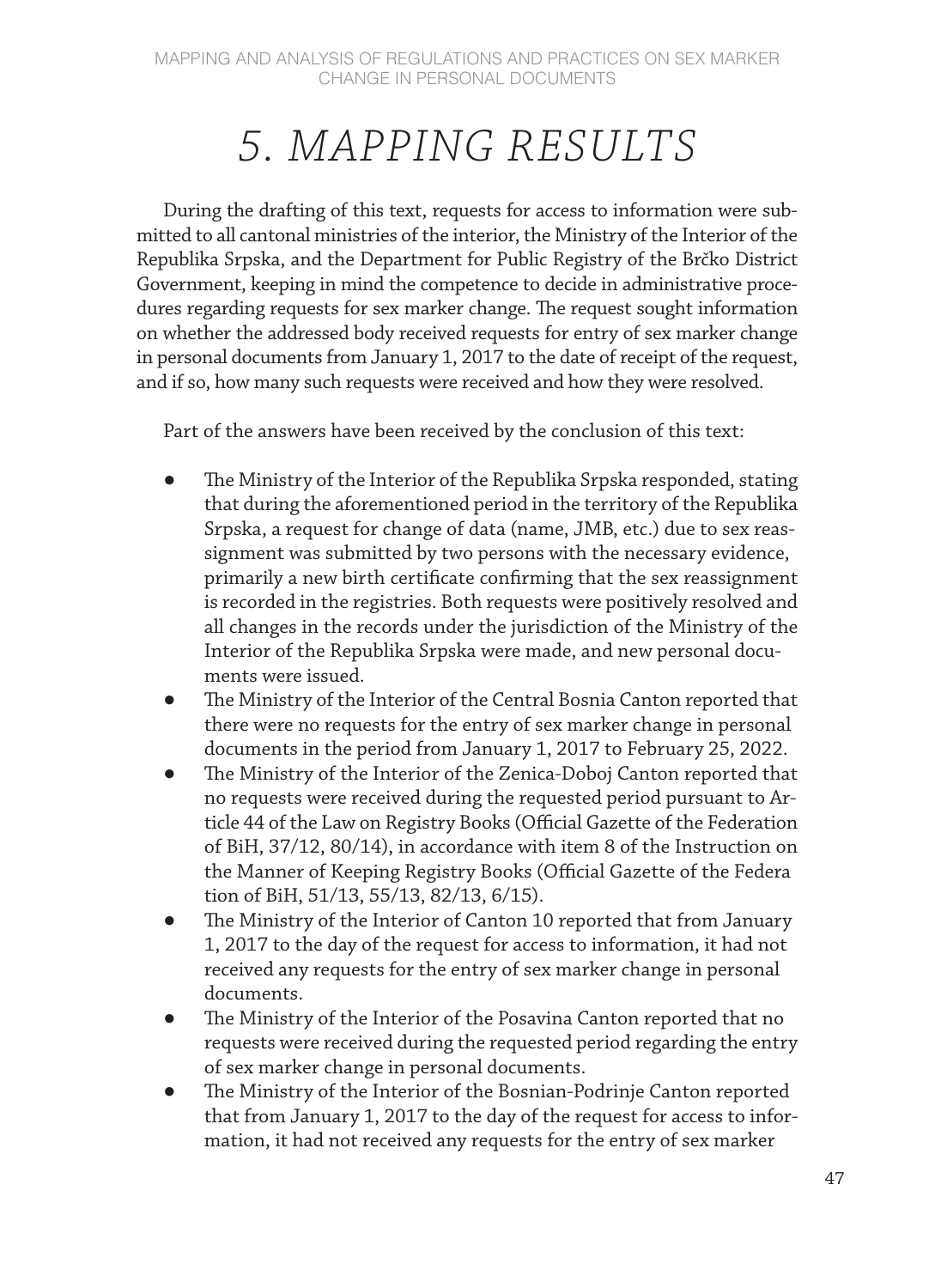change in personal documents.

- The Ministry of the Interior of the West Herzegovina Canton reported that no requests were received during the requested period regarding the entry of sex marker change in personal documents.
- The Ministry of the Interior of the Una-Sana Canton reported that no requests were received regarding the entry of sex marker change in per sonal documents.
- The Ministry of the Interior of the Herzegovina-Neretva Canton reported that no requests were received regarding the entry of sex marker change in personal documents.
- The Department for the Public Registry of the Government of the Brčko District of BiH reported that from January 1, 2017 to the day of the request for access to information, it had not received any requests for the entry of sex marker change in personal documents.

The Ministry of the Interior of the Tuzla Canton and the Ministry of the Interior of the Sarajevo Canton did not submit the requested information until the mapping process was completed.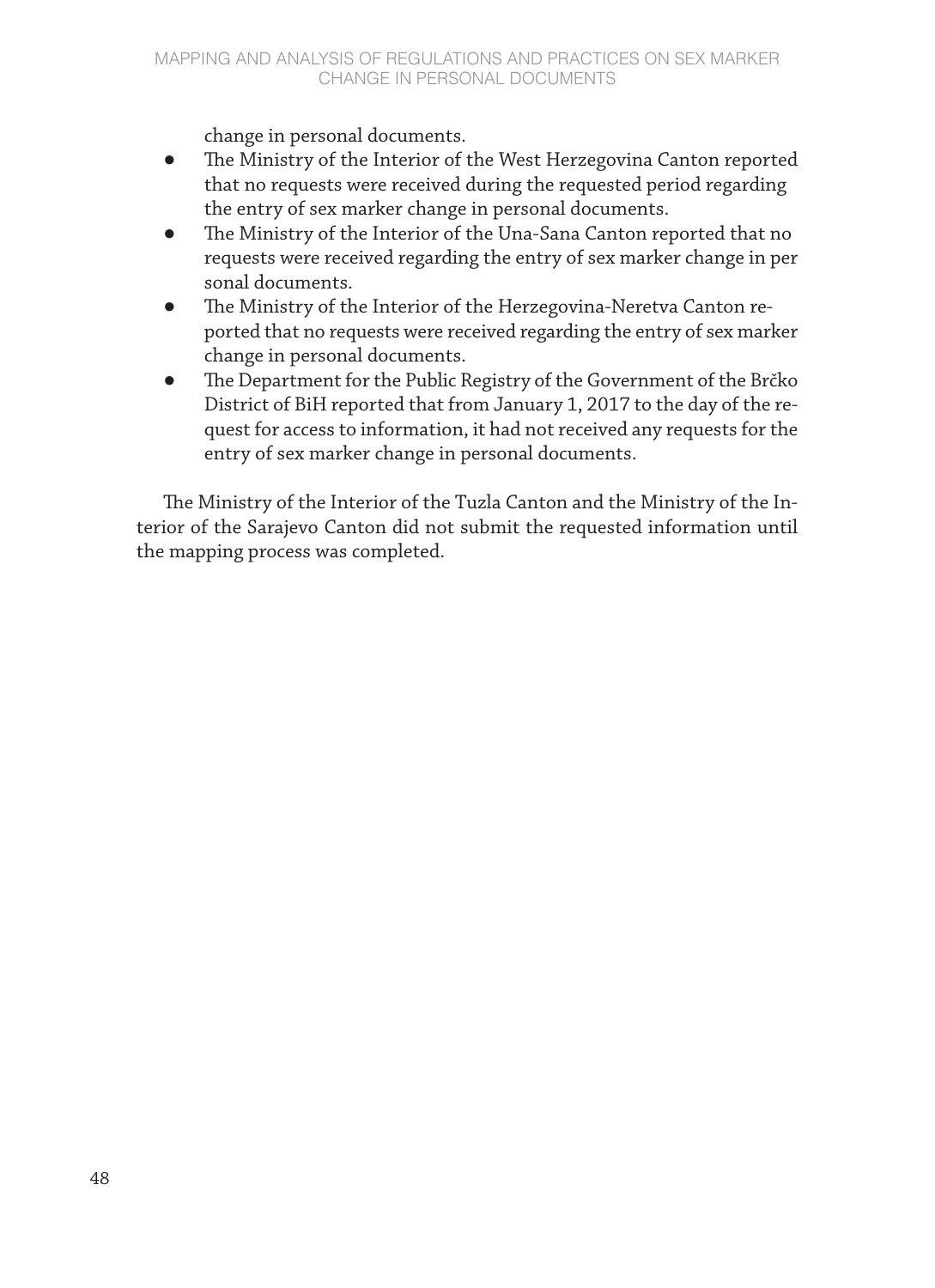## *6. RECOMMENDATIONS*

Ad.1 Consistently apply internationally established human rights standards contained in international documents (Yogyakarta Principles, Council of Europe Recommendations, ECHR case law) and domestic legislation (Law on Prohibition of Discrimination, Convention…) in the application of positive regulations when deciding on requests for sex marker change.

Ad.2 Apply the provisions of domestic procedural legislation (Law on Administrative Procedure of FBiH, Law on General Administrative Procedure of RS, Law on Administrative Procedure of Brčko District of BiH) in the part relating to the form of evidence, method of obtaining evidence and evaluation of evidence while seeing the bigger picture outside of rigid interpretations of the legal text.

Ad.3 Develop the practice of quick, transparent, and efficient action in the procedures including sex marker change, in accordance with administrative procedure principles. This includes steps that do not impose an excessive burden on the applicant in terms of obtaining the required documentation submitted with the request, as well as acting in the shortest reasonable period, no longer than the legal deadlines.

Ad.4 During the procedure, allow or personally initiate the inclusion of a transgender person as an applicant to the maximum extent, and consider the possibility and necessity of including organisations dealing with the protection and promotion of transgender rights.

Ad.5 Continually educate on transgender human rights and the prevention of gender-based discrimination, both formally and informally.

Ad.6 Legal sex reassignment should be regulated by adopting appropriate legal and implementing regulations at the level of entities, cantons and Brčko District of BiH, to systematically and comprehensively prescribe the procedure for sex marker change in personal documents, based on the transgender person's request and the right to self-determination, without requiring prior medical interventions, as well as to define guidelines for health professionals on the treatment of transgender persons.

Ad.7 The previous recommendation's normative solutions should include provisions regarding the recognition of the legal consequences of sex reassignment, the right to register sex reassignment, name, personal identification num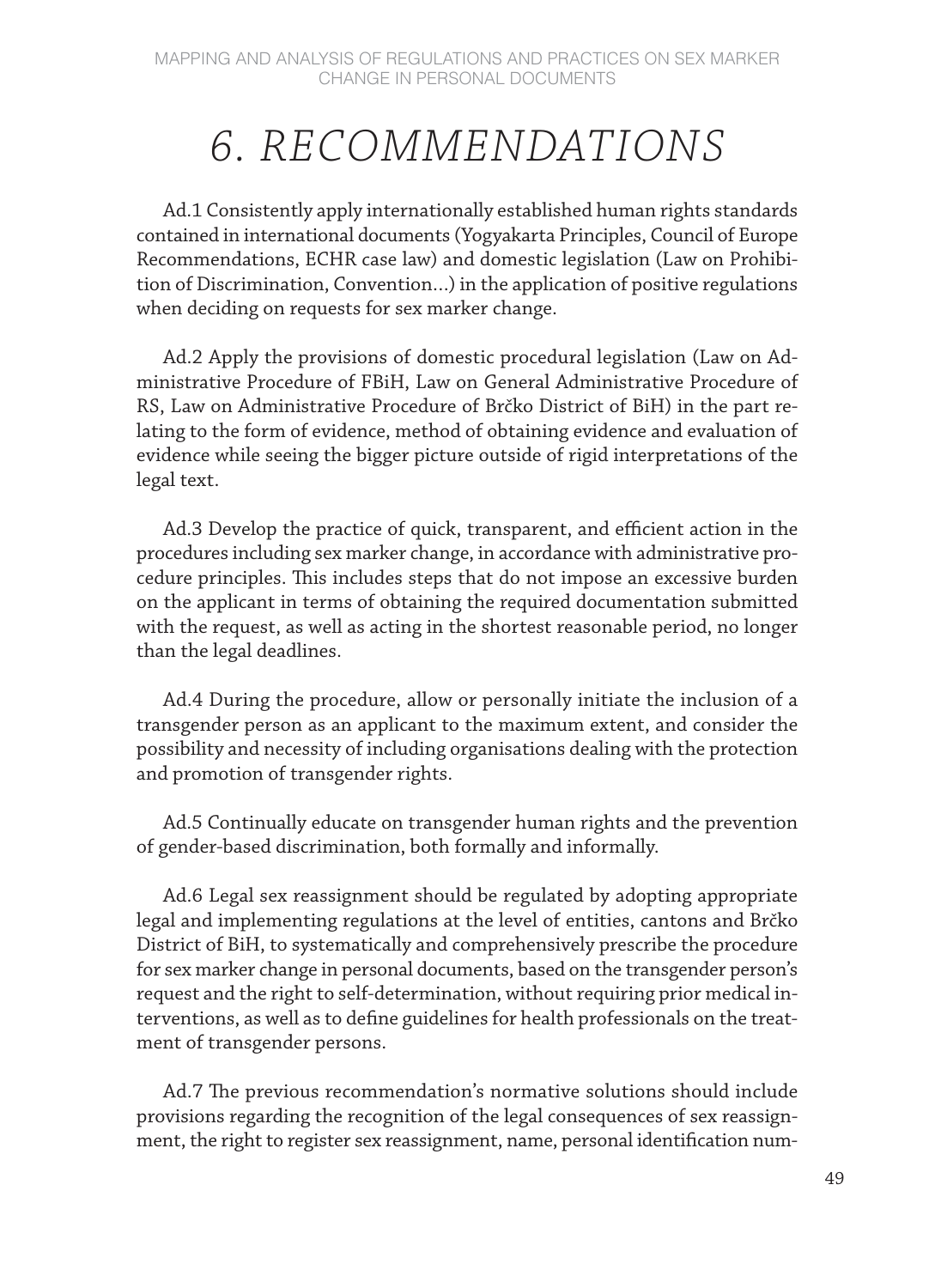ber in appropriate registries and personal documents, competence to act on requests, the role of medical experts (medical commissions for giving opinions on sex reassignment at the request of the interested person), the manner of collecting medical records and other relevant provisions that would comprehensively regulate procedures and conditions for acting upon requests, in accordance with standards set out in international documents and ECHR judgments and anti-discrimination legislation, to fully protect and enable the full exercise of transgender rights.

Ad.8 BiH needs to adopt and implement measures from the 2021-2023 Action Plan for the Promotion of Human Rights and Fundamental Freedoms of LGBTI Persons in BiH concerning medical and legal aspects of sex reassignment.

Ad.9 Adoption and implementation of laws and implementing regulations at the level of entities, cantons, and the Brčko District of BiH are required to define the duties of health institutions to establish teams, equip health facilities and train experts who will monitor the process and conduct medical sex reassignment procedures in BiH, as well as the obligation of the health insurance institute to cover the costs of these procedures from health insurance.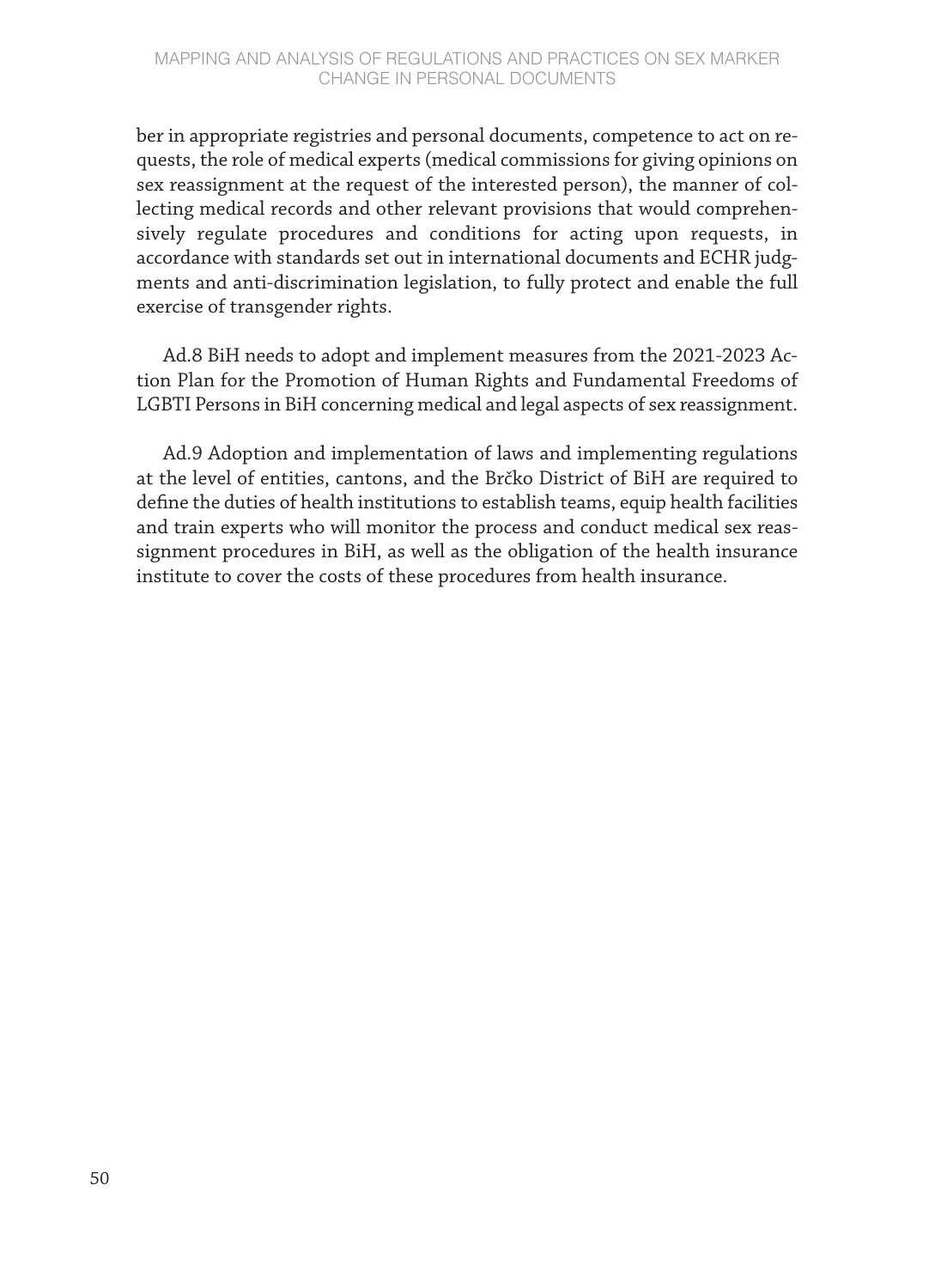## *7. REFERENCES*

Publications, articles

Borić, R., ed. (2007) *Pojmovnik rodne terminologije prema standardima Europske unije*. Zagreb: Office for Gender Equality of the Government of the Republic of Croatia.

Banović, D. et. al. (2015). *Život van zadatih normi: Transrodnost u Bosni i Hercegovini*. Sarajevo: Sarajevo Open Centre.

Lesbian organisation Rijeka "LORI", ed. (2012). *Put u prostranstvo, Transrodnost, transeksualnost, rodna normativnost*. Rijeka: LORI.

Todorović, J., Lazić, S.D. (2020). *Vodič kroz tranziciju za trans osobe u Srbiji*. Belgrade: Social Inclusion and Poverty Reduction Unit of the Government of the Republic of Serbia.

Miftari, E. (2017). *Vodič kroz administrativnu procedure upisa prilagodbe spola za transrodne osobe u Bosni i Hercegovini*. Sarajevo: Sarajevo Open Centre.

Vehabović, F. (2006). *Odnos Ustava Bosne i Hercegovine i Europske konvencije za zaštitu ljudskih prava i osnovnih sloboda*, Sarajevo: Alumni Association of the Centre for Interdisciplinary Postgraduate Studies (ACIPS)

Dietz, C. (2018). Self-declaration of legal gender status in Denmark. Leeds: University of Leeds School of Law.

ECHR judgments

Van Kück v. Germany, Application no. 35968/97

Y.Y. v. Turkey, Application no. 14793/08

X v. the Former Yugoslav Republic of Macedonia, Application no. 29683/16

X and Y v. Romania, Application no. 2145/16 I 20607/16

Rana v. Hungary, Application no. 40888/17

Y.T. v. Bulgaria, Application no. 41701/16

S.V. v. Italy, Application no. 55216/08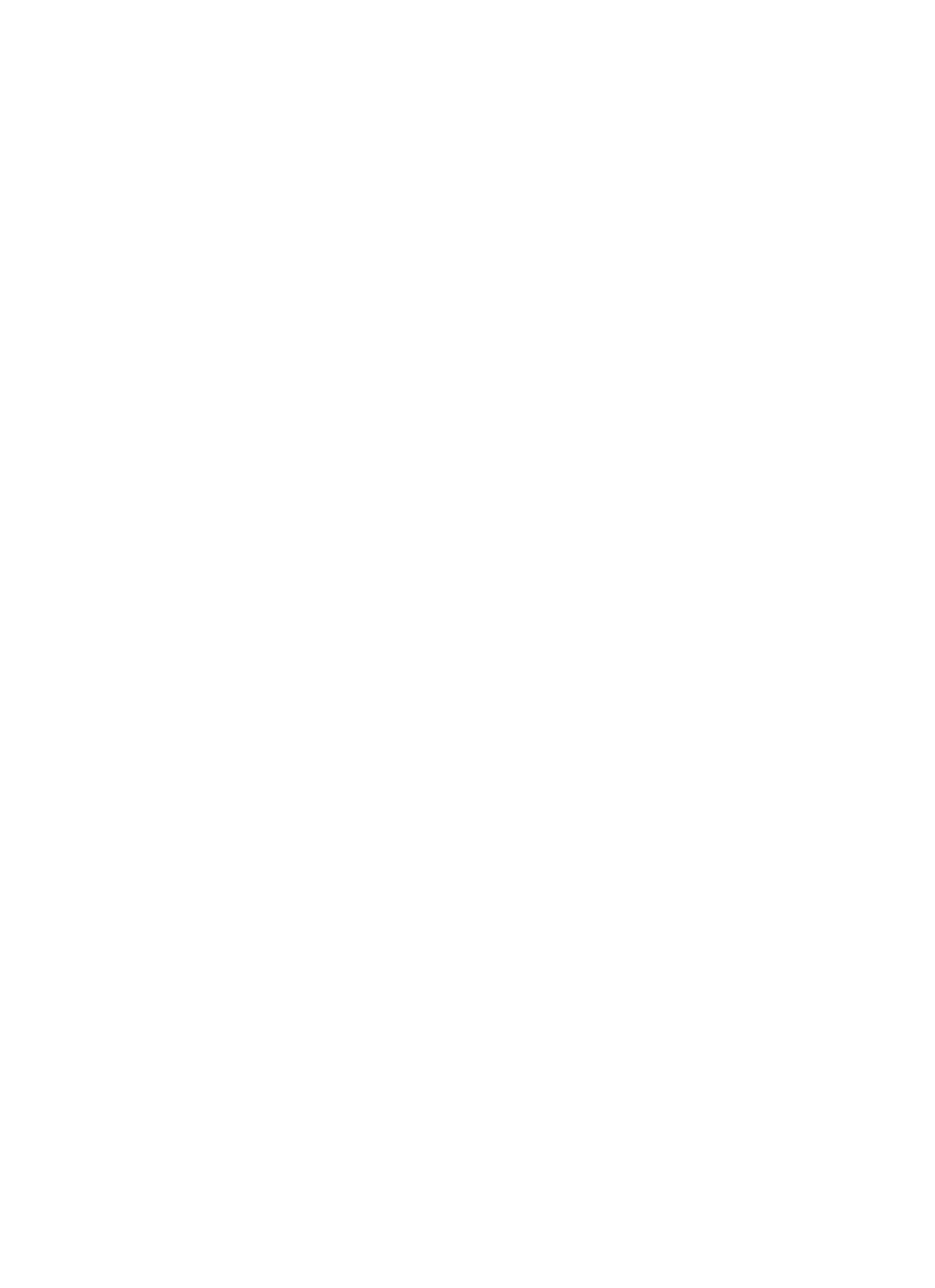## *Regulations*

The Law on Personal Identification Number of BiH (Official Gazette of BiH, 32/2001, 63/2008, 63/2011 - Decision of the Constitutional Court of BiH, 103/2011, 87/2013, 84/2015)

BiH Law on Prohibition of Discrimination (Official Gazette of BiH, 59/09, 66/16)

Law on Registry Books of the Federation of BiH (Official Gazette of FBiH, 37/12, 80/14)

Instruction on the Manner of Keeping the Registry Books of the Federation of BiH (Official Gazette of FBiH, 51/13, 55/13, 82/13, 6/15)

Law on Personal Name of the Federation of BiH (Official Gazette of FBiH, 7/12)

FBiH Law on Administrative Procedure (Official Gazette of FBiH, 2/98, 48/99)

Rulebook on Criteria and Procedure for Medical Expertise of Health Conditions (Official Gazette of the Federation of BiH, 6/10)

Law on Registry Books of the Republika Srpska (Official Gazette of the Republika Srpska, 111/2009, 43/2013, 66/2018)

Instructions on Keeping Registry Books (Official Gazette of the Republika Srpska, 55/10)

Law on Personal Name of the Republika Srpska (Official Gazette of the Republika Srpska, 82/19)

Law on General Administrative Procedure of the Republika Srpska (Official Gazette of the Republika Srpska, 13/02, 87/07 - corrected, 50/10, 66/18)

Law on Registry Books of the Brčko District of BiH (Official Gazette of the Brčko District of BiH, 58/11)

Law on Administrative Procedure of the Brčko District of BiH (Official Gazette of the Brčko District of BiH, 48/2011 - consolidated text, 21/2018, 23/2019)

Law on Personal Name of the Brčko District of BiH (Official Gazette of the Brčko District of BiH, 08/02, 29/05)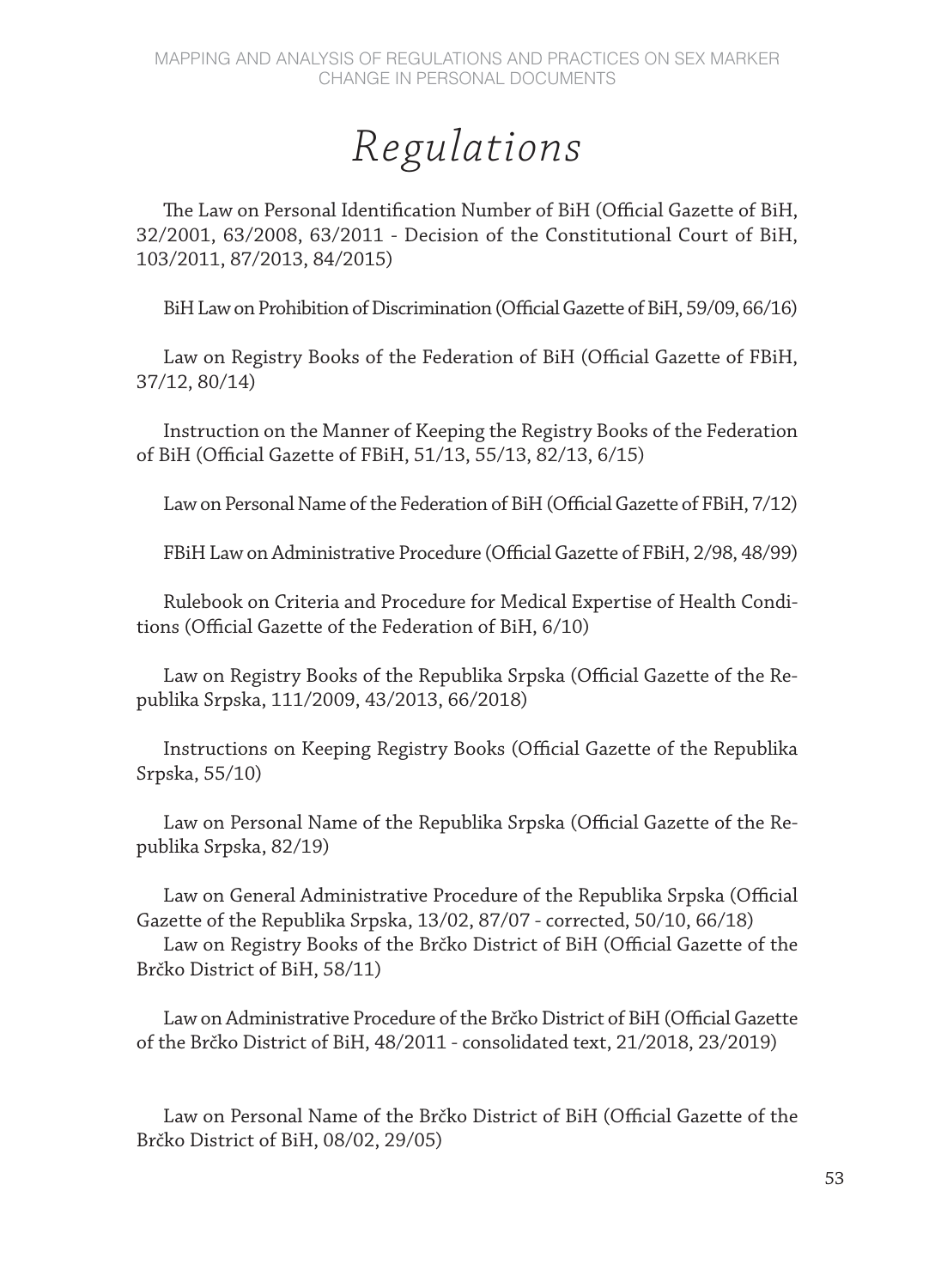## *ABOUT AUTHOR*

Nedim Seferovic obtained the title of Law Graduate at the Faculty of Law, University of Sarajevo. He lives in Bihac where he works as a Lawyer. For many years he has been professionally and privately engaged in the promotion and protection of human rights of individuals and marginalized groups through publicist work, advocacy campaigns and legal services. Contact e-mail: nedimseferovic@gmail.com